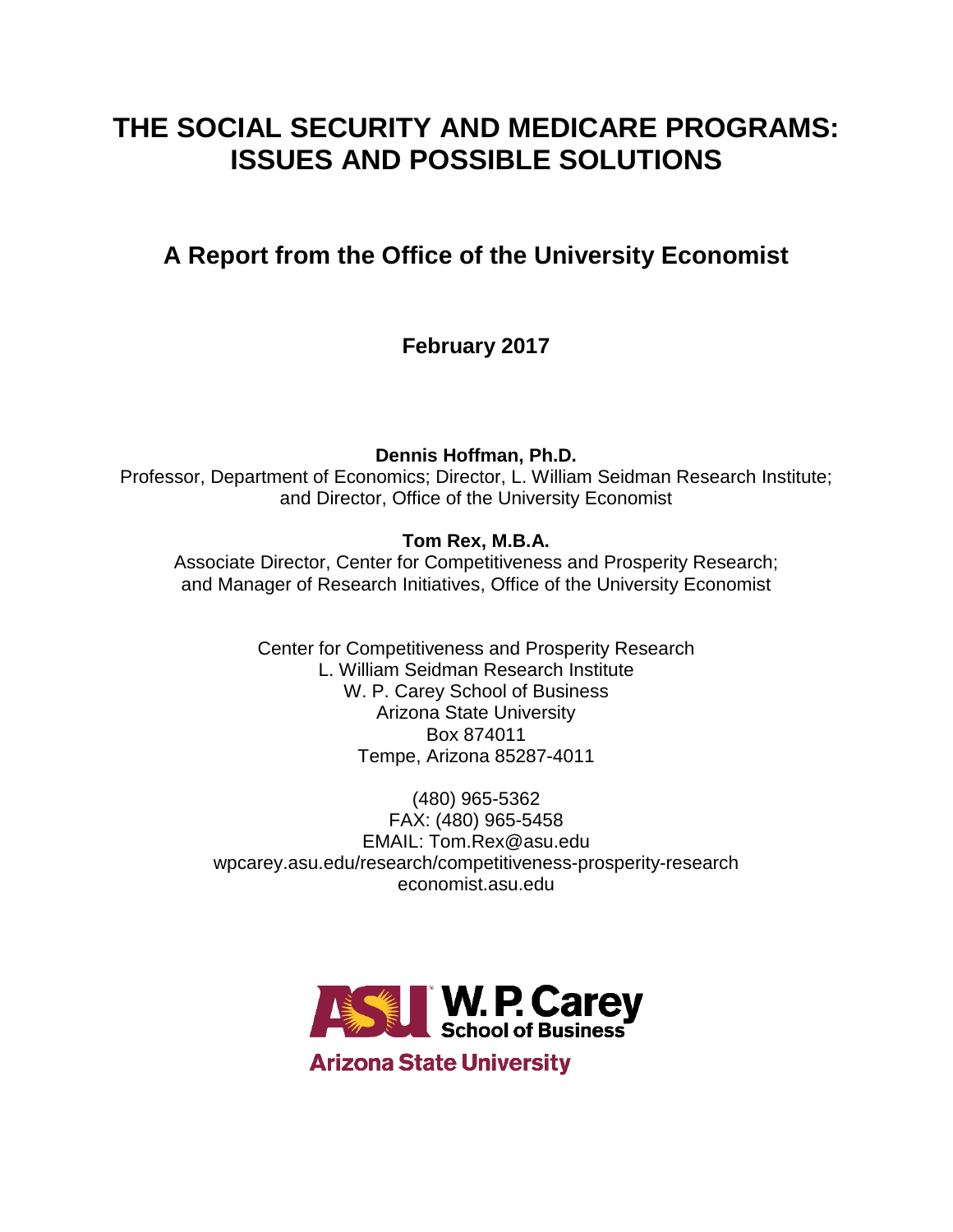#### **PREFACE**

This paper examines financial and other issues facing the Social Security and Medicare programs. It discusses a wide range of options that have been proposed by numerous organizations across the political spectrum to resolve the issues. An evaluation of the proposals is not included, but an estimate of the financial impact is provided when available.

# **TABLE OF CONTENTS**

| Summary                        |    |
|--------------------------------|----|
| Background                     | 2  |
| <b>Financial Issues</b>        | 8  |
| <b>Social Security Options</b> | 18 |
| <b>Medicare Options</b>        | 36 |

## **LIST OF TABLES**

| 1. Payroll Tax Rates in 2016                                                                | 3  |
|---------------------------------------------------------------------------------------------|----|
| 2. Trust Fund Operations in 2015                                                            | 7  |
| 3. Program Income in 2015                                                                   | 7  |
| 4. Program Cost in 2015                                                                     | 7  |
| 5. Key Dates for the Trust Funds                                                            | 8  |
| 6. Ratio of Lifetime Taxes Paid to Lifetime Benefits Received, Social Security and Medicare | 17 |
| Programs                                                                                    |    |
| 7. Provisions of Five Plans to Reform Social Security                                       | 35 |
| 8. Provisions of Six Plans to Reform Medicare                                               | 47 |
|                                                                                             |    |

## **LIST OF CHARTS**

| 1. Life Expectancy at Age 65                                             |    |
|--------------------------------------------------------------------------|----|
| 2. Number of Covered Workers and Number of Social Security Beneficiaries | 10 |
| 3. Historical Costs Per Medicare Beneficiary                             |    |
| 4. Recent and Projected Costs Per Medicare Beneficiary                   | 12 |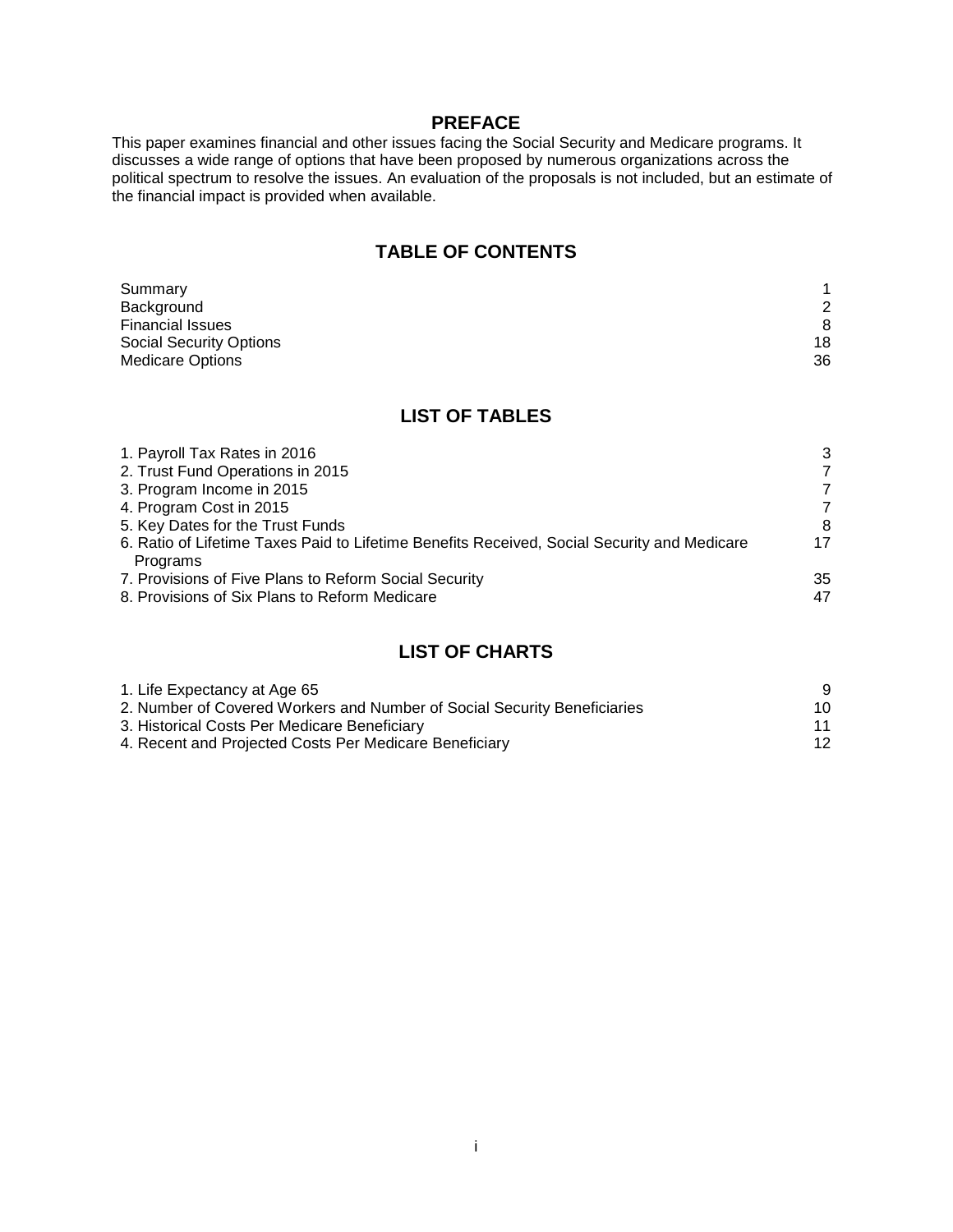#### **SUMMARY**

The Social Security and Medicare programs are the nation's largest contributory entitlement programs, each primarily benefitting those of retirement age and those with disabilities. Social Security and Medicare together accounted for 41 percent of federal program expenditures in fiscal year 2015. Each program largely is supported through two trust funds.

Depletion of each of Social Security's trust funds is projected in less than two decades, by 2034 (or earlier) for the two trust funds combined. At that time, income is projected to be sufficient to pay 79 percent of the scheduled Social Security benefits. This share is expected to drop to 74 percent in 2090.

One of Medicare's trust funds also is facing a negative balance — by 2028. At that time, dedicated revenues are predicted to be sufficient to pay 87 percent of the costs. This share is expected to decline gradually to 79 percent in 2043, then to rise slowly to 86 percent in 2090.

The deterioration in the finances of Social Security are largely due to two demographic factors: lengthening life expectancy and the large number of people in the baby-boom generation becoming eligible for benefits. These demographic factors also have greatly affected Medicare's finances, but Medicare also has been impacted by rapidly rising health care costs per beneficiary.

Without congressional action, those who have paid into the Social Security and Medicare trust funds through payroll taxes will receive lesser benefits than scheduled. For example, a 21 percent drop in the size of the monthly Social Security check would have to occur in less than two decades.

A number of options are available to resolve the financial imbalances. Delays in taking action will reduce the number of options and reduce the time period during which modifications can be phased in. Earlier action will also help minimize adverse impacts on vulnerable populations, including lower-income workers and people already dependent on program benefits.

For the Social Security program, achieving a long-term balance in program finances will require revenue enhancements and/or benefit reductions. If action is taken soon, benefit reductions can be limited to those who are still some years away from becoming eligible for benefits. For the Medicare program, changes to revenues and benefits also are part of the mix of possible solutions to achieving long-term solvency; various means of reducing costs also are possibilities.

A number of options to resolve the financial difficulties are presented in this paper. Most of the options are designed to modify the programs while maintaining their basic characteristics; a few options would fundamentally change these programs. An evaluation of the options is not within the scope of this paper.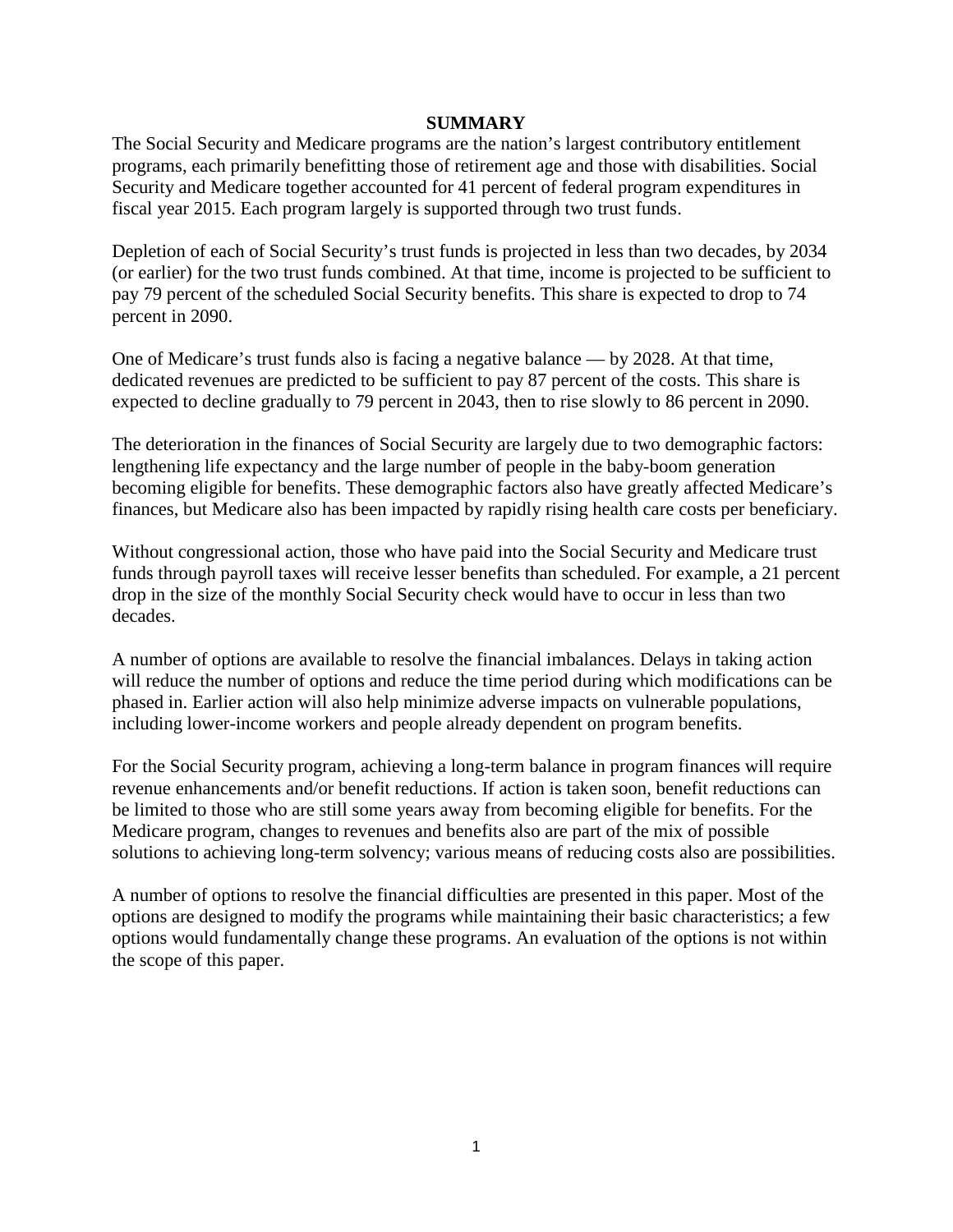### **BACKGROUND**

The federal government offers a number of "entitlement" programs. These programs consist of two types:

- Noncontributory: Fourteen federal programs fall into this category, including Medicaid and Supplemental Social Security.
- Contributory: Social Security and Medicare are programs in which individuals who have contributed to the programs through the payment of payroll taxes are eligible for benefits.

This paper focuses on Social Security and Medicare, particularly on the trust funds that support these programs.

### **Social Security**

The Social Security program provides workers who have paid into the system through the payroll tax with retirement, disability, and survivors insurance benefits. The law authorizing Social Security was passed in 1935; the first benefit check was issued in 1940.

### **Revenue**

Eighty-five percent of the funding for Social Security benefits in 2015 came from payroll taxes paid by workers and employers. Workers and employers contribute equal amounts; a selfemployed individual pays twice the rate of a wage and salary worker. Interest earnings accounted for 10 percent of the income in 2015. A third source of income for Social Security is the income taxes paid on Social Security benefits, which accounted for 3 percent of the Social Security income in 2015.

Social Security revenue is deposited into two trust funds:

- Old Age and Survivors Insurance (OASI) Trust Fund. The current payroll tax rate is 5.015 percent for employees and employers. This rate is applied to a maximum taxable earnings figure of \$127,200 in 2017 (\$118,500 in 2016).
- Disability Insurance (DI) Trust Fund. The current payroll tax rate is 1.185 percent for employees and employers, with the same maximum taxable earnings figure as OASI.

While legally separate entities, the two Social Security trust funds often are combined to summarize the finances of the Social Security program (OASDI). The combined payroll tax rate is 6.2 percent for employees and employers (see Table 1). The original tax rate in 1937 was 1.0 percent for employees and employers. The rate was increased multiple times over the next five decades, but has not been increased since 1990.

From 1937 to 1975, Congress increased the maximum taxable earnings figure on an ad-hoc basis, rising from \$3,000 in 1937 to \$14,100 in 1975. Increases were made to improve system financing and to reflect increases in the average wage due to inflation and productivity gains. Since 1975, the maximum taxable earnings figure has generally increased annually at the same rate as the average wage. (The large increase in 2017, coupled with no change in 2016, reflects the gain in the average wage between 2013 and 2015.)

Approximately 169 million workers paid payroll taxes in 2015. The change in the number of covered workers subject to the payroll tax varies with the economic cycle but the increase frequently has exceeded 2 million per year. Since 2012, the per year increase has been at least 2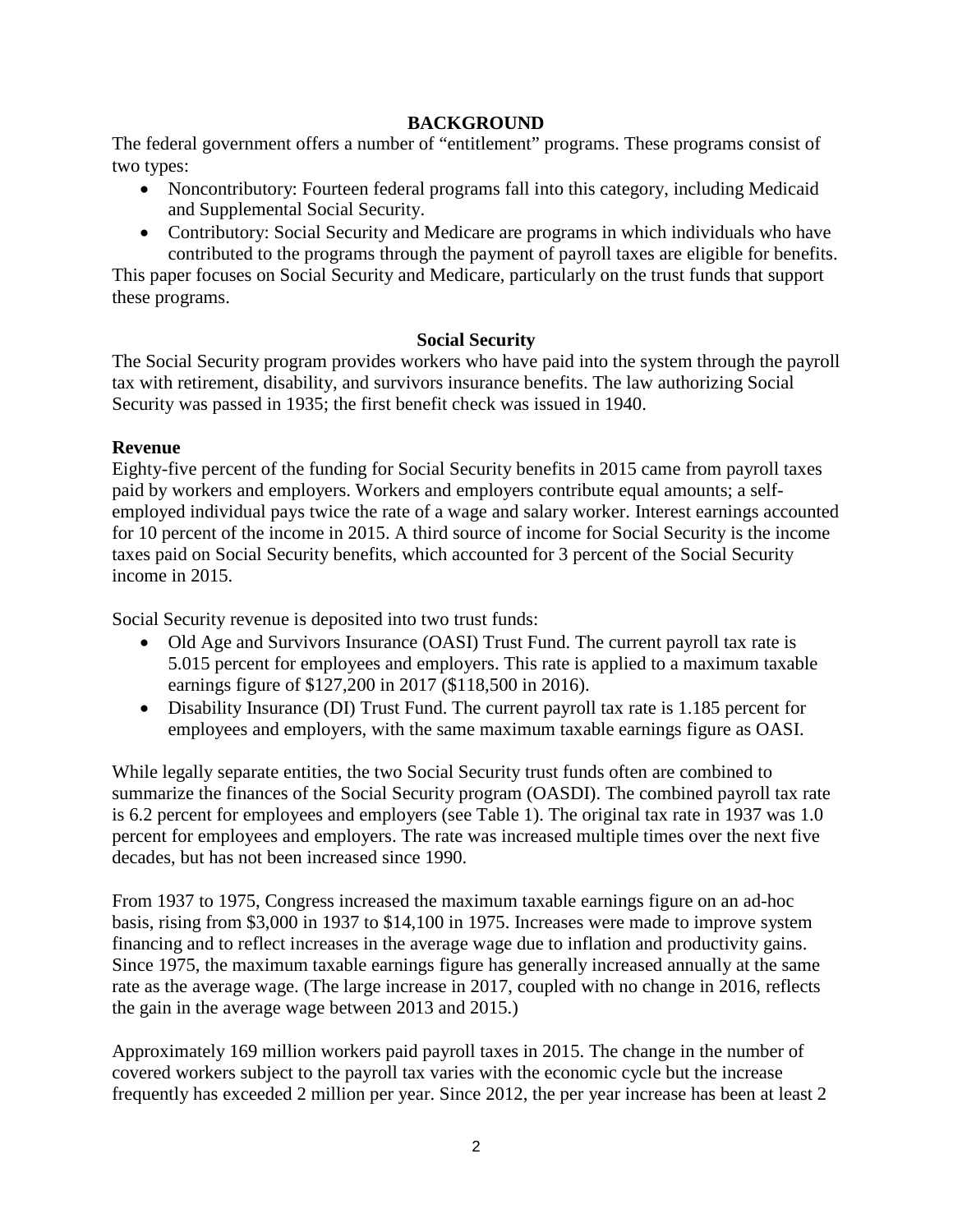## **TABLE 1 PAYROLL TAX RATES IN 2016**

|           | OASI*  | DI*    | <b>OASDI*</b> | нι                     | Total |
|-----------|--------|--------|---------------|------------------------|-------|
| Employees | 5.015% | 1.185% | 6.20%         | $1.45\%$ <sup>**</sup> | 7.65% |
| Emplovers | 5.015  | 1.185  | 6.20          | 1.45                   | 7.65  |
| Total     | 10.030 | 2.370  | 12.40         | 2.90                   | 15.30 |

\* These taxes are applied only up to a maximum earnings figure (\$118,500 in 2016; this figure is adjusted annually).

\*\* An additional 0.9 percent is levied on individual earnings exceeding \$200,000 and joint return tax filers with earnings exceeding \$250,000. These dollar figures are not indexed for inflation.

Source: "A Summary of the 2016 Annual Social Security and Medicare Trust Fund Reports," Social Security and Medicare Boards of Trustees, [https://www.ssa.gov/oact/trsum/.](https://www.ssa.gov/oact/trsum/)

million; this is expected to continue through 2019. After 2022, however, the increase in the number of covered workers is expected to be much lower at less than 1,200,000 in every year through 2090, including less than 700,000 per year from 2029 through 2033. The number of covered workers is predicted to be 197 million in 2040 and 250 million in 2090.

Those Social Security beneficiaries with modified adjusted gross income<sup>[1](#page-4-0)</sup> of less than \$25,000 (single filer) or less than \$32,000 (married couples filing jointly) do not pay any tax on Social Security benefits. Beneficiaries with incomes from \$25,000 to \$34,000 (individuals) or \$32,000 to \$44,000 (married couples filing jointly) pay the lesser of 50 percent of their benefit income or modified AGI in excess of \$25,000 (single filer) or \$32,000 (married couples filing jointly). Beneficiaries with incomes of more than \$34,000 (individuals) or more than \$44,000 (married couples filing jointly) pay the lesser of 85 percent of their benefit income or modified AGI in excess of \$34,000 (single filer) or \$44,000 (married couples filing jointly).

#### **Benefits**

In 2016, 60.9 million people received some form of benefit from the Social Security program. The annual change in the total number of OASDI beneficiaries has varied significantly over time. Since 2009, the annual change has been at least 1 million. The annual change is predicted to continue to exceed 1 million through 2033, reaching as high as 1.9 million. It is then projected to drop sharply, to less than 500,000 in each year from 2040 through 2050. After 2050, the change in number is projected to vary from 500,000 to 850,000 per year. The number of OASDI beneficiaries is predicted to be 92 million in 2040 and 125 million in 2090.

OASI benefits were received by 50.3 million people in 2016: 44.3 million retirees and dependents and 6.0 million survivors. From 1971 through 1981, the number of retired and dependent enrollees rose by an average of 660,000 per year. The rate of growth slowed over the next decade and averaged 300,000 per year from 1994 through 2003. The number of retired and dependent enrollees increased sharply over the next several years and has averaged more than 1.1 million per year since 2009. In contrast, the number of survivors receiving benefits has

l

<span id="page-4-0"></span><sup>1</sup> Modified AGI is AGI plus nontaxable interest income plus income from foreign sources plus one-half of Social Security benefits.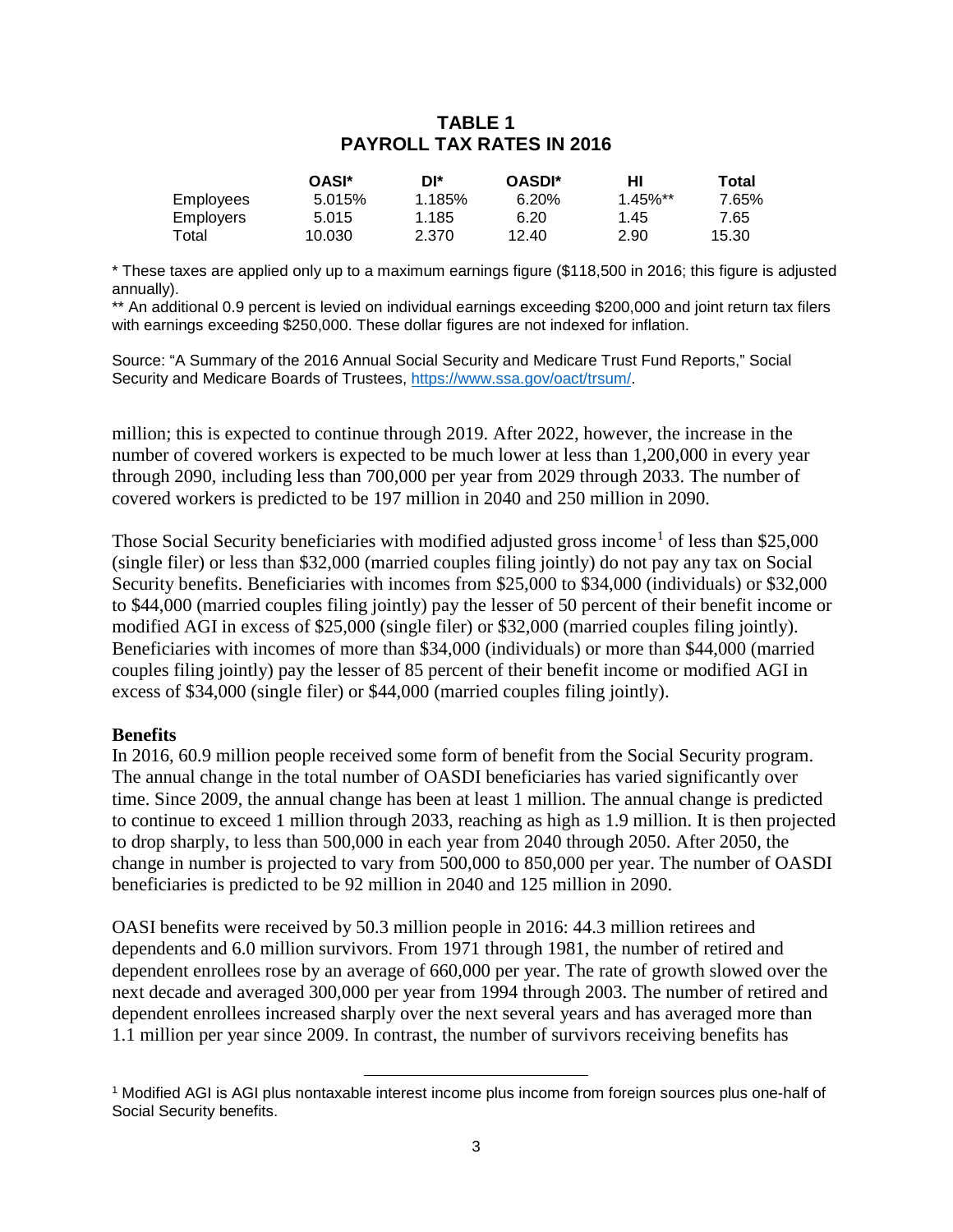declined in each year since 1996. The number of OASI beneficiaries is predicted to be 79 million in 2040 and 107 million in 2090.

There was a rapid increase in the number of disabled enrollees from 1990 through 2013, with the number reaching 11.0 million in 2013. It dropped to 10.6 million in 2016. The number is expected to begin to rise again in the near term, reaching nearly 13 million in 2040 and 18 million by 2090.

The amount of the Social Security benefit depends on the earnings record of an individual and the age at which the individual starts to collect benefits. In order to qualify for Social Security benefits, an individual has to have earned at least 40 credits. Before 1978, a credit was earned for each calendar quarter in which an individual earned at least \$50. Since 1978, a credit is earned for each \$x of earnings during a calendar year (with x rising to \$1,260 in 2016), up to a maximum of four credits in a calendar year.

For those born before 1938, the normal retirement age (NRA) was 65. The NRA gradually increases for those born between 1938 and 1960, reaching 67 for those born after 1959. The earliest that an individual can receive a retirement benefit is age 62 (early eligibility age: EEA), but the monthly benefit is reduced for those who retire before normal retirement age. The reduction is as much as 30 percent for those whose NRA is 67 but elect to start drawing benefits at age 62. If an individual waits until after the NRA to begin drawing benefits, the benefit payment rises 8 percent per year, but everyone must start to receive benefits at age 70.

The size of the benefit payment — the "primary insurance amount" (PIA) — at normal retirement age is based on the average earnings of the highest 35 years of an individual's earnings. The amount in each year is indexed — adjusted — for the change in the average wage since then. If an individual worked for fewer than 35 years, the calculation includes a zero for each year not worked. The annual average is converted to the "average indexed monthly earnings" (AIME). The PIA is the sum of: (a) 90 percent of the first \$885 of the AIME, plus (b) 32 percent of the AIME over \$885 and through \$5,336, plus (c) 15 percent of the AIME over \$5,336. The dollar amounts at which the shares change are known as the "bend points."

#### **Medicare**

Medicare is a single-payer social insurance program that uses private insurance companies that are under contract to the federal government. The Medicare program, which began in 1966, is administered by the Centers for Medicare and Medicaid Services (CMS). Medicare provides health insurance for Americans aged 65 and older. It also provides health insurance to younger people with disabilities or terminal illnesses. Those with disabilities become eligible for Medicare 24 months after qualifying for Social Security's disability insurance; 15 percent of Medicare enrollees are younger than 65.

Medicare has various parts:

• Part A (hospital insurance) helps pay for hospital stays, home health services following hospital stays, skilled nursing facilities, and hospice care. If an individual or their spouse paid Medicare taxes for at least 10 years, no premium is charged for Part A. Those 65 and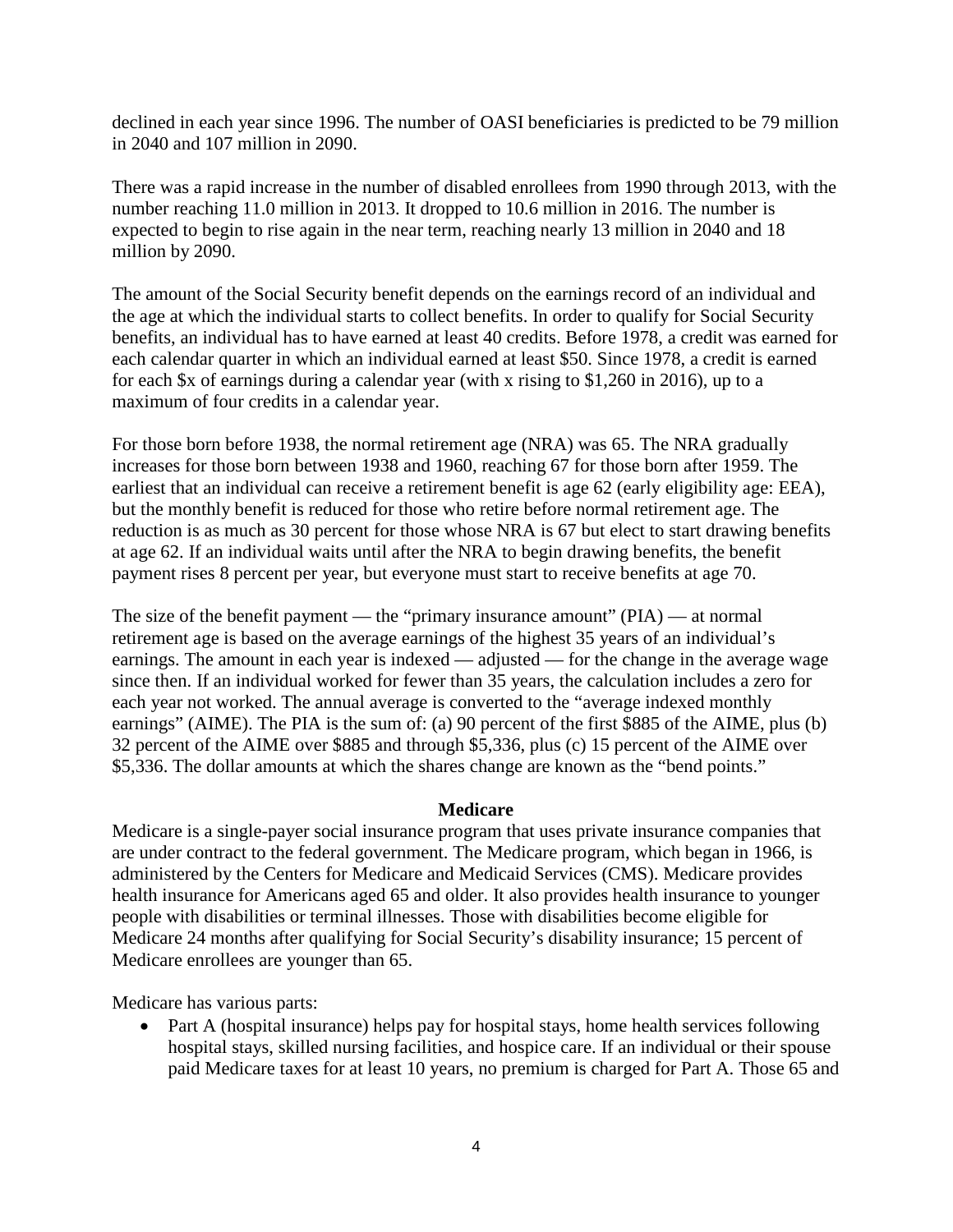older who are citizens or permanent residents and are not eligible for premium-free Part A can elect to pay a premium to enroll; these individuals also must be enrolled in Part B.

- Part B (medical insurance) helps pay for physicians, outpatient hospital services, home health services, and other services for the aged and disabled. It is a voluntary program in which all participants must pay a monthly premium.
- Part D provides subsidized access to drug insurance coverage. Anyone eligible for Part A or enrolled in Part B may enroll in Part D. All participants pay a premium.

Parts A and B are considered traditional, fee-for-service Medicare, in which the federal government pays directly for each covered medical service used. Alternatively, a participant who is enrolled in both Parts A and B can choose to enroll in the Medicare Advantage (MA) program (Part C). In Medicare Advantage, beneficiaries enroll in a private health plan, such as a health maintenance organization (HMO) or preferred provider organization (PPO), and receive all Medicare-covered Part A and Part B benefits and typically Part D benefits. Additional benefits may also be offered. Unlike traditional Medicare, those enrolled in MA have a maximum out-ofpocket limit. The insurer receives a set annual amount from the government for each enrollee.

#### **Revenue**

Like Social Security, the Medicare program has two trust funds. However, just one of these funds receives revenue from payroll taxes.

**Hospital Insurance (HI) Trust Fund**. This fund pays for Medicare Part A. Revenue comes primarily (87.5 percent in 2015) from the payroll tax. The current rate is 1.45 percent, paid both by employers and by employees. Unlike Social Security, the tax is applied to all earnings. Selfemployed individuals pay 2.9 percent. Beginning in 2013, individuals with income greater than \$200,000 (\$250,000 for married couples) pay a higher tax rate of 2.35 percent. The employer is not subject to this additional 0.9 percent tax. The \$200,000/\$250,000 limit is not indexed for inflation or wage growth.

The HI payroll tax rate initially — in 1966 — was 0.35 percent, but it quickly rose to 0.6 percent in 1968. It was increased several more times through 1986, but has not been modified since then. Initially, taxable earnings were subject to the same cap as Social Security. The cap for Medicare was raised relative to the Social Security cap from 1991 through 1993 and was eliminated in 1994.

Other sources of revenue for the trust fund include income taxes paid on Social Security benefits (7 percent of total revenue in 2015), interest earned on the trust fund investments (3 percent), and Medicare Part A premiums from people who are not eligible for premium-free Part A.

Most beneficiaries do not pay a premium for Part A, but are subject to a deductible (\$1,316 in 2017). For hospital stays exceeding 60 days, a substantial copayment is charged.

**Supplementary Medical Insurance (SMI) Trust Fund**. Medicare Parts B and D are covered by this trust fund. The SMI is not funded from payroll taxes. Instead, the funding largely comes from general revenue of the federal government (about 75 percent of the total) and premiums paid by enrollees of the Medicare program. A small amount of funding comes from special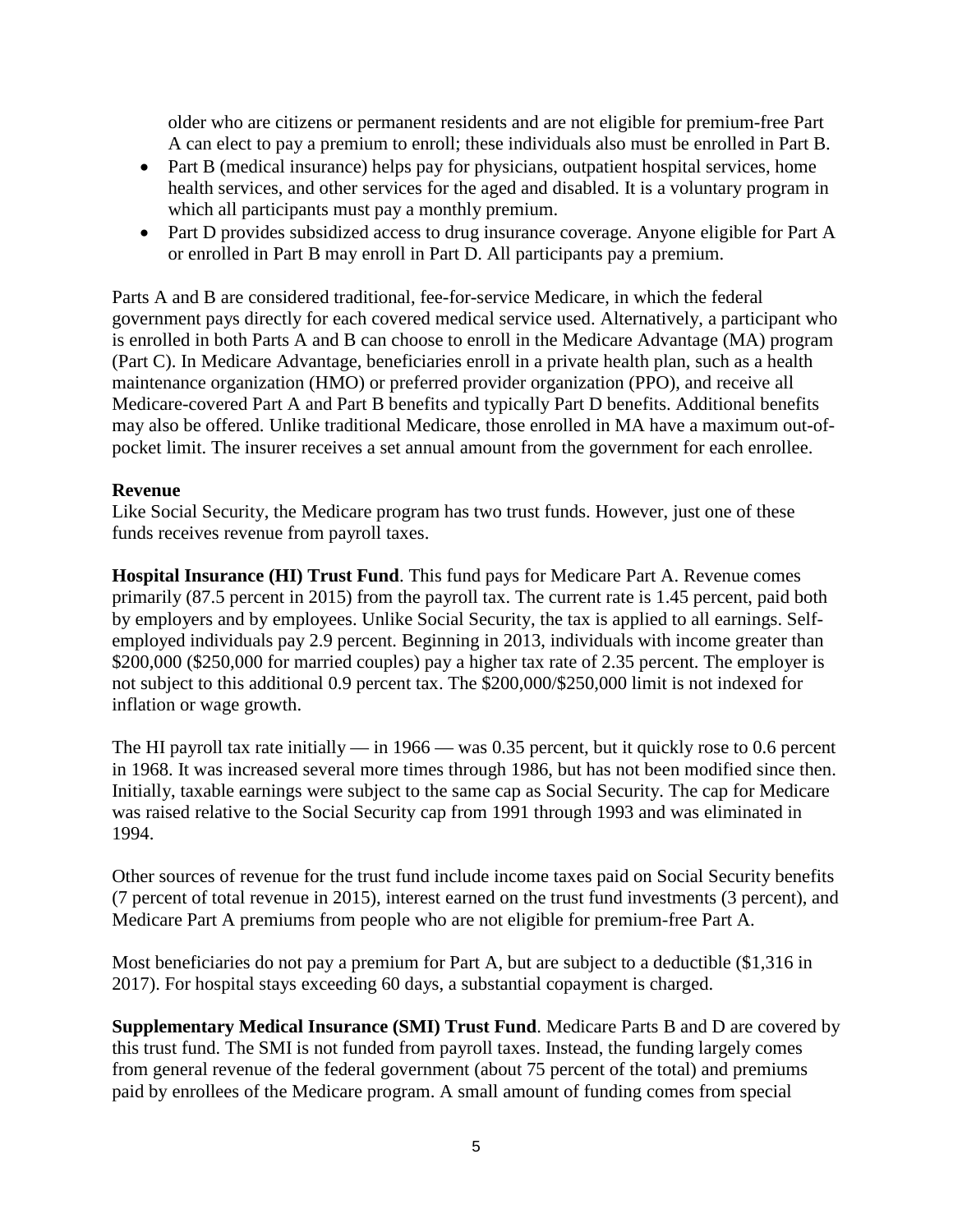payments by states and from fees on manufacturers and importers of brand-name prescription drugs.

Part B covers 80 percent of the health provider charges after the enrollee pays a small deductible (\$183 in 2017). The standard monthly premium for Part B is \$134 in 2017 for individuals earning less than \$85,000 and joint filers earning less than \$170,000. The monthly premium rises with income to \$428.60 for individuals earning more than \$214,000 (\$428,000 for joint filers). The Part D premium varies by the plan selected by enrollees, with the base monthly amount of \$35.63 in 2017. As in Part B, those with higher incomes pay additional amounts, up to \$76.20 per month.

### **Benefits**

The number enrolled in Medicare — in the HI program and/or the SMI program — was 55.3 million in 2015. Nine million were disabled and 46.3 million were "aged" (age 65 and older). The number of Medicare enrollees in 2015 was 8 percent less than the number of Social Security beneficiaries. The differentials were 6 percent for those 65 and older and 17 percent for those disabled. Before 1980, the number of Medicare beneficiaries was less than 80 percent of the number of Social Security beneficiaries, but the share has gradually increased over time. Enrollment in Medicare has followed the same general trends discussed earlier for Social Security.

The number enrolled varies across the various parts of Medicare. In 2015, 54.9 million were enrolled in Part A, of which 46.0 million were age 65 and older. Enrollment in Part B was 50.7 million, of which 42.5 million were age 65 and older. Part D enrollment was 41.8 million. The average benefit in 2015 was \$12,559 overall: \$4,978 in Part A, \$5,441 in Part B, and \$2,141 in Part D.

Part C enrollment — which is dependent on enrollment in Parts A and B — was 17.5 million in 2015. Enrollment in Medicare Advantage plans has grown disproportionately over time.

Most enrollees in traditional Medicare have Medicare supplemental insurance independent from Medicare to help cover the charges not covered by Medicare. Some enrollees are covered by former employers; others purchase coverage directly from private insurance companies ("Medigap" coverage). The Medigap policies are standardized by law to provide identical benefits. Prescription drugs are not included in Medigap policies; additional insurance can be purchased for drugs.

According to a [2](#page-7-0)016 report that cited 2012 data,  $2 \times 14$  percent of Medicare beneficiaries had traditional Medicare only, 25 percent had employer-sponsored health plans, 17 percent had purchased a Medigap plan, 12 percent also qualified for Medicaid, and 33 percent had enrolled in Medicare Advantage. It is illegal to have both a Medigap policy and Medicare Advantage.

l

<span id="page-7-0"></span><sup>&</sup>lt;sup>2</sup> Medicare Payment Advisory Commission, [http://www.medpac.gov/docs/default-source/data-book/june-](http://www.medpac.gov/docs/default-source/data-book/june-2016-data-book-section-3-medicare-beneficiary-and-other-payer-financial-liability.pdf?sfvrsn=0)[2016-data-book-section-3-medicare-beneficiary-and-other-payer-financial-liability.pdf?sfvrsn=0.](http://www.medpac.gov/docs/default-source/data-book/june-2016-data-book-section-3-medicare-beneficiary-and-other-payer-financial-liability.pdf?sfvrsn=0)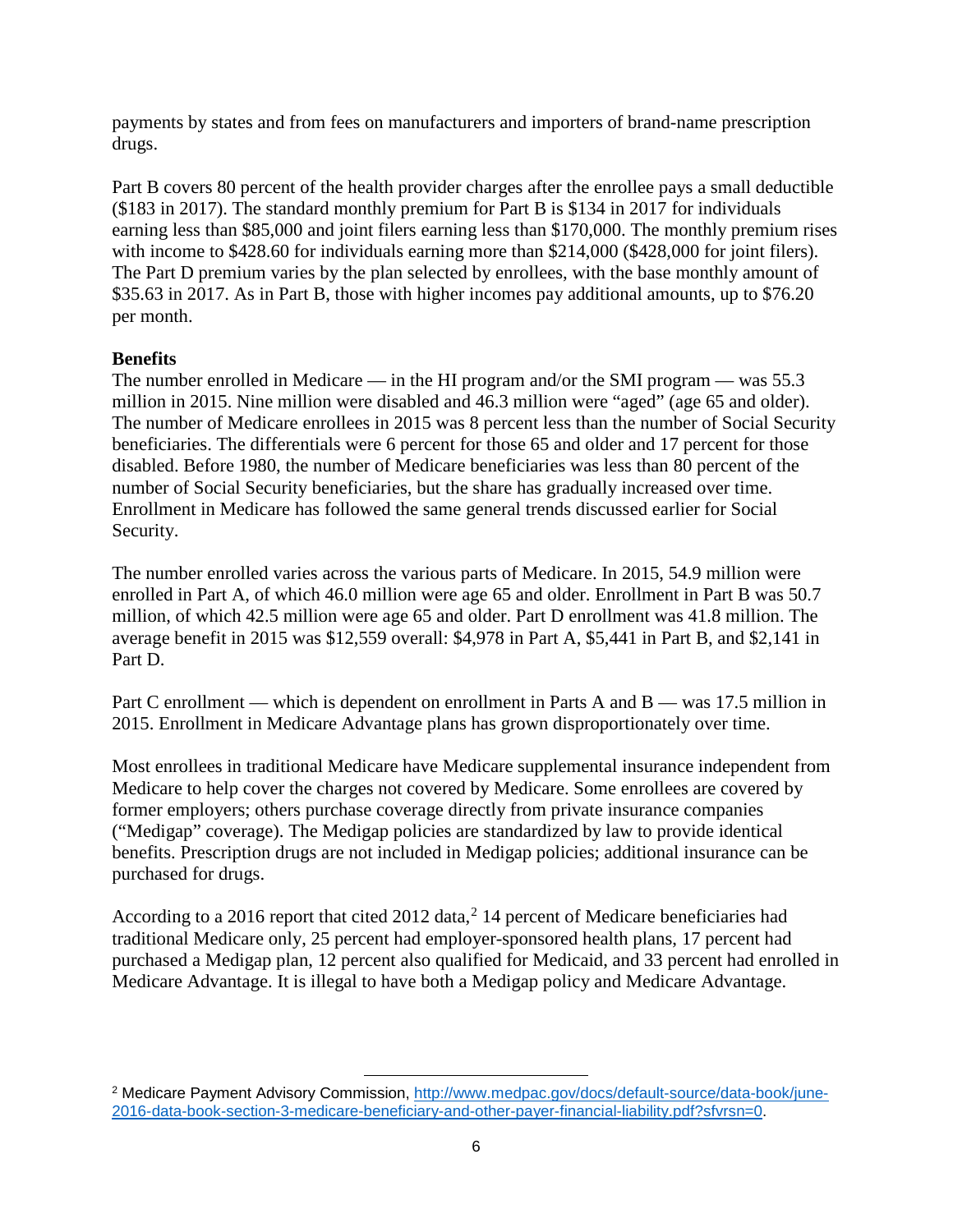#### **Trust Fund Finances in 2015**

The four trust funds are summarized in Table 2. Costs exceeded income in the DI and HI funds. If interest earnings (see Table 3) were excluded from the OASI income, the reserve balance would have experienced a decrease of \$40 billion instead of an increase of \$51 billion. Excluding interest income, the two Social Security funds had an annual deficit of \$70 billion. In each fund, benefit payments represent more than 97.5 percent of the total costs (see Table 4).

#### **TABLE 2 TRUST FUND OPERATIONS IN 2015, IN BILLIONS**

|                                    | <b>OASI</b> | DI      | нı      | <b>SMI</b> |
|------------------------------------|-------------|---------|---------|------------|
| Income During 2015                 | \$801.6     | \$118.6 | \$275.4 | \$369.1    |
| Cost During 2015                   | 750.5       | 146.6   | 278.9   | 368.8      |
| Net Change in Reserves             | 51.0        | $-28.0$ | $-3.5$  | 0.3        |
| Reserve Balance at the End of 2015 | 2.780.3     | 32.3    | 193.8   | 69.5       |

Source: "A Summary of the 2016 Annual Social Security and Medicare Trust Fund Reports," Social Security and Medicare Boards of Trustees, [https://www.ssa.gov/oact/trsum/.](https://www.ssa.gov/oact/trsum/)

#### **TABLE 3 PROGRAM INCOME IN 2015, IN BILLIONS**

|                                   | <b>OASI</b> | DI      | нι      | <b>SMI</b> |
|-----------------------------------|-------------|---------|---------|------------|
| Payroll Taxes                     | \$679.5     | \$115.4 | \$241.1 |            |
| <b>Taxes on OASDI Benefits</b>    | 30.6        | 1.1     | 20.2    |            |
| <b>Interest Earnings</b>          | 91.2        | 2.1     | 8.2     | \$2.3      |
| <b>General Fund Reimbursement</b> | 0.3         | 0.0     | 1.0     | 1.6        |
| <b>General Revenue</b>            |             |         | ۰       | 270.7      |
| <b>Beneficiary Premiums</b>       |             |         | 3.2     | 82.2       |
| <b>Transfers From States</b>      |             |         | -       | 8.9        |
| Other                             | 0.0         |         | 1.6     | 3.4        |
| Total                             | 801.6       | 118.6   | 275.4   | 369.1      |

Source: "A Summary of the 2016 Annual Social Security and Medicare Trust Fund Reports," Social Security and Medicare Boards of Trustees, [https://www.ssa.gov/oact/trsum/.](https://www.ssa.gov/oact/trsum/)

### **TABLE 4 PROGRAM COST IN 2015, IN BILLIONS**

|                                 | <b>OASI</b> | DI      | нι      | <b>SMI</b>    |
|---------------------------------|-------------|---------|---------|---------------|
| <b>Benefit Payments</b>         | \$742.9     | \$143.4 | \$273.4 | \$365.3       |
| Railroad Retirement Interchange | 4.3         | 0.4     | ۰       | $\sim$ $\sim$ |
| <b>Administrative Expenses</b>  | 3.4         | 2.8     | 5.5     | $3.5^{\circ}$ |
| Total                           | 750.5       | 146.6   | 278.9   | 368.8         |

Source: "A Summary of the 2016 Annual Social Security and Medicare Trust Fund Reports," Social Security and Medicare Boards of Trustees, [https://www.ssa.gov/oact/trsum/.](https://www.ssa.gov/oact/trsum/)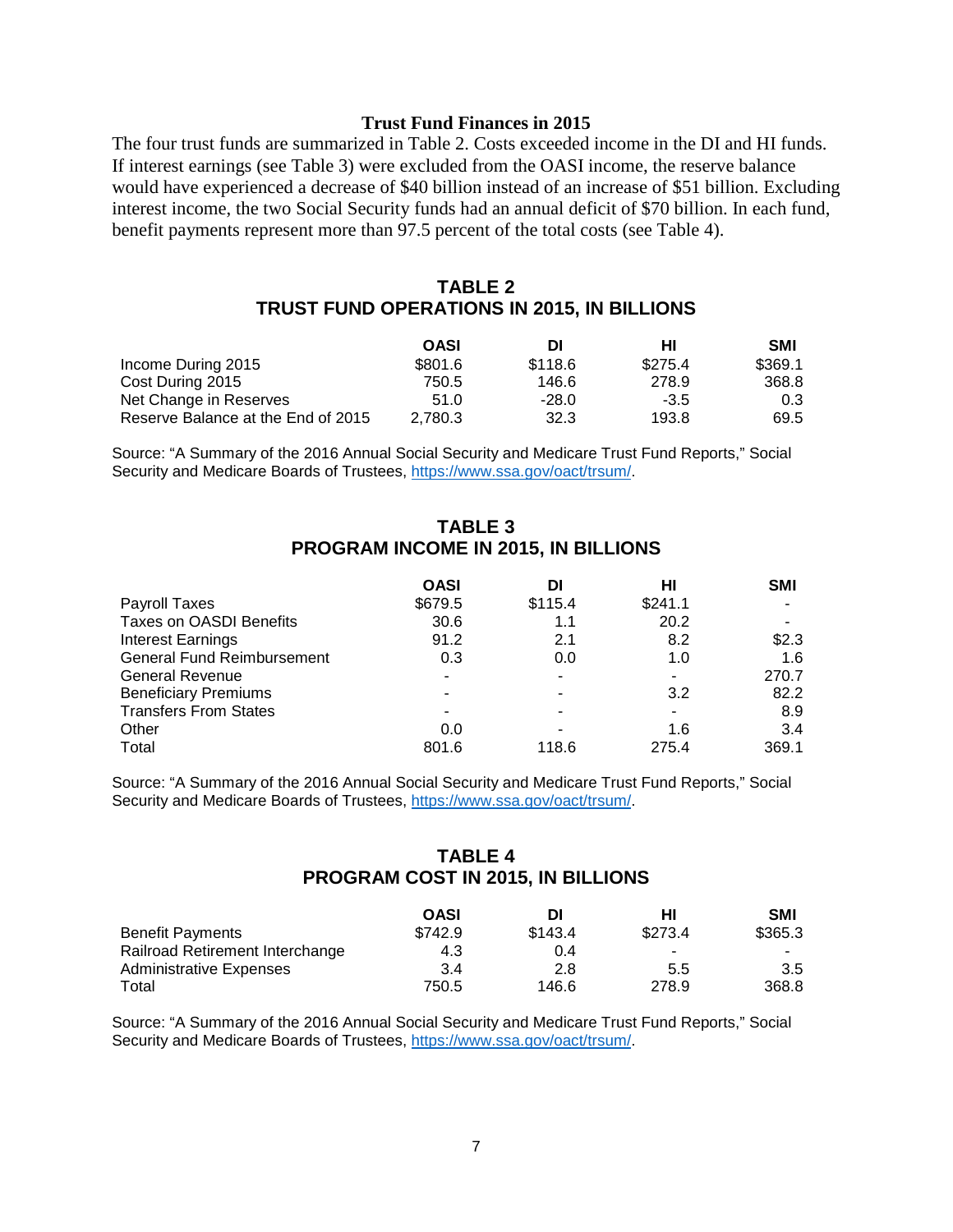#### **FINANCIAL ISSUES**

The Social Security and Medicare Boards of Trustees annually report on the status of the Social Security and Medicare programs.<sup>[3](#page-9-0)</sup> The reports include a 75-year forecast, with the 2016 reports including projections through 2090. Projections are made under each of three sets of assumptions, labeled as low cost, intermediate, and high cost. The intermediate assumptions are used in the Trustees' summary report. The projections depend on numerous demographic, economic, and program-specific assumptions.

These annual reports from the Boards of Trustees are the primary source of information used in this section. The Congressional Budget Office (CBO) also makes 75-year projections of the Social Security system.<sup>[4](#page-9-1)</sup> Their projections are compared to those of the Trustees in this section.

Social Security and Medicare together accounted for 41 percent of federal program expenditures in fiscal year  $2015<sup>5</sup>$  $2015<sup>5</sup>$  $2015<sup>5</sup>$  Each program faces financing shortfalls under currently scheduled benefits and financing (see Table 5). Social Security and Medicare each will experience cost growth substantially in excess of gross domestic product (GDP) growth through the mid-2030s. After the mid-2030s, the situation nearly stabilizes, as projected costs as a share of GDP are nearly flat for Social Security and rise only slowly for Medicare.

Two demographic factors are largely responsible for the deterioration in the finances of the two Social Security trust funds and are major contributors to the financial issues with the HI trust fund. First, life expectancy has increased since the programs began; it is predicted to continue to rise through the 21st century. Chart 1 displays life expectancy by sex at age 65: the number of years on average that a beneficiary of Social Security and Medicare would draw benefits based on the original normal retirement age. Between 1940 and 2015, life expectancy at age 65 rose by 6.2 years for males and 7.2 years for females, each an increase of more than 50 percent. In contrast, the NRA has been increased by only 2 years. Between 1965, when Medicare was

#### **TABLE 5 KEY DATES FOR THE TRUST FUNDS**

|                                                  | <b>OASI</b> | DІ   | <b>OASDI</b> | нı   |
|--------------------------------------------------|-------------|------|--------------|------|
| Year That Costs Exceed Income Excluding Interest | 2010        | 2019 | 2010         | 2015 |
| Year That Costs Exceed Total Income              | 2022        | 2019 | 2020         | 2021 |
| Year the Trust Fund is Depleted                  | 2035        | 2023 | 2034         | 2028 |

Source: "A Summary of the 2016 Annual Social Security and Medicare Trust Fund Reports," Social Security and Medicare Boards of Trustees, [https://www.ssa.gov/oact/trsum/.](https://www.ssa.gov/oact/trsum/)

 $\overline{\phantom{a}}$ 

<span id="page-9-0"></span><sup>3</sup> Each Board issues a lengthy report. A combined summary report also is prepared: *A Summary of the 2016 Annual Social Security and Medicare Trust Fund Reports*, Social Security and Medicare Boards of Trustees, [https://www.ssa.gov/oact/trsum/.](https://www.ssa.gov/oact/trsum/)

<span id="page-9-1"></span><sup>4</sup> For a comparison of the CBO projections to those of the Social Security Board of Trustees, see Congressional Budget Office, *Testimony on Comparing CBO's Long-Term Projections With Those of the Social Security Trustees*, September 21, 2016, [https://www.cbo.gov/publication/51988.](https://www.cbo.gov/publication/51988)

<span id="page-9-2"></span><sup>5</sup> The federal government's fiscal year runs from October 1 through September 30. Fiscal year 2015 ended on September 30, 2015. Subsequent references to years refer to the federal fiscal year.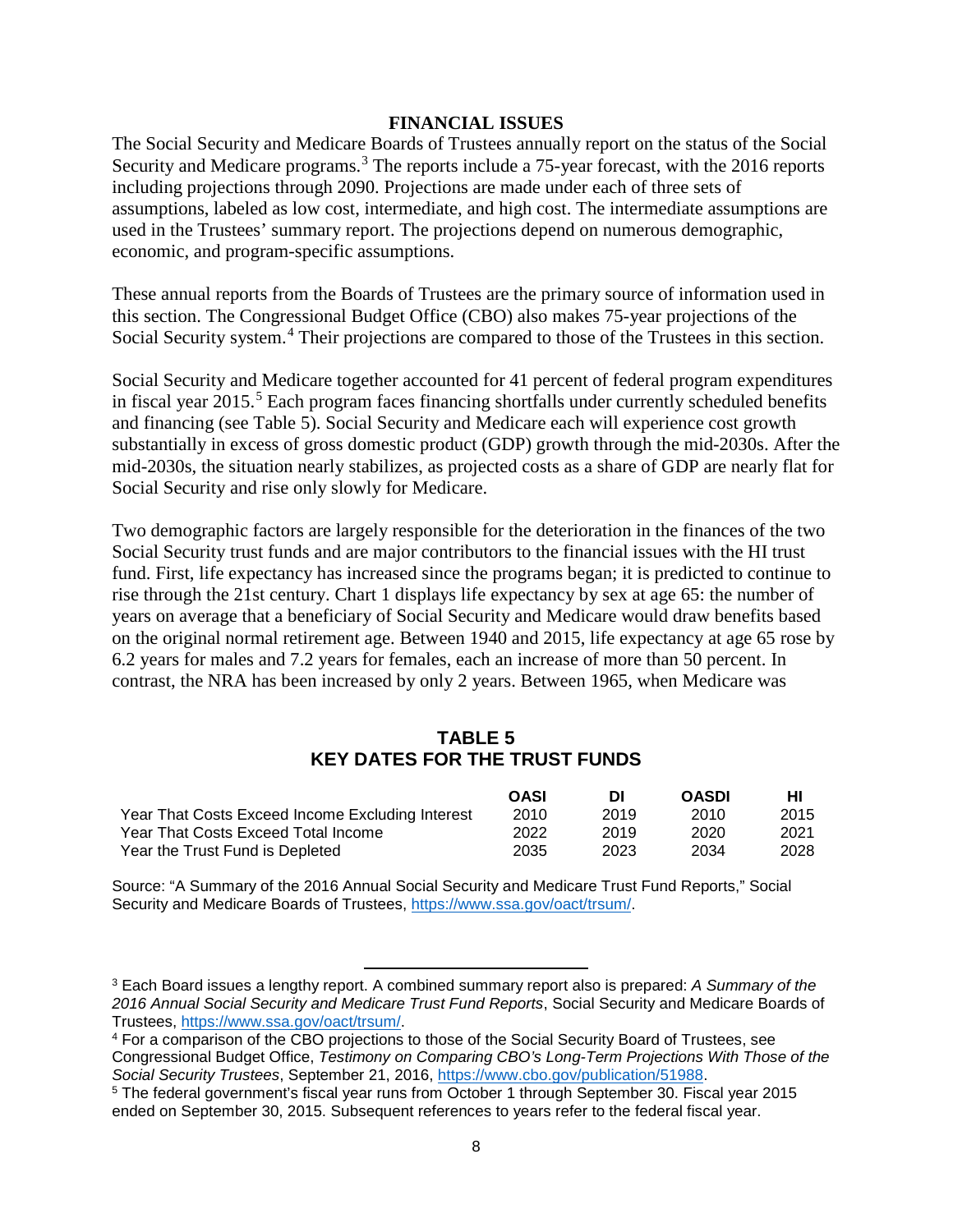

\* The projections are based on the intermediate set of assumptions.

Source: Social Security Administration, *The 2016 Annual Report of the Board of Trustees of the Federal Old-Age and Survivors Insurance and Federal Disability Insurance Trust Funds*, June 2016, [https://www.ssa.gov/oact/tr/2016/index.html.](https://www.ssa.gov/oact/tr/2016/index.html)

passed by Congress, and 2015, life expectancy at age 65 rose by 5.2 years for males and 4.3 years for females.

Second, the large baby-boom generation is becoming eligible for Social Security and Medicare benefits. The succeeding baby-bust generation is smaller in number. Thus, the number of workers paying into the programs has begun to fall relative to the number of beneficiaries; this ratio had been nearly stable from the mid-1970s through 2007 (see the purple line in Chart 2). The number of covered workers per OASDI beneficiary is expected to fall further, particularly through the mid-2030s. A similar decline is projected in the number of covered workers per Medicare HI enrollee. In 2015, enrollment in Medicare part A was 92.3 percent of the OASDI number; the ratio is projected to rise to 96.5 percent by 2090.

In addition to the demographic factors, Medicare has experienced increases in expenditures per beneficiary in excess of the inflation rate and in excess of per capita GDP growth, as seen in Chart 3.[6](#page-10-0) Costs per beneficiary increased rapidly both on an inflation-adjusted basis and relative to per capita GDP from 1970 through 2005. These cost increases slowed substantially in recent years, with gains not much different from the overall inflation rate from 2009 through 2015 and less than the gain in per capita GDP (see Chart 4). However, costs per beneficiary are projected

 $\overline{\phantom{a}}$ 

<span id="page-10-0"></span> $6$  The projected cost increases are based on current-law benefits and do not consider whether the trust funds will have sufficient resources to meet these obligations. By law, the trust funds cannot borrow money or pay benefits in excess of annual income and trust fund reserves.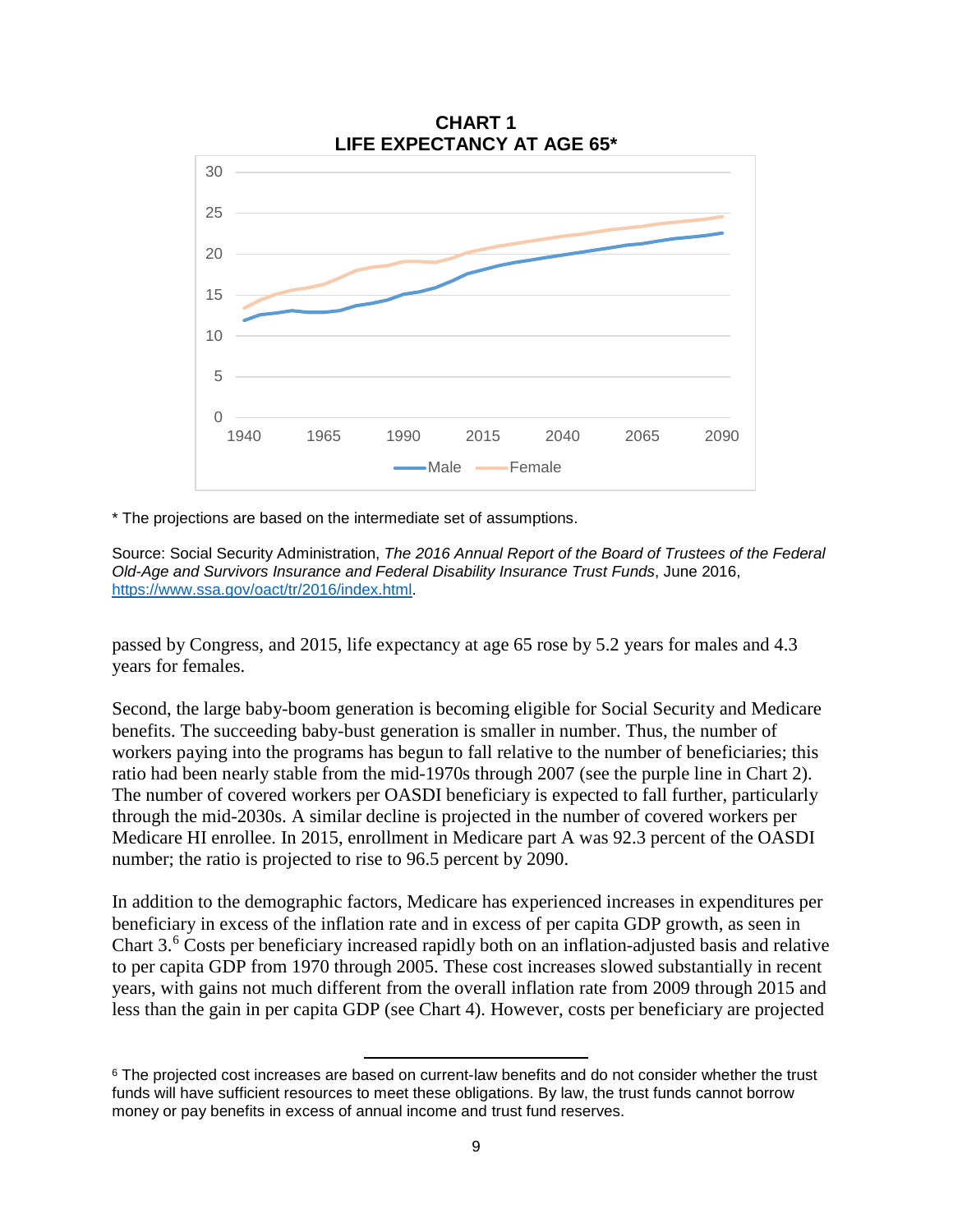

\* The projections are based on the intermediate set of assumptions.

 $\overline{\phantom{a}}$ 

\*\* Number in millions.

Source: Social Security Administration, *The 2016 Annual Report of the Board of Trustees of the Federal Old-Age and Survivors Insurance and Federal Disability Insurance Trust Funds*, June 2016, [https://www.ssa.gov/oact/tr/2016/index.html.](https://www.ssa.gov/oact/tr/2016/index.html)

to again rise in excess of the overall inflation rate and the rate of growth in per capita GDP after 2017.

#### **Social Security Old-Age and Survivors Insurance Trust Fund**

Excluding interest income, OASI costs began to exceed income in 2010. Including interest income, an annual deficit is projected to begin in 2022. Because of this deficit, the reserves will be drawn down, with depletion expected in 2035. At that time, income would be sufficient to pay 77 percent of the scheduled benefits. The projected 75-year actuarial deficit is 2.39 percent of taxable payroll.<sup>[7](#page-11-0)</sup>

#### **Social Security Disability Insurance Trust Fund**

Since depletion of the DI trust fund was predicted to occur in 2016, Congress acted in 2015 to postpone its depletion, primarily by temporarily reallocating a portion of the OASI payroll tax to

<span id="page-11-0"></span> $\frac{7}{1}$  The actuarial deficit represents the average amount of change in income or costs that is needed throughout the period in order to achieve actuarial balance. The actuarial balance is defined as the difference between future Social Security obligations and the income rate of the Social Security Trust Fund, commonly referred to as "solvency." Actuarial balance is calculated for 66 different valuation periods, beginning with the upcoming 10-year period and continuing with each successive year up to the full 75-year projection. If at any point over the 75-year projection the anticipated costs of Social Security exceed the future value of the trust fund's income, that period would be deemed to be out of actuarial balance. (This definition is from Investopedia.com.)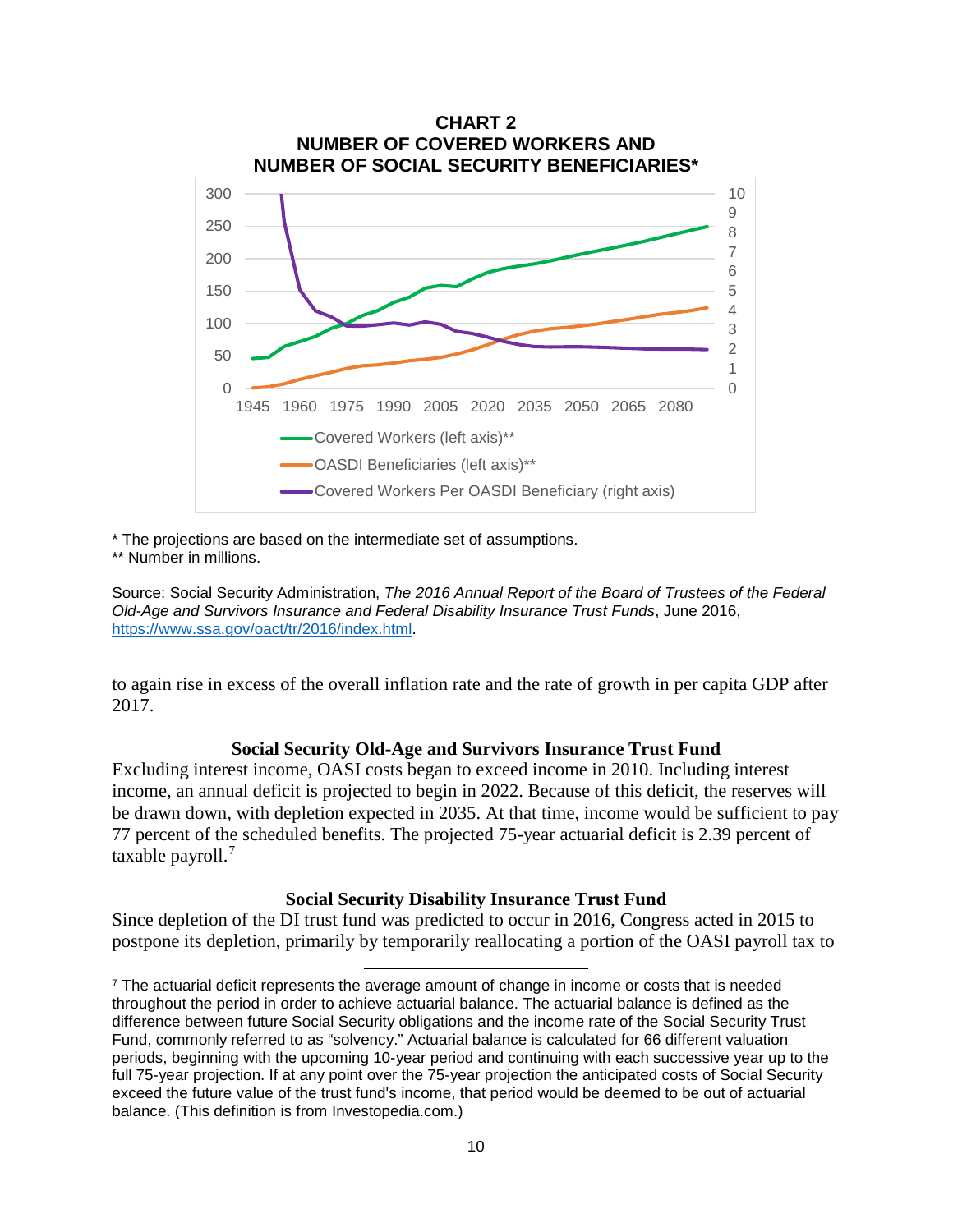

**CHART 3 HISTORICAL COSTS PER MEDICARE BENEFICIARY**

**AS A PERCENTAGE OF PER CAPITA GROSS DOMESTIC PRODUCT**



Sources: Centers for Medicare and Medicaid Services, *The 2016 Annual Report of the Boards of Trustees of the Federal Hospital Insurance and Federal Supplementary Medical Insurance Trust Funds*, June 2016, [https://www.cms.gov/Research-Statistics-Data-and-Systems/Statistics-Trends-and-](https://www.cms.gov/Research-Statistics-Data-and-Systems/Statistics-Trends-and-Reports/ReportsTrustFunds/Downloads/TR2016.pdf)[Reports/ReportsTrustFunds/Downloads/TR2016.pdf](https://www.cms.gov/Research-Statistics-Data-and-Systems/Statistics-Trends-and-Reports/ReportsTrustFunds/Downloads/TR2016.pdf) (unadjusted costs per beneficiary) and U.S. Department of Commerce, Bureau of Economic Analysis (per capita gross domestic product and gross domestic product implicit price deflator).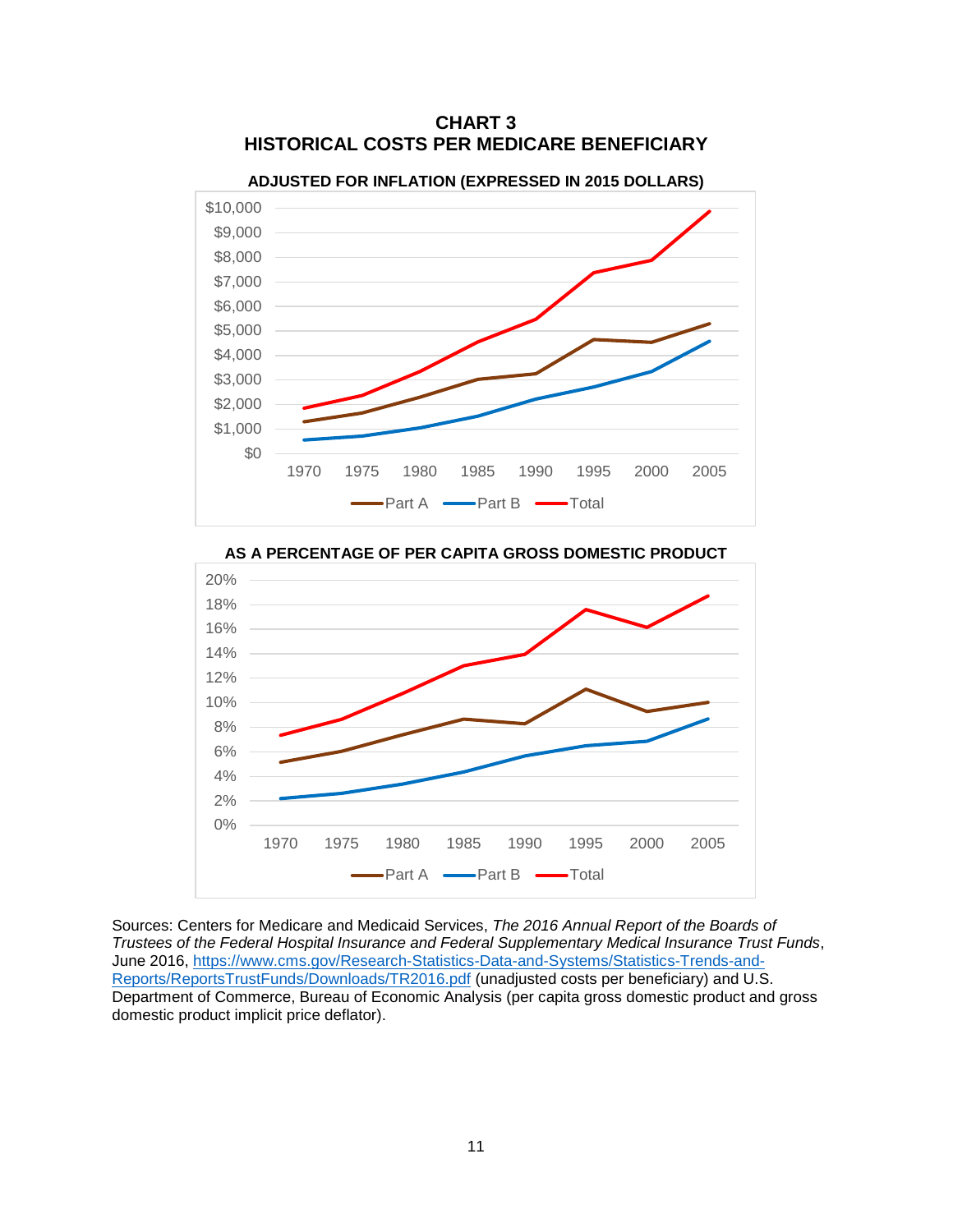**CHART 4 RECENT AND PROJECTED COSTS PER MEDICARE BENEFICIARY**



**ADJUSTED FOR INFLATION (EXPRESSED IN 2015 DOLLARS)**



**AS A PERCENTAGE OF PER CAPITA GROSS DOMESTIC PRODUCT**

Sources: Centers for Medicare and Medicaid Services, *The 2016 Annual Report of the Boards of Trustees of the Federal Hospital Insurance and Federal Supplementary Medical Insurance Trust Funds*, June 2016, [https://www.cms.gov/Research-Statistics-Data-and-Systems/Statistics-Trends-and-](https://www.cms.gov/Research-Statistics-Data-and-Systems/Statistics-Trends-and-Reports/ReportsTrustFunds/Downloads/TR2016.pdf)[Reports/ReportsTrustFunds/Downloads/TR2016.pdf](https://www.cms.gov/Research-Statistics-Data-and-Systems/Statistics-Trends-and-Reports/ReportsTrustFunds/Downloads/TR2016.pdf) (unadjusted costs per beneficiary); U.S. Department of Commerce, Bureau of Economic Analysis (per capita gross domestic product and gross domestic product implicit price deflator through 2016): and IHS Markit (projections of per capita GDP and GDP deflator).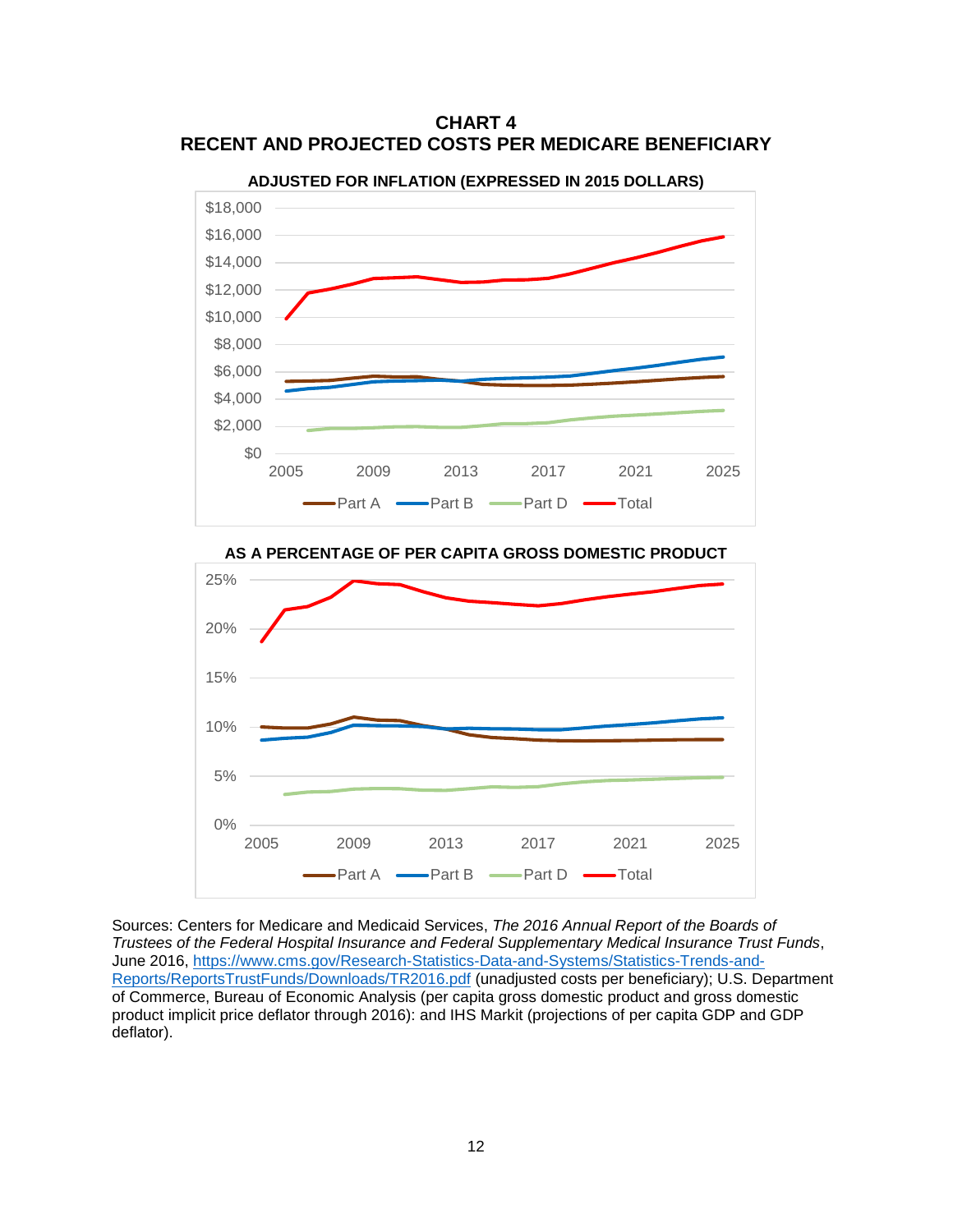the DI fund. From 2016 through 2018, 0.57 percentage points of the payroll tax is shifted from OASI to DI.

Costs are expected to exceed income in 2019, with depletion of the DI fund in 2023. At that time, income would cover 89 percent of scheduled benefits. The projected 75-year actuarial deficit is 0.26 percent of taxable payroll.

### **Combined Social Security Trust Funds**

Income growth in the Social Security trust funds has been above trend in recent years due to the economic recovery but the growth rate is expected to slow to the trend rate. The number of beneficiaries is expected to continue to increase at a rate substantially greater than the rate of growth in the number of workers.

Combined, the two trust funds had reserves of \$2.8 trillion at the end of 2015. They meet the test of short-term (10-year) close actuarial balance, since combined fund assets are projected to exceed costs through 2028. However, the funds fail the test of long-range close actuarial balance.

Including interest income, income to the two funds combined currently exceeds costs. However, this annual surplus is expected to last only through 2019. Excluding interest income, OASDI costs began to exceed income in 2010; an annual deficit is predicted to continue throughout the projection period. The annual deficit is expected to average \$69 billion through 2019 (about 1.1 percent of taxable income). After 2019, the annual deficit is expected to rise steeply to 3.38 percent of taxable income in 2038. The annual deficit is projected to lower to 3.13 percent in 2050, then again rise, reaching 4.35 percent in 2090.

The Trustees project that the combined OASDI trust funds will be depleted in 2034. At that time, income is projected to be sufficient to pay 79 percent of the scheduled benefits. This share is projected to drop to 74 percent in 2090. The projected 75-year actuarial deficit is 2.66 percent of taxable payroll, 1.0 percent of GDP, 20 percent of program noninterest income, and 16 percent of program cost.

As a share of workers' taxable earnings, Social Security benefits were a little more than 10 percent in 2000. The cost rate climbed to 14.1 percent in 2015. The rate is expected to reach 16.6 percent in 2038, decline slightly through 2050 to 16.4 percent, then rise slowly thereafter, reaching 17.7 percent in 2090. In contrast, the OASDI income rate is expected to hold steady at 13 percent; it has been near this figure since 1990. The income rate is calculated as the payroll tax rate of 12.4 percent plus taxes on OASDI benefits.

Social Security program costs rose substantially during the 1970s and early 1980s, rising from a little more than 3 percent to nearly 5 percent of GDP. The cost share gradually dropped back to 4 percent in the mid-2000s before starting to rise. Program costs equaled 5.0 percent of GDP in 2015. Further increases are expected, particularly through 2030, and costs are predicted to reach 6.0 percent of GDP in 2035. Following a marginal decrease through 2050, program costs as a share of GDP are expected to reach 6.1 percent.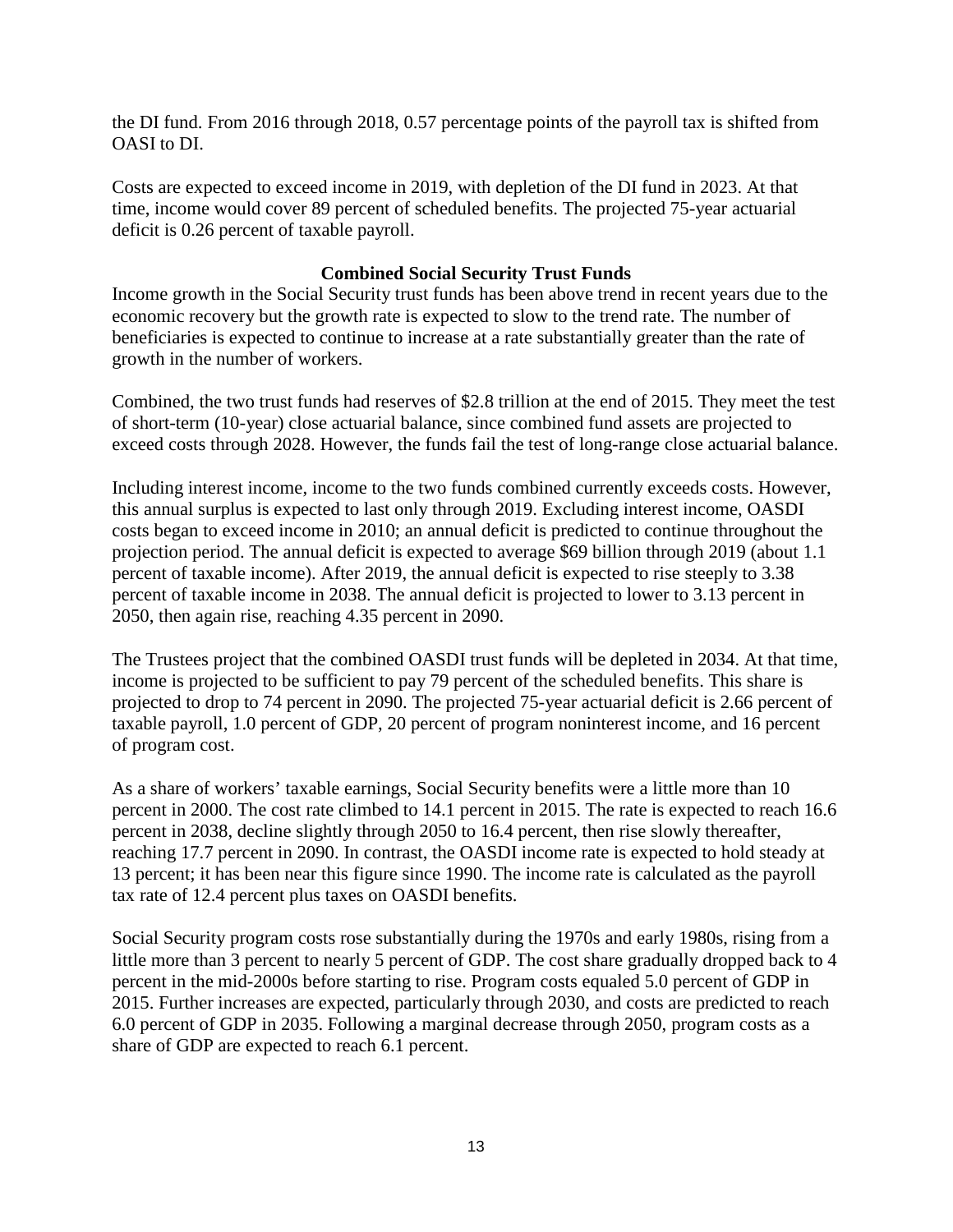The CBO's predictions are more pessimistic than those of the Social Security Board of Trustees. For example, the CBO forecasts that the combined trust funds will be depleted in 2029, five years earlier than the projection of the Trustees. As a percentage of taxable payroll, the 75-year actuarial balance is -4.68 according to the CBO compared to -2.66 according to the Trustees. As a percentage of GDP, the 75-year actuarial balance is -1.55 as projected by the CBO compared to -0.95 as forecast by the Trustees.

The two forecasts differ for numerous reasons. According to the CBO, nearly two-thirds of the difference as a percentage of GDP would be eliminated if the CBO used the projections of the Trustees for four major inputs:

- Earnings subject to the payroll tax: The Trustees' projection is higher.
- GDP growth: The Trustees expect higher labor force participation rates, higher productivity growth, and higher inflation.
- Demographics: The Trustees forecast higher fertility rates and lesser increases in life expectancy.
- Real interest rates: The Trustees' projection is higher.

Overall, the CBO projects higher outlays and lesser revenue than the Trustees.

# **Medicare Health Insurance Trust Fund**

Expenditures from the HI trust fund have exceeded noninterest income since 2008. The annual deficit currently is small, but is expected to rise considerably starting in 2020, with an annual deficit of nearly \$40 billion in 2025, the last year for which dollar figures are provided. Expenditures are forecast to continue to exceed noninterest income through 2090. Including interest income, costs are projected to exceed total income beginning in 2021. Thus, the HI fund fails the tests of both short-term and long-term financial adequacy.

Depletion of the HI trust fund is projected to occur in 2028. At that time, dedicated revenues are predicted to be sufficient to pay 87 percent of the costs. This percentage is expected to decline gradually to 79 percent in 2043, then to rise slowly to 86 percent in 2090.

The projected 75-year actuarial deficit is 0.73 percent of taxable payroll, 0.3 percent of GDP, 19 percent of noninterest income, and 16 percent of program cost. These deficits are somewhat larger than had been predicted in the prior year and the depletion of the trust fund is expected to occur two years earlier than previously projected.

The Part A costs amounted to 1.5 percent of GDP in 2015. This percentage is expected to rise to 2.1 in 2040 and to 2.2 in 2090.

Relative to taxable payroll, the HI program costs were 3.44 percent in 2015. The cost rate gradually increased over the last 45 years. It is expected to continue to rise to almost 5 percent in 2040 and to 5.08 percent in 2090. In contrast, the income rate rises from 3.35 percent in 2015 to 4.37 percent in 2090. The increase in the income rate results from the higher payroll tax rate for high earners that was implemented in 2013. Since the dollar figure at which the higher rate is effective is not indexed for inflation or wage growth, most workers will pay the higher rate by 2090.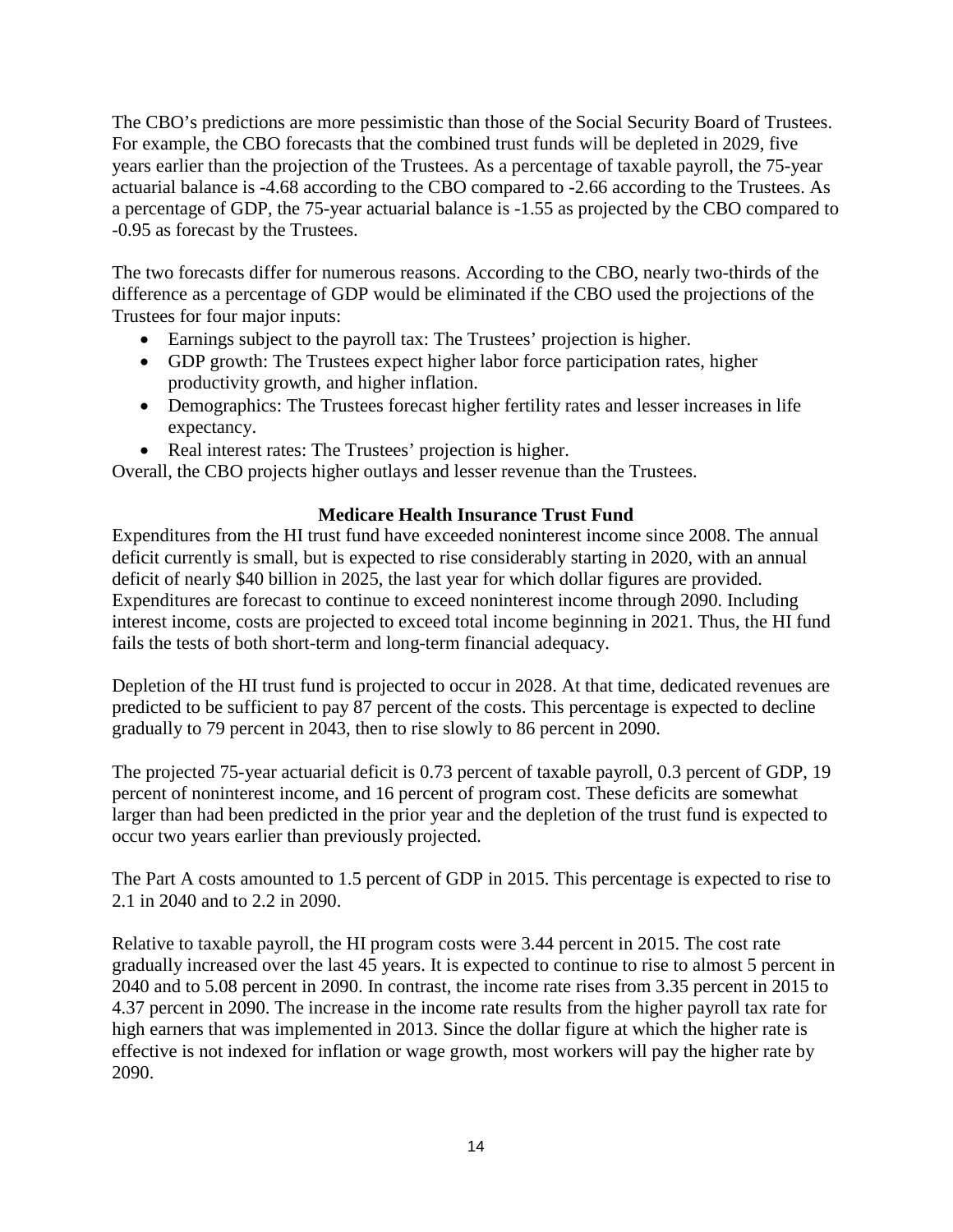In 2015, the HI cost rate exceeded the income rate by 0.09 percent of taxable income. A small annual deficit is expected through 2021, but the annual deficit rises rapidly thereafter to 1.04 percent in 2045. After that, the annual deficit recedes, dropping to 0.71 percent in 2090.

## **Medicare Supplementary Medical Insurance Trust Fund**

Since the SMI trust fund receives financing from the federal government's general fund and from beneficiary premiums, both Part B and Part D are projected to remain adequately financed into the indefinite future. However, due to the aging population and rising health care costs, projected costs are expected to rise from 2.1 percent of GDP in 2015 to 3.5 percent in 2037. By 2090, the share of GDP is forecast to be 3.8 percent. Premiums from beneficiaries are expected to cover nearly one-fourth of the costs, with nearly all of the rest financed by general revenues.

## **Combined Medicare Costs**

The combined Medicare costs were less than 1 percent of GDP in 1970. The percentage has climbed almost continuously since then, reaching 3.6 percent in 2015. Thus, the rate of increase over the last 45 years was much greater than for Social Security. The rate of increase is expected to continue to be greater than Social Security into the late 2030s, reaching 5.6 percent of GDP in 2040, only slightly less than the share from Social Security. By 2090, the cost share is projected to be 6.0 percent of GDP, just 0.1 percentage point less than Social Security. The projected cost increase per beneficiary becomes the largest factor driving the share higher after 2040.

# **Budgetary Implications of Social Security and Medicare**

In 2016, projected general fund payments to Medicare Parts B and D (SMI) are \$319 billion. The projected difference between Social Security's expenditures and dedicated tax income is \$73 billion. For HI, the projected difference between expenditures and noninterest income is \$9 billion. Thus, Social Security and Medicare place a \$401 billion demand on the general fund, equivalent to 2.1 percent. The demand of these programs on the general fund as a share of GDP steadily rises into the mid-2030s and reaches 4.2 percent in 2040. Contrary to current law, this analysis assumes that full benefits will be paid after the depletion of the trust funds.

# **A Comparison of Lifetime Benefits to Lifetime Taxes Paid**

The Urban Institute estimated the lifetime benefits and lifetime taxes paid for the Social Security program and for the Medicare program for various household types and various earnings levels.<sup>[8](#page-16-0)</sup> The analysis was done for the year in which the cohort turned 65, stretching from 1960 through 2060.

A summary is shown in Table 6, presenting the ratio of lifetime taxes paid to lifetime benefits received. The earnings figures represent constant "average" earnings over a career beginning at age 22 and ending on the 65th birthday. The benefits and taxes are expressed as the expected present value at age 65, using a discount rate of 2 percent plus inflation. Average longevity is assumed for each cohort. The benefits reflect those scheduled under current law, regardless of the status of the trust funds. Given the projected shortfalls in the trust funds, future benefits likely are overstated and/or future taxes likely are understated.

<span id="page-16-0"></span>l <sup>8</sup> Urban Institute, *Social Security and Medicare Lifetime Benefits and Taxes*, September 2015, [http://www.urban.org/research/publication/social-security-and-medicare-lifetime-benefits-and-taxes.](http://www.urban.org/research/publication/social-security-and-medicare-lifetime-benefits-and-taxes)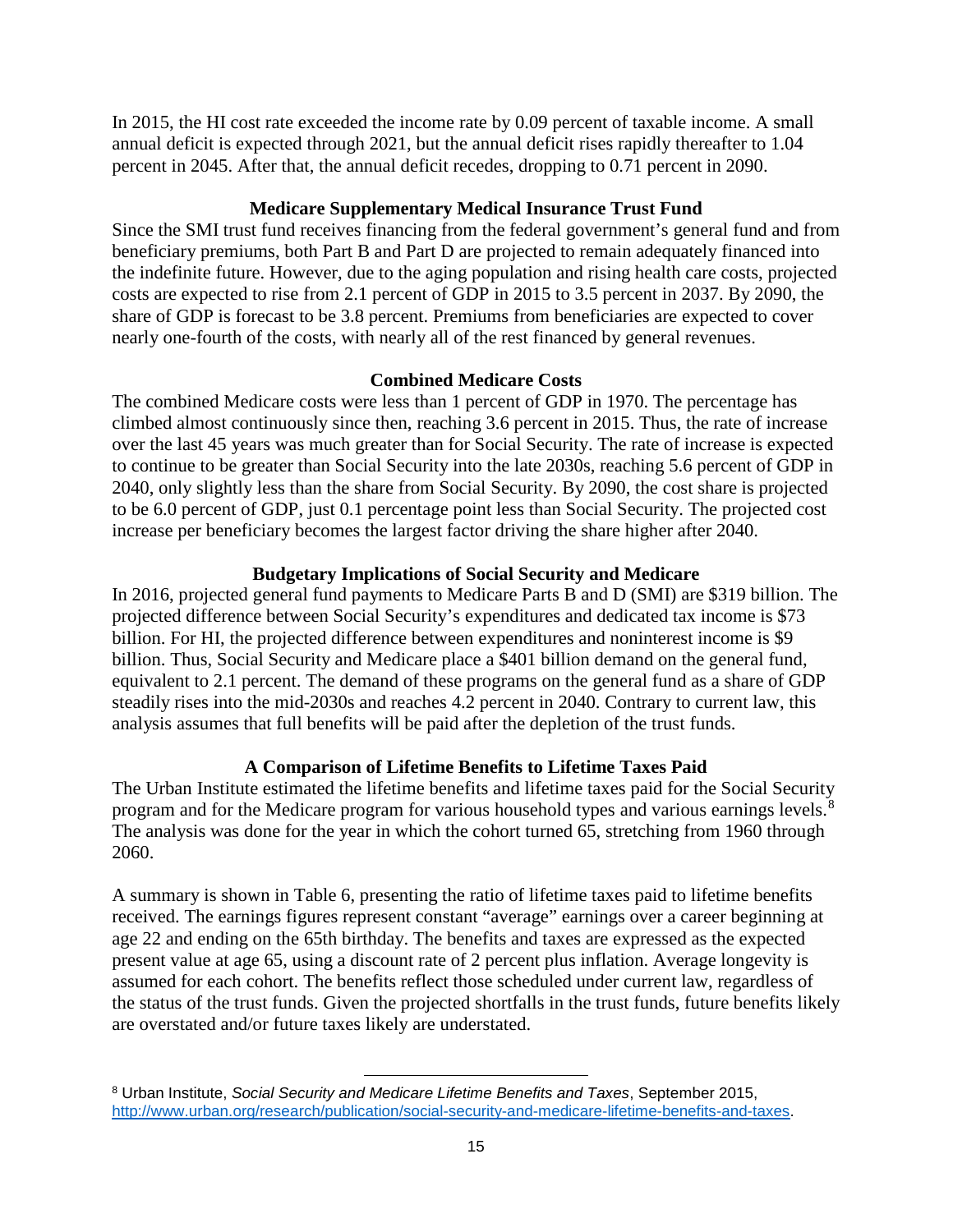For those turning 65 in 2015, only single people with high earnings had paid enough in taxes to cover the Social Security benefits that individual will receive. Except for the highest earners, the ratios decline between 2015 and 2060. The ratios in Table 6 are much lower for Medicare than for Social Security since Parts B and D are not funded from payroll taxes. Instead, the general fund covers most of the expense.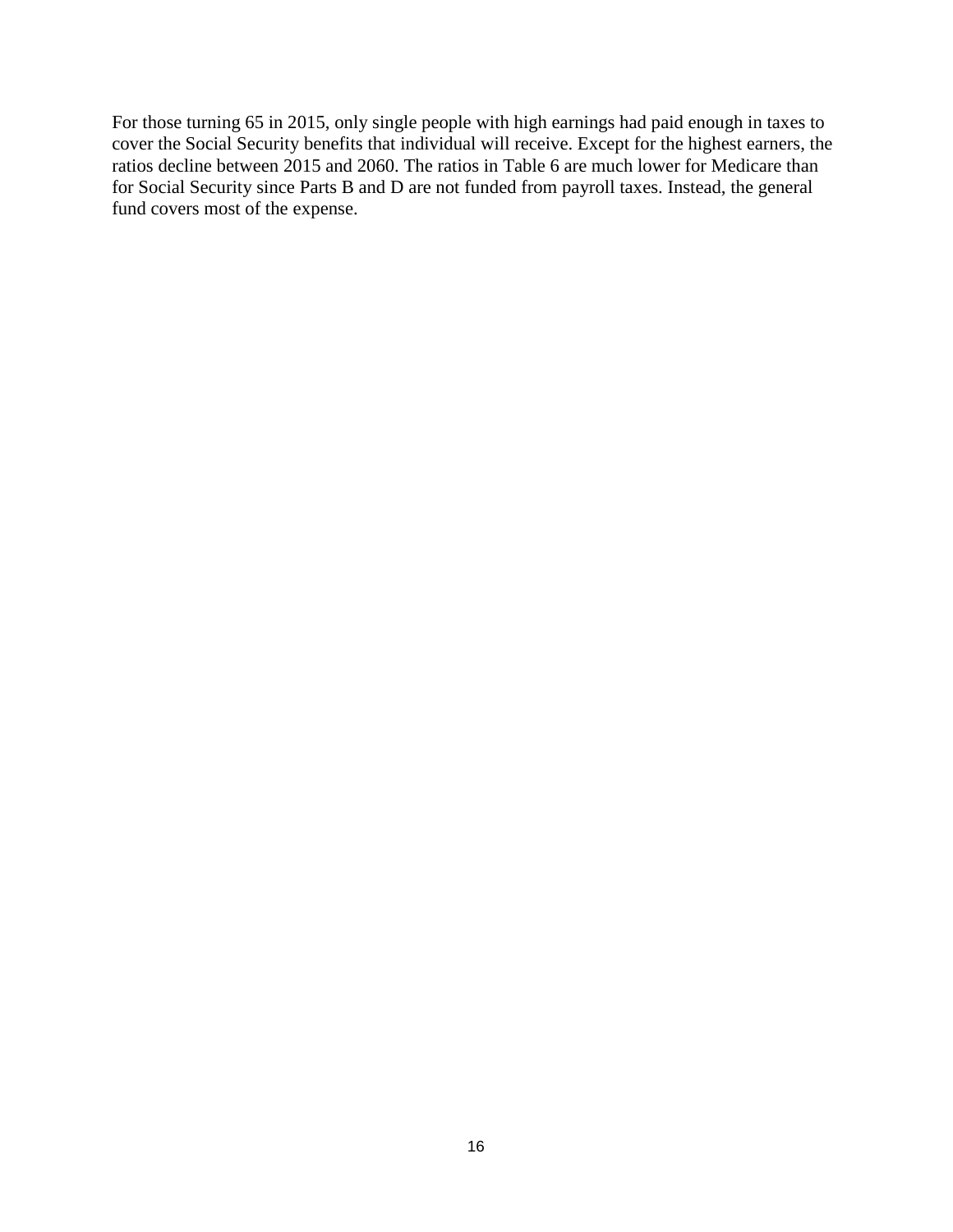## **TABLE 6 RATIO OF LIFETIME TAXES PAID TO LIFETIME BENEFITS RECEIVED, SOCIAL SECURITY AND MEDICARE PROGRAMS**

|                                 |       | 1960  |       | 2015       |       |       | 2060  |              | 2060 Versus 2015 |          |          |
|---------------------------------|-------|-------|-------|------------|-------|-------|-------|--------------|------------------|----------|----------|
| <b>Earnings</b>                 | SS    | Total | SS    | <b>Med</b> | Total | SS    | Med   | <b>Total</b> | SS               | Med      | Total    |
| Single Male                     |       |       |       |            |       |       |       |              |                  |          |          |
| \$22,500                        | 0.101 | 0.085 | 0.685 | 0.164      | 0.413 | 0.654 | 0.103 | 0.305        | $-0.031$         | $-0.061$ | $-0.108$ |
| \$47,800                        | 0.160 | 0.142 | 0.925 | 0.359      | 0.699 | 0.878 | 0.232 | 0.548        | $-0.048$         | $-0.127$ | $-0.152$ |
| \$76,500                        | 0.189 | 0.170 | 1.108 | 0.574      | 0.930 | 1.064 | 0.384 | 0.764        | -0.044           | $-0.191$ | $-0.166$ |
| \$119,100                       | 0.212 | 0.190 | 1.298 | 0.821      | 1.158 | 1.336 | 0.614 | 1.051        | 0.038            | $-0.206$ | $-0.107$ |
| Single Female                   |       |       |       |            |       |       |       |              |                  |          |          |
| \$22,500                        | 0.078 | 0.063 | 0.626 | 0.141      | 0.365 | 0.609 | 0.091 | 0.275        | $-0.017$         | $-0.050$ | $-0.090$ |
| \$47,800                        | 0.123 | 0.106 | 0.845 | 0.308      | 0.623 | 0.819 | 0.206 | 0.498        | $-0.026$         | $-0.102$ | $-0.125$ |
| \$76,500                        | 0.144 | 0.126 | 1.009 | 0.493      | 0.830 | 0.992 | 0.341 | 0.696        | $-0.017$         | $-0.153$ | $-0.134$ |
| \$119,100                       | 0.161 | 0.141 | 1.182 | 0.705      | 1.036 | 1.245 | 0.546 | 0.961        | 0.063            | $-0.159$ | $-0.075$ |
| Married Couple With One Earner  |       |       |       |            |       |       |       |              |                  |          |          |
| \$22,500                        | 0.054 | 0.043 | 0.407 | 0.076      | 0.213 | 0.395 | 0.048 | 0.156        | $-0.011$         | $-0.028$ | $-0.057$ |
| \$47,800                        | 0.086 | 0.073 | 0.549 | 0.166      | 0.373 | 0.531 | 0.108 | 0.289        | $-0.018$         | $-0.057$ | $-0.084$ |
| \$76,500                        | 0.101 | 0.087 | 0.657 | 0.265      | 0.504 | 0.644 | 0.177 | 0.408        | -0.013           | $-0.088$ | -0.095   |
| \$119,100                       | 0.113 | 0.098 | 0.770 | 0.379      | 0.634 | 0.808 | 0.281 | 0.568        | 0.038            | $-0.098$ | -0.066   |
| Married Couple With Two Earners |       |       |       |            |       |       |       |              |                  |          |          |
| \$45,000                        | 0.096 | 0.078 | 0.657 | 0.149      | 0.387 | 0.631 | 0.097 | 0.290        | $-0.026$         | $-0.052$ | $-0.098$ |
| \$70,300                        | 0.114 | 0.098 | 0.756 | 0.242      | 0.526 | 0.732 | 0.160 | 0.411        | $-0.025$         | $-0.082$ | $-0.115$ |
| \$95,600                        | 0.138 | 0.120 | 0.881 | 0.332      | 0.658 | 0.847 | 0.227 | 0.526        | $-0.034$         | $-0.105$ | -0.132   |
| \$124,300                       | 0.149 | 0.131 | 0.951 | 0.431      | 0.762 | 0.925 | 0.308 | 0.633        | -0.026           | $-0.123$ | -0.129   |

SS: Social Security.

Med: Medicare; benefits are net of premiums.

Source: Urban Institute, *Social Security and Medicare Lifetime Benefits and Taxes*, September 2015, [http://www.urban.org/research/publication/social-security-and-medicare-lifetime-benefits-and-taxes.](http://www.urban.org/research/publication/social-security-and-medicare-lifetime-benefits-and-taxes)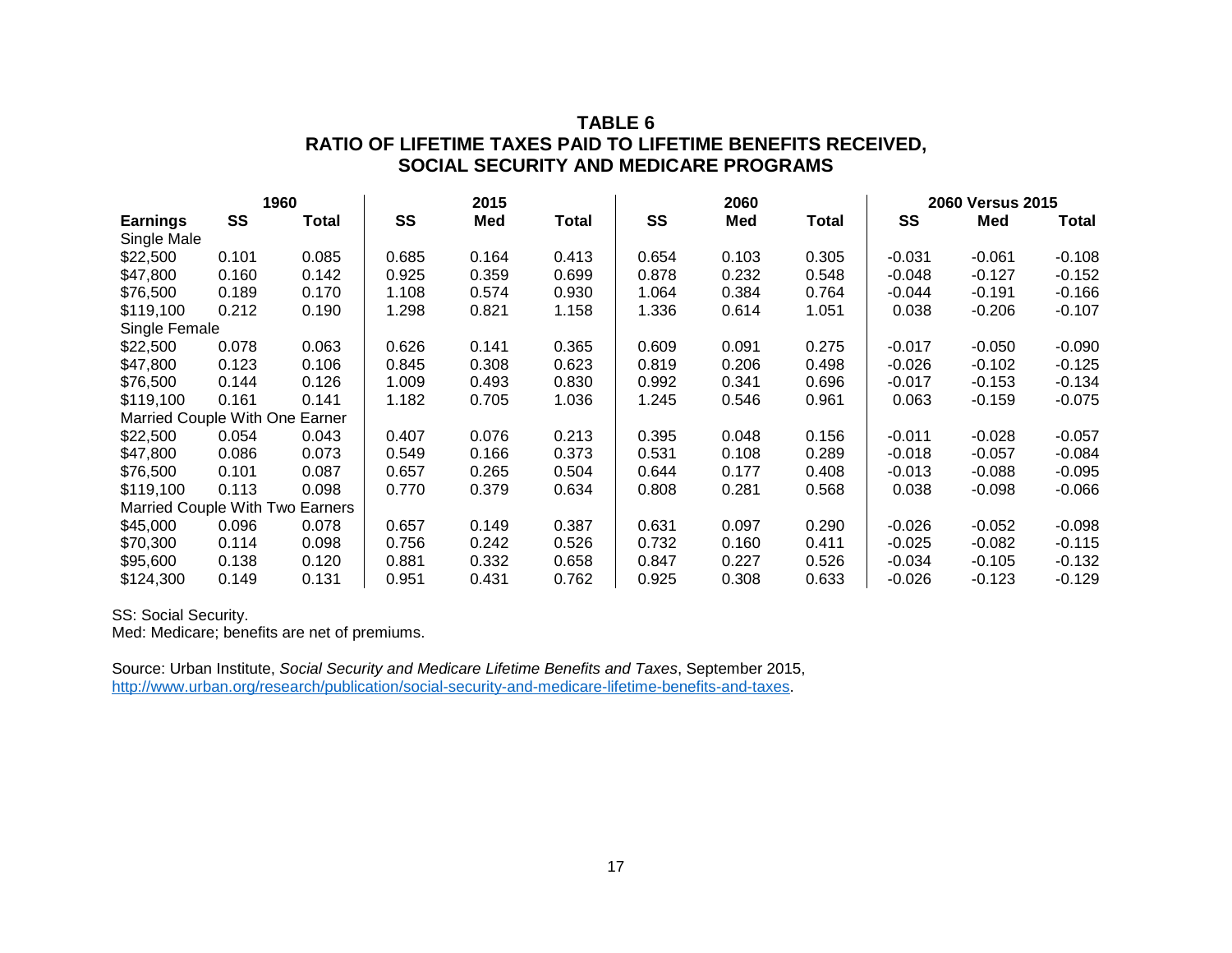#### **SOCIAL SECURITY OPTIONS**

In their 2016 annual report, the Social Security and Medicare Boards of Trustees state "Lawmakers have a broad continuum of policy options that would close or reduce the long-term financing shortfall of both programs." They go on to state that "The Trustees recommend that lawmakers take action sooner rather than later to address these shortfalls, so that a broader range of solutions can be considered and more time will be available to phase in changes while giving the public adequate time to prepare. Earlier action will also help elected officials minimize adverse impacts on vulnerable populations, including lower-income workers and people already dependent on program benefits."

The Boards of Trustees do not discuss options to prevent the depletion of the trust funds in their annual report. However, many individuals and organizations have written extensively for years about possible solutions to the finances of the Social Security program, as well as other possible modifications to the program. Various bills have been introduced in Congress over the years.

Among the possible alternatives are a number of options to reduce benefits, several options to increase revenue, and various other modifications, some of which would worsen the finances of the program. Some organizations have proposed comprehensive plans to resolve the projected imbalances. In addition, a few fundamental overhauls to the program have been proposed.

After placing the options into categories, the list of options to improve the finances of the Social Security trust funds is not long. However, a wide range of possibilities exist within most of the categories, based on timing and the magnitude of the proposed change. Timing refers to the year in which a change takes effect and whether the change is phased in and the number of years of the phase-in period. The magnitude of the proposed change also creates many possibilities. For example, if the desire is to increase the payroll tax from its current 12.4 percent, over what time period does the rate increase phase in and to what rate does the tax rise?

The effects of many of the options listed below have been estimated by the Social Security Administration, often using various phase-in periods and varying degrees of change.<sup>[9](#page-19-0)</sup> The effects are measured in four ways:

- The change in the 75-year actuarial balance as a percentage of payroll.
- The change in the 75-year actuarial balance as a percentage of the shortfall eliminated.
- The change in the annual balance in the 75th year as a percentage of payroll.
- The change in the annual balance in the 75th year as a percentage of the shortfall eliminated.

The Congressional Budget Office also has estimated the effects of a number of policy options.<sup>[10](#page-19-1)</sup> It estimates the change in the 75-year actuarial balance as a percentage of GDP and as a percentage of the shortfall eliminated. It also estimates the year in which the reserves will be

<span id="page-19-1"></span><span id="page-19-0"></span>l <sup>9</sup> Social Security Administration, Actuarial Publications, October 12, 2016, *Summary of Provisions That Would Change the Social Security Program*, [https://www.ssa.gov/oact/solvency/provisions/.](https://www.ssa.gov/oact/solvency/provisions/) <sup>10</sup> Congressional Budget Office, *Social Security Policy Options, 2015*, December 2015, [https://www.cbo.gov/sites/default/files/114th-congress-2015-2016/reports/51011-SSOptions\\_OneCol.pdf.](https://www.cbo.gov/sites/default/files/114th-congress-2015-2016/reports/51011-SSOptions_OneCol.pdf)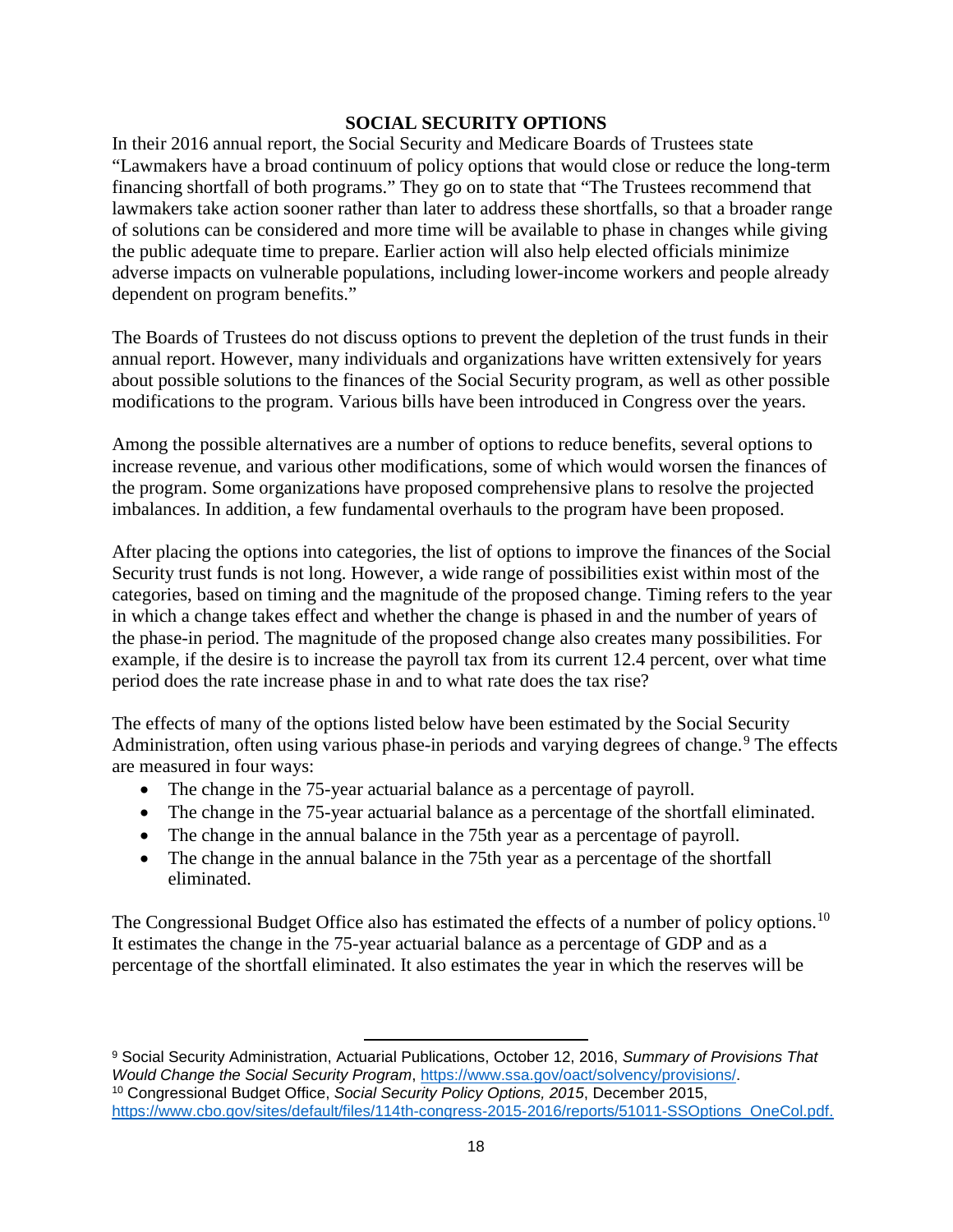depleted and estimates the effects as of the year 2040. The CBO examines a subset of these options in more detail in another publication.<sup>[11](#page-20-0)</sup>

Most of the options apply either to the Old Age and Survivors Insurance program or to both programs. Options specific to the Disability Insurance program are specified later in this section.

## **Options to Raise Revenue**

- Raise or eliminate the cap on earnings to which the Social Security payroll tax applies. Due to rising earnings inequality, the proportion of aggregate earnings subject to the payroll tax has dropped to 82 percent from 90 percent in 1983. Increasing the cap would raise revenue but would subsequently also increase benefits for high earners. Thus, under some proposals, the current taxable maximum would still be used to calculate benefits, though the payroll tax would be applied to higher amounts. Alternatively, some proposals link the increase in the cap to changes in the PIA formula, such as lowering the percentage applied to earnings above the second bend point from 15 to 5. Depending on how quickly and to what level the cap is raised and whether the benefit calculation is changed to limit benefits based on the higher earnings, this proposal could have a moderate-to-very-large effect on the trust fund shortfall.
- Raise the payroll tax rate. Depending on how quickly and to what level the rate is raised, this proposal could have a moderate-to-very-large effect on the trust fund shortfall.
- Expand the definition of earnings to which the payroll tax applies. Possible targets include employer-sponsored group health insurance, voluntary spending reduction plans (such as flexible spending accounts), 401(k) plans (retirement savings plans sponsored by employers), and investment income. The effect on the trust fund shortfall could range from small to large.
- Expand Social Security coverage to include all newly hired state and local government employees.<sup>[12](#page-20-1)</sup> This option would raise revenue in the early years, but this would be offset in later years once these newly covered employees retire and start drawing benefits. The 75-year actuarial balance improves slightly, but the balance in the 75th year worsens slightly.
- Invest trust fund reserves in marketable securities, such as corporate bonds. Currently, the reserves are invested in special-issue government bonds only. According to the Social Security Administration, as a percent of payroll, this option could have between no effect and a moderate effect on the 75-year actuarial balance but would have no effect on the balance in the 75th year; the effects of this option on the trust fund shortfall were not calculated.
- Increase the tax on Social Security benefits. This might be done by treating Social Security benefits in the same manner as private pension income, which is taxable at the ordinary income rate. Alternatively, the minimum dollar amount subject to the tax could be lowered and/or the percentage of the benefits that are taxed could be increased. Only a small reduction in the trust fund shortfall would be realized.

 $\overline{\phantom{a}}$ 

<span id="page-20-1"></span><span id="page-20-0"></span><sup>11</sup> Congressional Budget Office, *Options for Reducing the Deficit: 2017 to 2026*, December 2016, [https://www.cbo.gov/sites/default/files/114th-congress-2015-2016/reports/52142-budgetoptions2.pdf.](https://www.cbo.gov/sites/default/files/114th-congress-2015-2016/reports/52142-budgetoptions2.pdf) <sup>12</sup> State and local governments that do not offer their own retirement plan must enroll their employees in Social Security. However, if a retirement plan is offered, the state or local government can choose whether to enroll its workers in Social Security.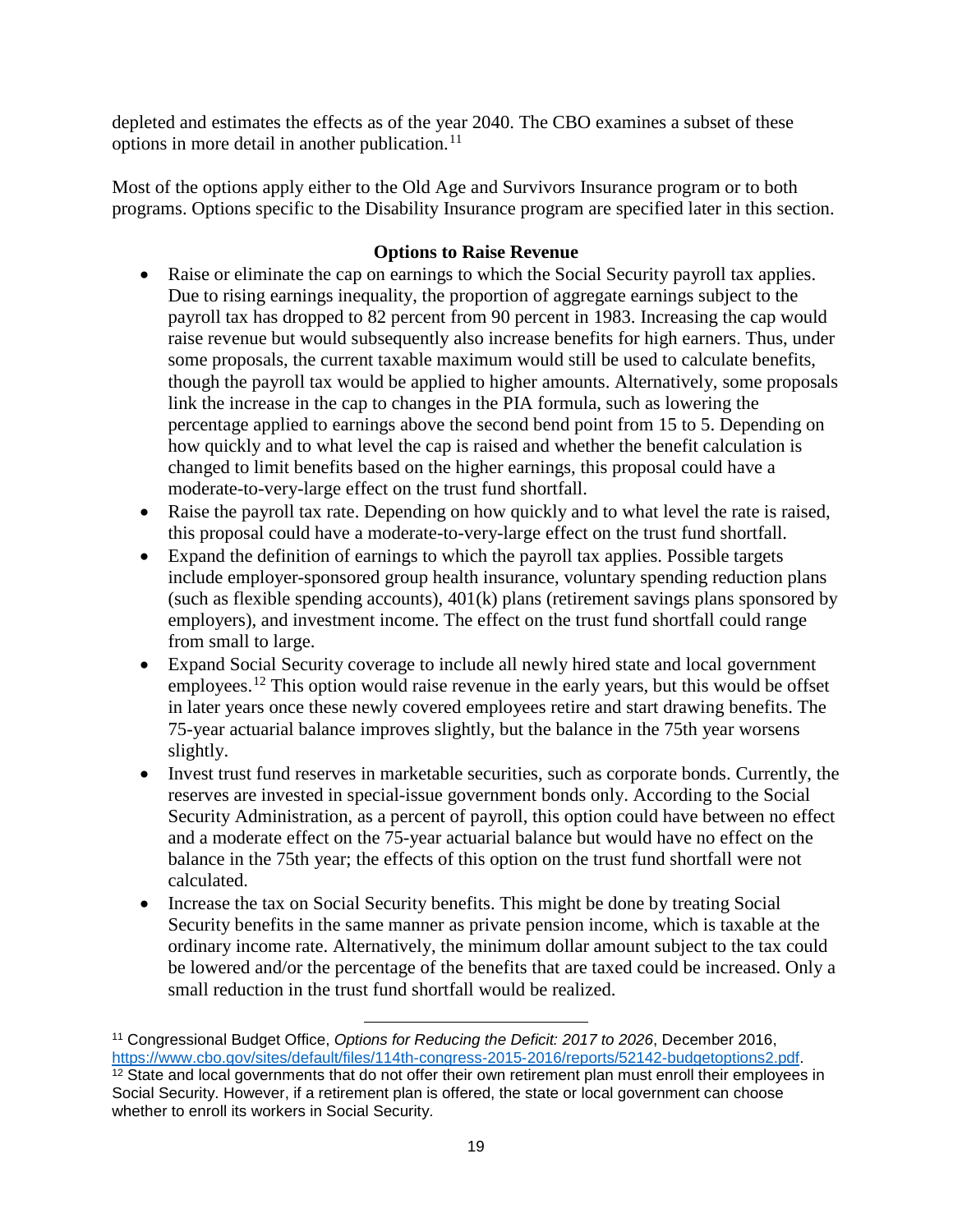### **Options to Reduce Benefits**

- Change the annual cost-of-living adjustment (COLA) for benefits from the unchained Consumer Price Index for urban wage earners and clerical workers (CPI-W) to a chained CPI; most suggestions are to use the chained CPI for all urban consumers (chained CPI-U). The CPI-W, the only CPI originally available, does not reflect changes in spending patterns and has several types of statistical biases. A chained CPI on average registers a slightly lower inflation rate than a nonchained measure. This option will have a moderate effect on reducing the projected shortfall. Alternatively, a few have proposed reducing the COLA by an arbitrary amount, which could result in a greater improvement in trust fund finances. Some have suggested reducing the COLA by a set amount only for those with an above-average PIA.
- Raise the normal retirement age and/or the early eligibility age. In some suggestions, the ages rise to a certain level (e.g. a NRA of 69) by one formula, then is adjusted in later years in conjunction with changes in life expectancy. The delayed retirement age also might be increased. Depending on how quickly the ages are increased and to what level, this option could have a moderate-to-large effect on reducing the trust fund shortfall.
- Change the means of calculating the benefit for those retiring in the future. Numerous suggestions have been made; the following list is representative:
	- o Apply across-the-board adjustment to the 90/32/15 PIA factors. Depending on how quickly this is phased in and the degree to which the factors decline, this could have a large-to-very-large effect on the projected deficit.
	- o Increase the number of years of earnings on which the average monthly benefit is calculated. Currently, the highest 35 years of earnings are used. Suggestions have been made to increase the number to 38 or 40. This would have a small-tomoderate effect on the projected deficit.
	- o Use price indexing rather than the average wage index to determine the initial benefit. Currently, the historical earnings of a worker are adjusted to today's dollars by increasing each year's earnings by a factor based on the difference in the average wage index between the historical year and the current year. Gains in the average wage index have exceeded inflation due to productivity increases. This option would not affect the PIA formula. It would have a moderate effect on the projected deficit.
	- o Adjust the 90/32/15 factors in the PIA formula to reflect the difference between growth in the average wage and growth in inflation. This is an alternative means to adopt price indexing. If applied to all future retirees ("pure price indexing"), this would have a very large effect on the projected deficit.
	- o Apply the benefit formula to individual years of earnings. In this option, a PIA would be calculated for each year of earnings, with the overall PIA calculated as the average of the annual PIAs. Currently, average earnings is calculated first, then the PIA formula is applied. This option would have a small effect on the projected deficit.
	- o Replace the current PIA formula with a two-part formula. The first part would provide a fixed benefit for the number of years worked. The second part would provide an additional benefit based on average earnings. This option would have a small effect on reducing the projected deficit.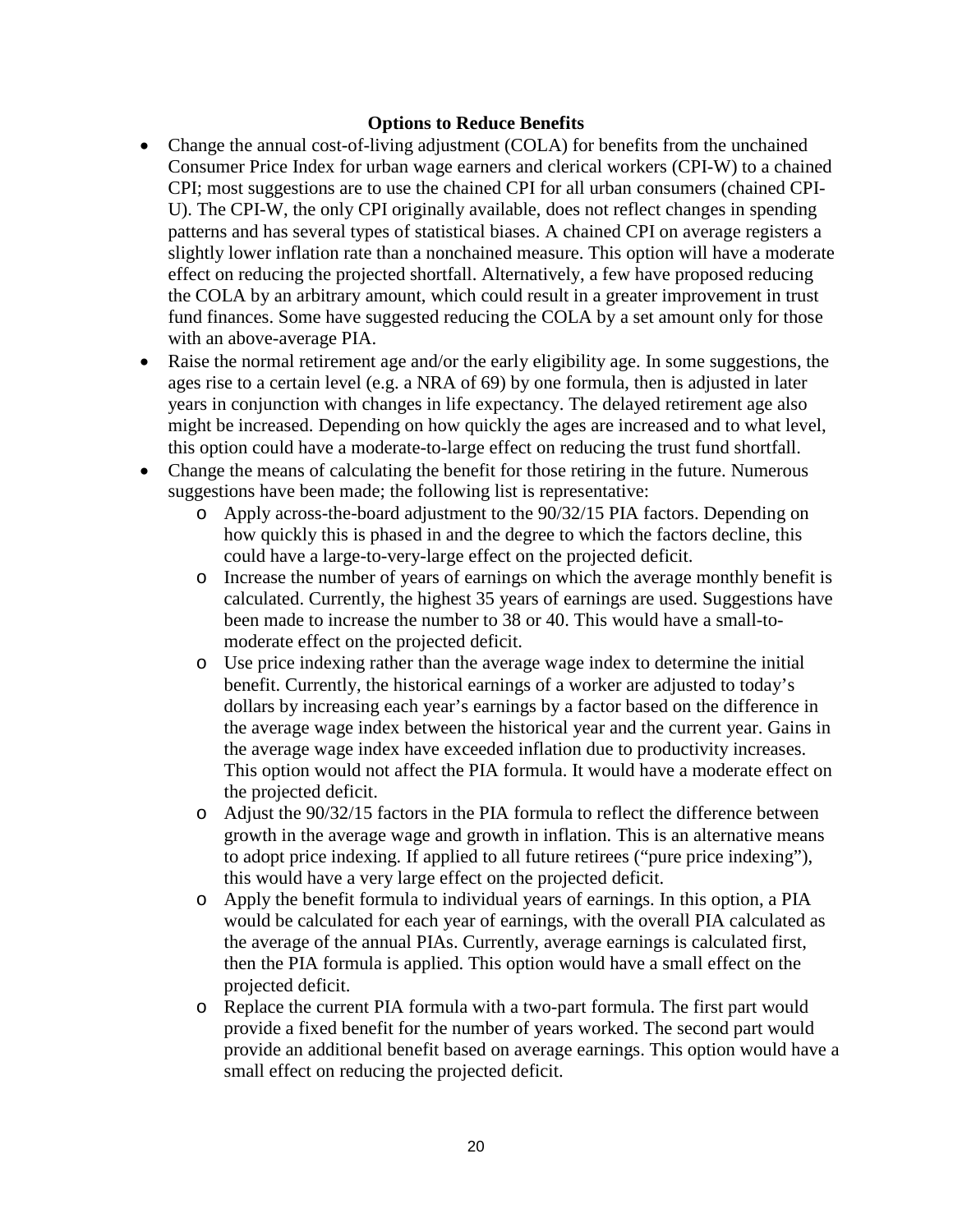- o Index the bend points in the PIA formula to prices. This would have a moderate effect on the projected deficit.
- o Index initial benefits to future changes in longevity. This option would involve adjusting the PIA factors and would have a moderate effect on reducing the projected deficit.
- o Replace the windfall elimination provision and the government pension offset with a revised reduction. This would have a slight positive effect on the projected deficit.
- o Reduce the number of drop-out years. This would have a small positive effect on the projected deficit.
- Change the means of calculating the benefit for those retiring in the future with the intention of increasing the progressivity of the benefit structure. Numerous suggestions have been made; the following list is representative:
	- o Change the 90/32/15 PIA factors, by some combination of raising the first percentage and/or lowering the other two percentages. This option could have a large effect on the projected deficit.
	- o Add an additional bend point and lower the PIA factors. In one proposal, the new bend point would be about half-way between the existing first and second bend points. The factors would change to 90/30/10/5. This option would have a moderate effect on reducing the projected deficit.
	- o Implement "progressive price indexing" as an alternative to pure price indexing: wage indexing will continue to be used for lower-earnings workers while price indexing will be used for those with higher earnings. This alternative would include adding another bend point to the formula. It could have a large impact on the deficit.
- Create a two-component system for calculating the PIA in conjunction with raising the taxable maximum. For earnings up to the current maximum, the existing PIA formula would be used. For earnings above the current maximum, calculate a surplus benefit using a 5 percent factor.
- Reduce family member benefits particularly to spouses, though the survivors' benefit also could be reduced. The current spouse benefit is based on 50 percent of the PIA of the other spouse. This percentage could be gradually lowered. Alternatively, any reduction could be limited to those receiving above-average benefits. These options would have only small effects on the trust fund shortfall.

## **Other Suggested Modifications**

- Shift to the experimental CPI-E (CPI for the elderly). This CPI typically measures slightly higher inflation than the current measure. This proposal is in sharp contrast to most proposals to change to a CPI measure that will result in slightly smaller COLAs. An alternative is to raise the COLA for those of an advanced age; this suggestion is most often made in conjunction with a change to a chained CPI. Such measures would increase the projected shortfall in the trust fund.
- Update the actuarial adjustments that determine the differences in the benefit amount based on the age at which a person begins to receive benefits. These adjustments are made so that over a lifetime, the average individual will receive the same amount of benefits regardless of the age at which benefits are first claimed. However, these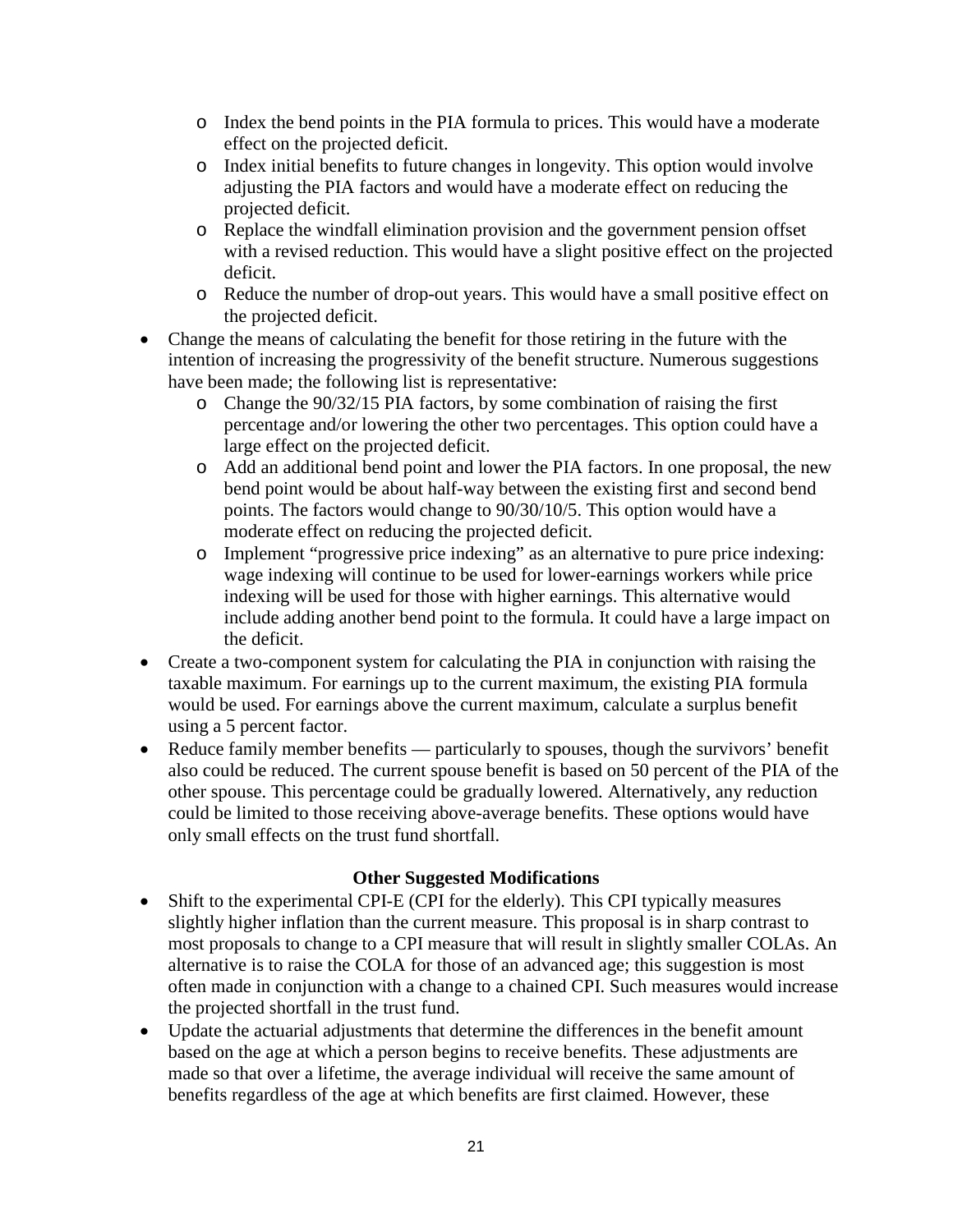adjustments were set more than 50 years ago when life expectancy was shorter. In addition, the adjustments do not reflect the longer longevity of females than males.

- Introduce a new poverty-related minimum benefit, replacing the current special minimum PIA. This would increase the projected shortfall in the trust fund.
- Increase benefits for those with at least 20 years of Social Security eligibility. This would increase the projected shortfall in the trust fund.
- Add flexibility to the claiming of benefits and introduce a hardship exemption.
- Drop the payroll tax requirement for those reaching age 62. This would increase the projected shortfall in the trust fund.
- Enhance survivors benefits and reinstate benefits for certain beneficiaries. This would increase the projected shortfall in the trust fund.
- Eliminate gradually the taxation of benefits. This would increase the projected shortfall in the trust fund.
- Change the disability requirements for widow(er)s.
- Change the requirements for divorced spouses.
- Enhance the information provided to future beneficiaries regarding retirement options.
- Begin a dialogue on the importance of personal retirement savings.
- Earmark other taxes for Social Security, transferring monies from the general fund to the Social Security trust funds.

# **Fundamental Changes to the Program**

Two more extensive changes to the Social Security system have been proposed; each elevates the importance of individual savings accounts. One proposal is to transition to a flat benefit structure, creating a minimum benefit that will keep all retirees out of poverty. Gradually, all future beneficiaries with a greater benefit will experience a reduction in benefits until they receive the same amount as the minimum benefit. Payroll taxes also will be gradually lowered. Most beneficiaries thus will need to boost their investment in accounts such as 401(k).

The other fundamental change is to gradually end the Social Security system by having all earners contribute to a private retirement account rather than pay payroll taxes. Those with inadequate retirement savings will be compensated from the general fund, as in other noncontributory entitlement programs.

## **Options Specific to the Disability Insurance Program**

Many authors have mentioned the desirability of making changes to the DI program, but few have offered many details.

Some proposals have focused on reducing the number of DI beneficiaries:

- Require DI applicants to have worked more in recent years. Currently, applicants must have worked in five of the last 10 years; a proposal has been made to change this to four of the last six years.
- Eliminate eligibility for starting disability benefits after age 61, instead requiring the applicant to begin receiving OASI benefits. Those claiming DI benefits at age 62 are not subject to the reduced benefits that someone claiming retirement benefits at age 62 is subject to.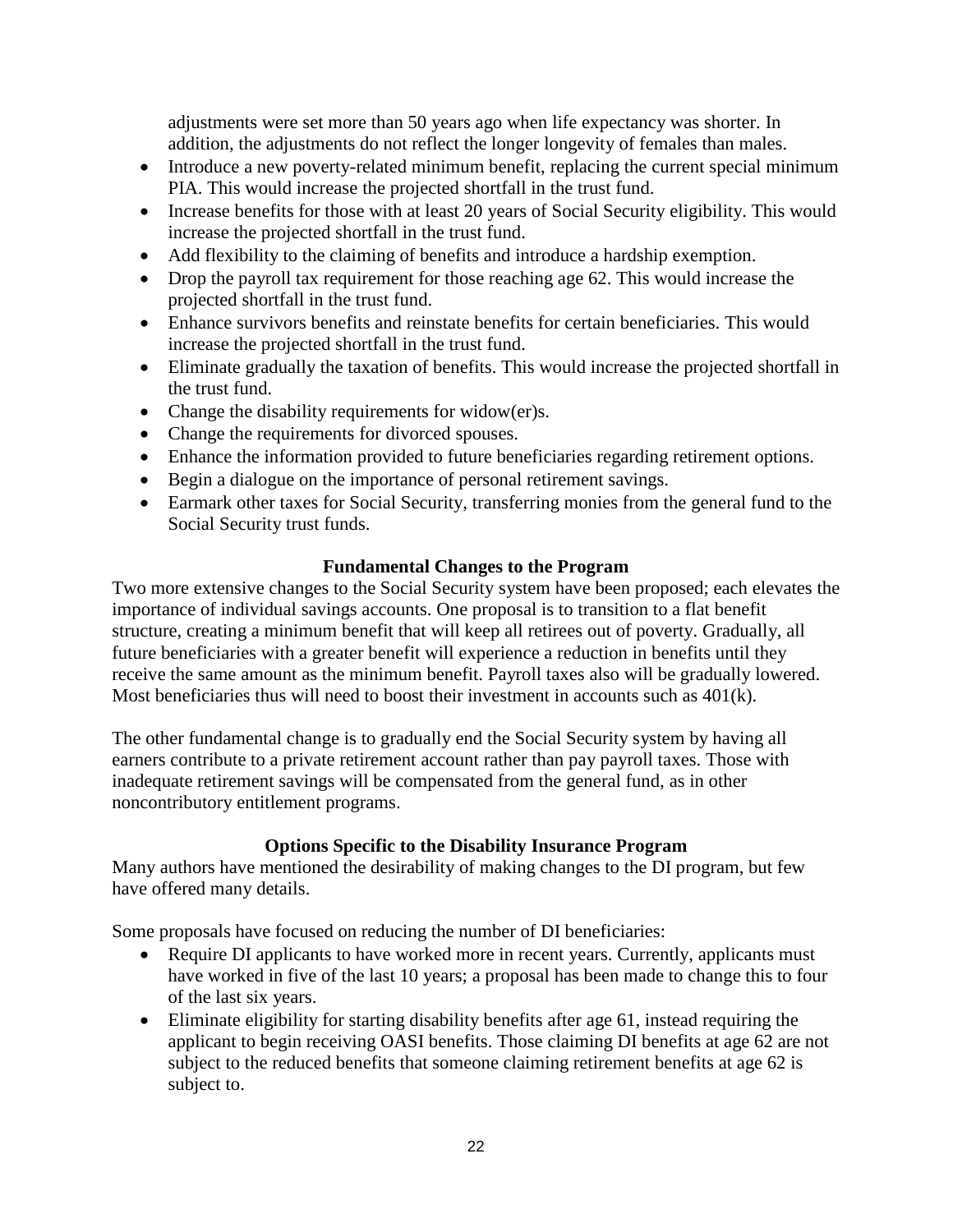- Tighten eligibility rules, for example by eliminating nonmedical factors in the determination process.
- Encourage DI beneficiaries to return to work; emphasize recovery over dependency. This might be accomplished by improving assistance on recovery and returning to work, removing any work disincentives that exist, improving continuing disability reviews, and emphasizing prevention of fraud and abuse.

The goal of other DI proposals is to decrease spending per beneficiary. The rationale is to emphasize poverty prevention rather than income replacement. One way to do this is to adopt a flat benefit that keeps the recipients out of poverty. Other proposals include increasing the DI portion of the payroll tax and shifting to the private provision of disability insurance.

The Committee for a Responsible Federal Budget asked the Social Security Administration's Office of the Chief Actuary to estimate the financial effects of some 75 potential proposals affecting the DI program as part of their "Social Security Disability Insurance Solutions Initiative." This effort was led by Jim McCrery and Earl Pomeroy. The response was issued in April 2016.[13](#page-24-0)

The 75 proposals were organized into a number of categories, including revenue, benefit offset, and eligibility. The estimated effects were measured in terms of the change in the 75-year actuarial balance and the change in the balance in the 75th year, of the DI trust fund alone and the combined OASDI trust funds. The proposals with the greatest impact on the trust fund balances were:

- Raising the DI payroll tax by 0.35 percent.
- Eliminating the taxable maximum for the DI payroll tax.
- Ending DI benefits at age 62 and older.
- Eliminating the DI COLAs for those between the early eligibility age and the normal retirement age.
- Paying DI benefits with a reduced percentage of PIA for those retiring before the NRA.

## **Bills Recently Introduced in Congress**

Numerous bills related to Social Security have been introduced to Congress since mid-2016. This subsection discusses three bills that propose substantial reform that extends the period of solvency of the Social Security trust funds.

#### **Save Our Social Security Act of 2016**

On July 13, 2016, Representative Reid Ribble (R-Wis.) introduced the Save Our Social Security (SOS) Act (H.R. 5747). The bill had six cosponsors, including one Democrat.<sup>[14](#page-24-1)</sup> The bill was assigned to the House Committee on Ways and Means, then to the Subcommittee on Social Security.

 $\overline{\phantom{a}}$ 

<span id="page-24-0"></span><sup>13</sup> Social Security Administration, Actuarial Response to "SSDI Solutions Initiative," April 2016, [https://www.ssa.gov/oact/solvency/McCreryPomeroySSDI\\_20160404.pdf.](https://www.ssa.gov/oact/solvency/McCreryPomeroySSDI_20160404.pdf)

<span id="page-24-1"></span><sup>14</sup> Representative Ribble did not run for re-election in 2016. Of the six cosponsors, four did not run for reelection. The cosponsors remaining in the House of Representatives are James Cooper (D-Tenn.) and Todd Rokita (R-Ind.).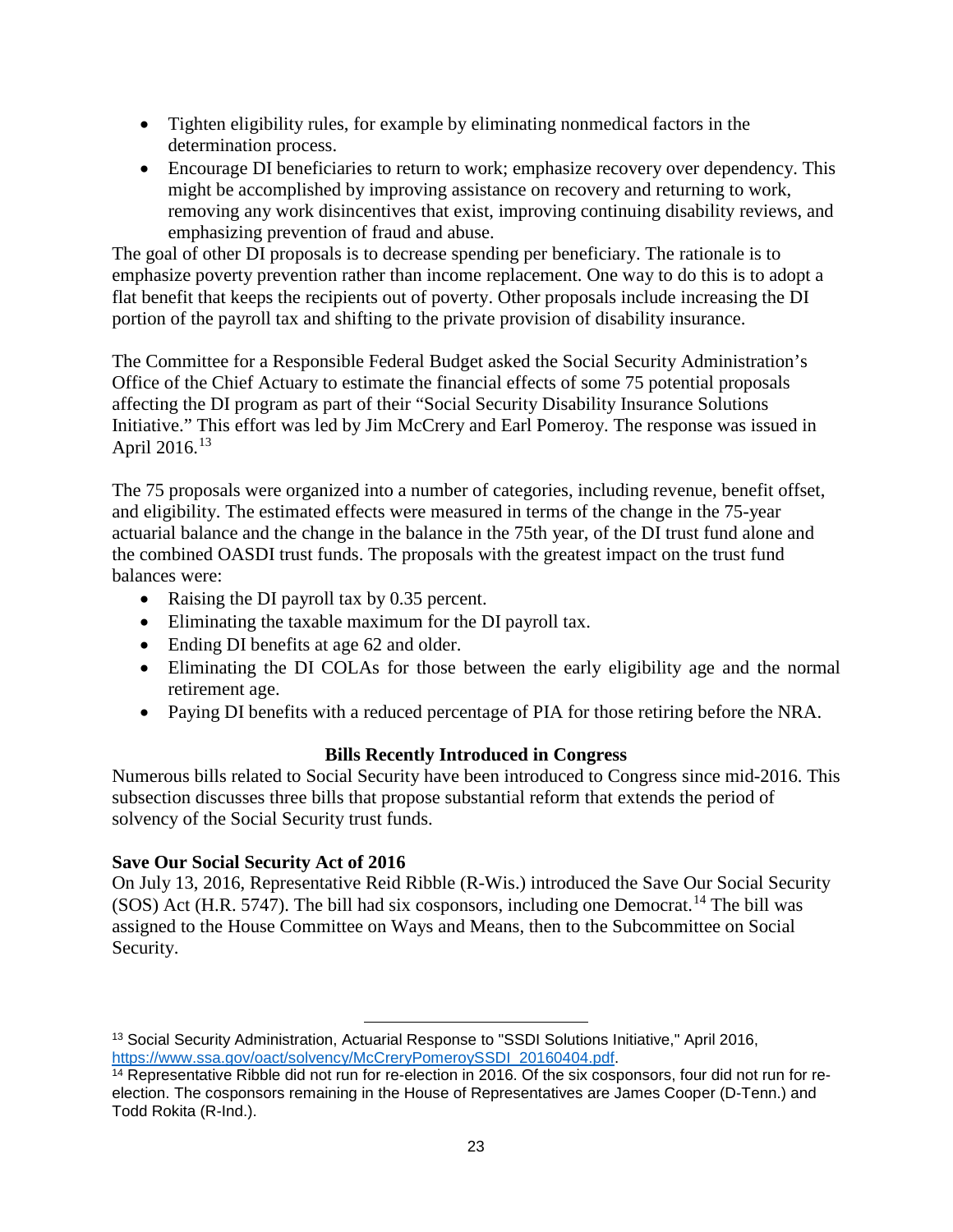The Office of the Chief Actuary at the Social Security Administration provided estimates of the bill's financial effects on Social Security.<sup>[15](#page-25-0)</sup> The overall assessment by the Chief Actuary was that "… the combined OASI and DI Trust Funds would be fully solvent through the 75-year projection period, under the intermediate assumptions of the 2015 Trustees Report. The proposal, however, would not meet the definition of 'sustainable solvency' beyond the 75th year for the foreseeable future, because projected combined trust fund reserves would be declining as a percentage of the annual program cost at the end of the 75-year long-range period."

In 2015, the trust fund ratio — the ratio of reserves in the combined OASI and DI trust funds at the beginning of the year to the cost of the program for the year — was 308. Without corrective action, the ratio is projected to reach zero in 2034. Under the SOS Act, the ratio would decrease to 128 in the mid-2040s, rise to 148 in the mid-2060s, then decline to 126 in 2090. The 75-year actuarial balance would improve from -2.68 percent of payroll — as estimated in the Trustee's 2015 report — to 0.03 of payroll. The balance in the 75th year would improve from -4.65 percent of payroll to -0.46 percent of payroll.<sup>[16](#page-25-1)</sup>

The Act has seven basic provisions with direct effects on the OASDI program:

- Increase the OASDI taxable maximum such that 90 percent of covered earnings are taxable in 2022 and later. The maximum would be \$346,800 in 2022. This provision alone would reduce the 75-year actuarial deficit by 0.99 percent of payroll and the annual deficit for the 75th year by 1.06 percent of payroll.
- Reduce the 15 percent PIA formula factor to 5 percent for workers who die or become newly eligible for retirement or disability benefits in 2021 or later. This provision alone would reduce the 75-year actuarial deficit by 0.30 percent of payroll and the annual deficit for the 75th year by 0.45 percent of payroll.
- Increase the normal retirement age. After the NRA reaches 67 for those attaining 62 in 2022, increase it by two months per year until the NRA reaches 69 for those attaining 62 in 2034. Thereafter, index the NRA to longevity (increasing about 1 month every two years). This provision alone would reduce the 75-year actuarial deficit by 1.01 percent of payroll and the annual deficit for the 75th year by 2.21 percent of payroll.
- Use the chain-weighted version of the CPI for all urban consumers to calculate the costof-living adjustment, beginning with the December 2017 COLA. This provision alone would reduce the 75-year actuarial deficit by 0.54 percent of payroll and the annual deficit for the 75th year by 0.76 percent of payroll.
- Increase the special minimum PIA for workers who die or become newly eligible for retirement or disability benefits in 2017 or later. This provision alone would *increase* the 75-year actuarial deficit by 0.16 percent of payroll and the annual deficit for the 75th year by 0.27 percent of payroll.
- Provide a PIA increase after 20 years of benefit eligibility (that is, to those in their 80s) equal to the PIA of a hypothetical worker with the same birth year who earns the average wage index every year through the year prior to initial benefit eligibility. This would be applied to all beneficiaries in years 2017 and later. This provision alone would *increase*

 $\overline{\phantom{a}}$ <sup>15</sup> See [https://www.ssa.gov/oact/solvency/RRibble\\_20160713.pdf.](https://www.ssa.gov/oact/solvency/RRibble_20160713.pdf)

<span id="page-25-1"></span><span id="page-25-0"></span><sup>&</sup>lt;sup>16</sup> The overall effect of this and other plans does not equal the sum of the effects of the individual provisions of the plan since some provisions interact with other provisions.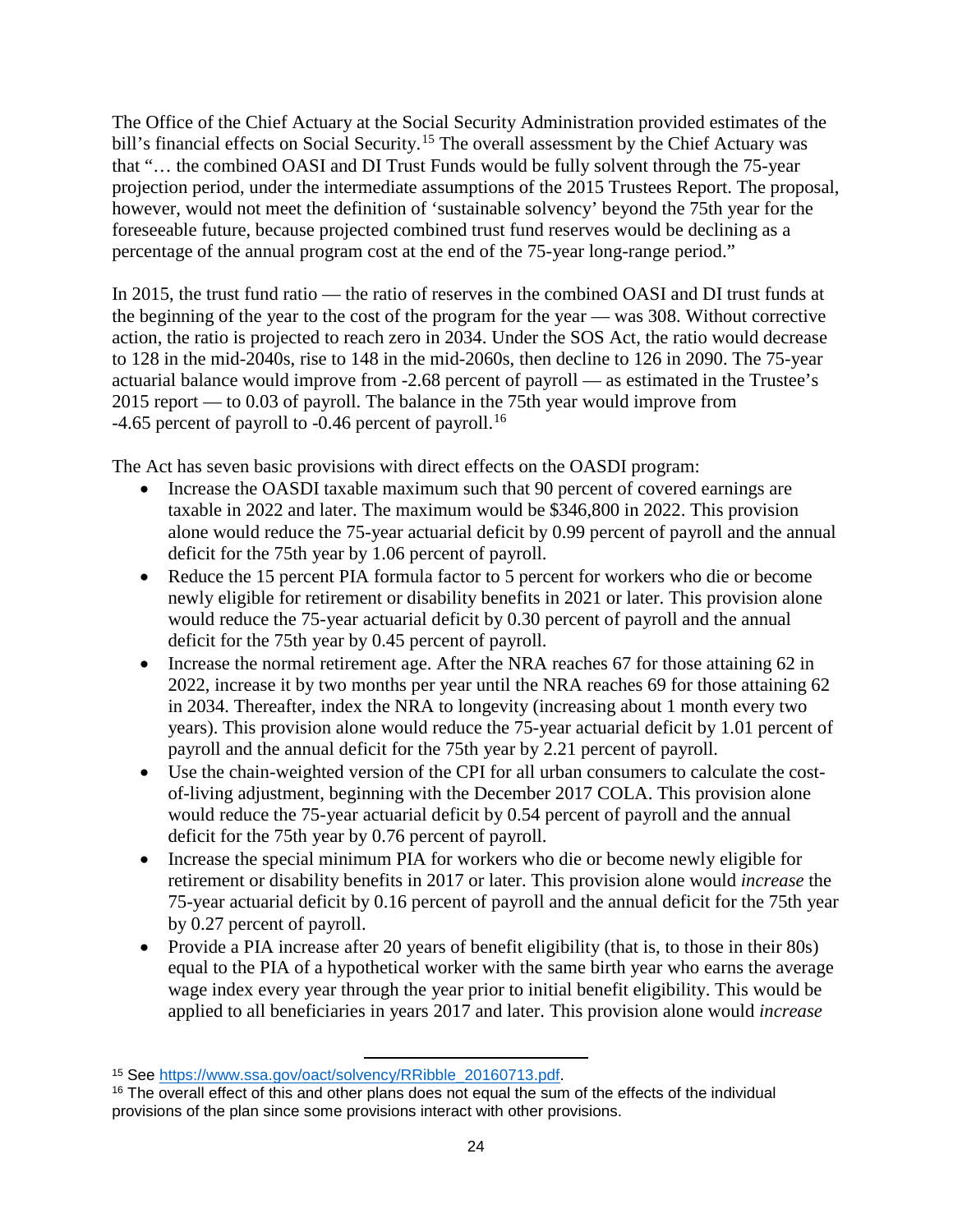the 75-year actuarial deficit by 0.15 percent of payroll and the annual deficit for the 75th year by 0.21 percent of payroll.

• Reduce the maximum number of dropout years for retired and disabled workers to 4 for newly eligible workers in 2017, to 3 for newly eligible workers in 2018, and to 2 for newly eligible workers in 2019 and later. This provision alone would reduce the 75-year actuarial deficit by 0.37 percent of payroll and the annual deficit for the 75th year by 0.55 percent of payroll.

Thus, two provisions — increasing the maximum taxable payroll and increasing the retirement age — one of which enhances revenue and the other cuts benefits, are responsible for most of the improvement in the trust fund reserves. Changing the COLA (a reduction in benefits) would have a moderate effect. The other provisions are a mix of increasing and reducing benefits, with low-income individuals benefitting relative to high-income individuals.

# **Strengthening Social Security Act of 2016**

On September 9, 2016, Representative Linda Sanchez (D-Calif.) introduced the Strengthening Social Security Act of 2016 (H.R. 5952). The bill was assigned to the House Committee on Ways and Means, then to the Subcommittee on Social Security.

Estimates of the bill's financial effects on Social Security are available from the Office of the Chief Actuary at the Social Security Administration.<sup>[17](#page-26-0)</sup> The overall assessment by the Chief Actuary was that "… the combined OASI and DI Trust Funds would be sufficient to extend the projected year of reserve depletion from 2034 to 2048, under the intermediate assumptions of the 2016 Trustees Report."

The 75-year actuarial balance would improve from -2.66 percent of payroll to -1.77 percent of payroll. The balance in the 75th year would improve from -4.35 percent of payroll to -4.10 percent of payroll.

The Act has five basic provisions with direct effects on the OASDI program:

- Eliminate the OASDI taxable maximum amount starting in 2017. This provision alone would reduce the 75-year actuarial deficit by 2.13 percent of payroll and the annual deficit for the 75th year by 2.15 percent of payroll.
- Increase the 90 percent PIA formula factor to 91 percent for beneficiaries newly eligible in 2021, 92 percent for those newly eligible in 2022, reaching 95 percent for those newly eligible in 2025 and later. This provision alone would *increase* the 75-year actuarial deficit by 0.28 percent of payroll and the annual deficit for the 75th year by 0.41 percent of payroll.
- Increase the first PIA bend point above the level it would be in current law by 1 percent for beneficiaries newly eligible in 2021, 2 percent for those newly eligible in 2022, reaching 15 percent higher for those newly eligible in 2035 and later. This provision alone would *increase* the 75-year actuarial deficit by 0.39 percent of payroll and the annual deficit for the 75th year by 0.71 percent of payroll.

<span id="page-26-0"></span>l <sup>17</sup> See [https://www.ssa.gov/oact/solvency/LSanchez\\_20160909.pdf.](https://www.ssa.gov/oact/solvency/LSanchez_20160909.pdf)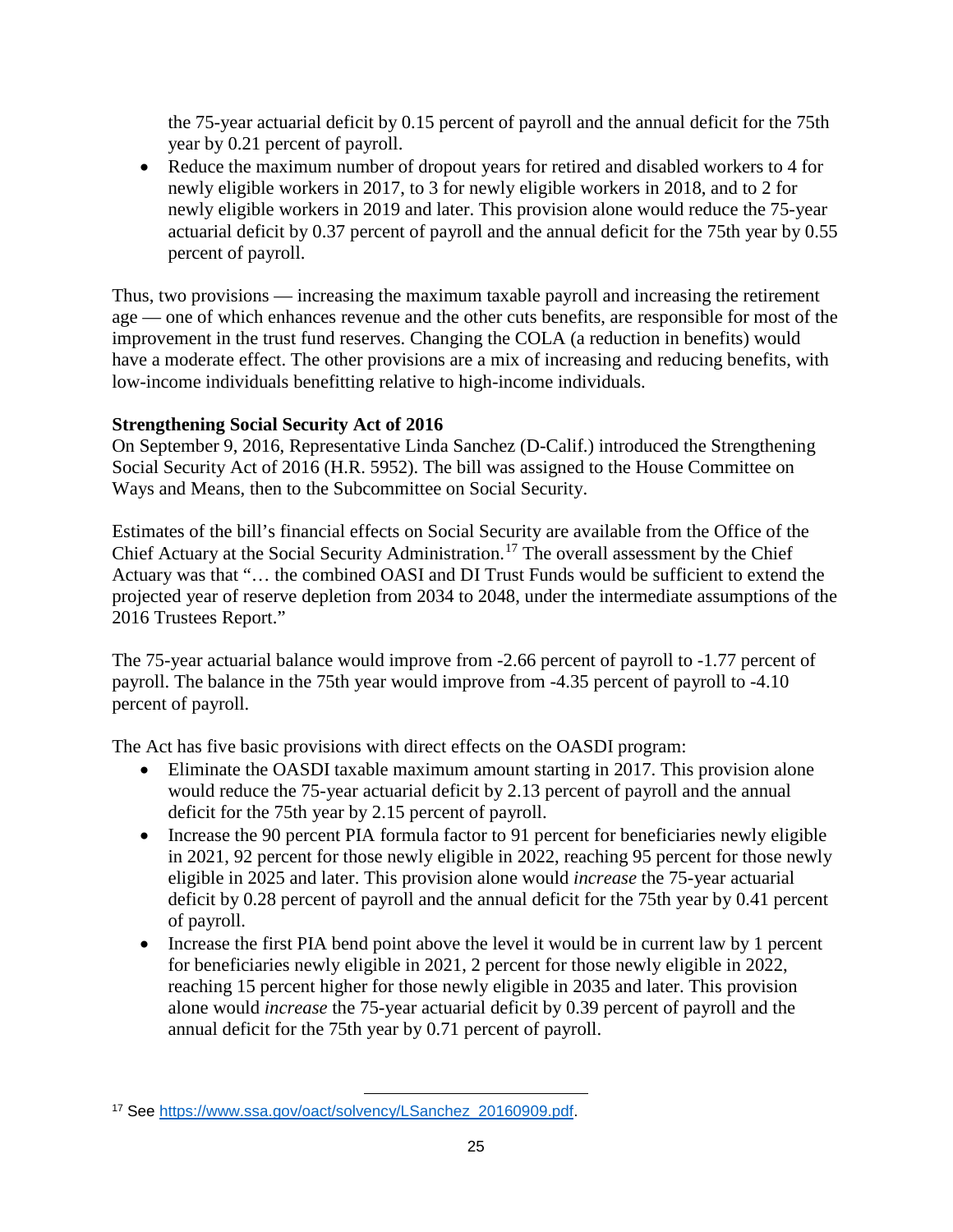- Use the Consumer Price Index for the Elderly (CPI-E) starting with the December 2016 COLA. This provision alone would *increase* the 75-year actuarial deficit by 0.39 percent of payroll and the annual deficit for the 75th year by 0.52 percent of payroll.
- Establish an alternative benefit for a surviving spouse. This provision alone would *increase* the 75-year actuarial deficit by 0.12 percent of payroll and the annual deficit for the 75th year by 0.12 percent of payroll.

Thus, the first provision to eliminate the cap on taxable payroll would substantially increase revenue. The other four provisions each would increase benefits, with low-income individuals particularly benefitting.

## **Social Security Reform Act of 2016**

On December 8, 2016, Representative Sam Johnson (R-Tex.) introduced the Social Security Reform Act of 2016 (H.R. 6489). He is the Social Security Subcommittee Chairman of the House Ways and Means Committee. The bill was assigned to the House Committee on Ways and Means.

Estimates of the bill's financial effects on Social Security are available from the Office of the Chief Actuary at the Social Security Administration.<sup>[18](#page-27-0)</sup> The overall assessment by the Chief Actuary was that "… the combined OASI and DI Trust Funds would be fully solvent (able to pay all scheduled benefits in full on a timely basis) throughout the 75-year projection period, under the intermediate assumptions of the 2016 Trustees Report. In addition, under this plan the OASDI program would meet the further conditions for sustainable solvency, because projected combined trust fund reserves would be growing as a percentage of the annual cost of the program at the end of the long-range period."

Under this Act, the trust fund ratio would decline to 10 during the mid-2040s, then steadily rise to 115 in 2090. The 75-year actuarial balance would improve from -2.66 percent of payroll to 0.02 percent of payroll. The balance in the 75th year would improve from -4.35 percent of payroll to 0.21 percent of payroll.

The Act has 15 basic provisions with direct effects on the OASDI program:

- Phase in a new benefit formula from 2023 to 2032 for retired worker and disabled worker beneficiaries becoming initially eligible in January 2023 or later. Replace the existing two PIA bend points with three new bend points and modified benefit formula factors. This provision alone would reduce the 75-year actuarial deficit by 0.85 percent of payroll and the annual deficit for the 75th year by 1.53 percent of payroll.
- Use an annualized "mini-PIA" formula beginning with retired and disabled worker beneficiaries becoming newly eligible in 2023, phased in over 10 years. The mini-PIA calculation would use a single year's average monthly indexed earnings (mini-AIME) and primary insurance amount (mini-PIA) for each year with taxable earnings. This provision alone would reduce the 75-year actuarial deficit by 0.34 percent of payroll and the annual deficit for the 75th year by 0.59 percent of payroll.

l

<span id="page-27-0"></span><sup>18</sup> See [https://www.ssa.gov/oact/solvency/SJohnson\\_20161208.pdf.](https://www.ssa.gov/oact/solvency/SJohnson_20161208.pdf)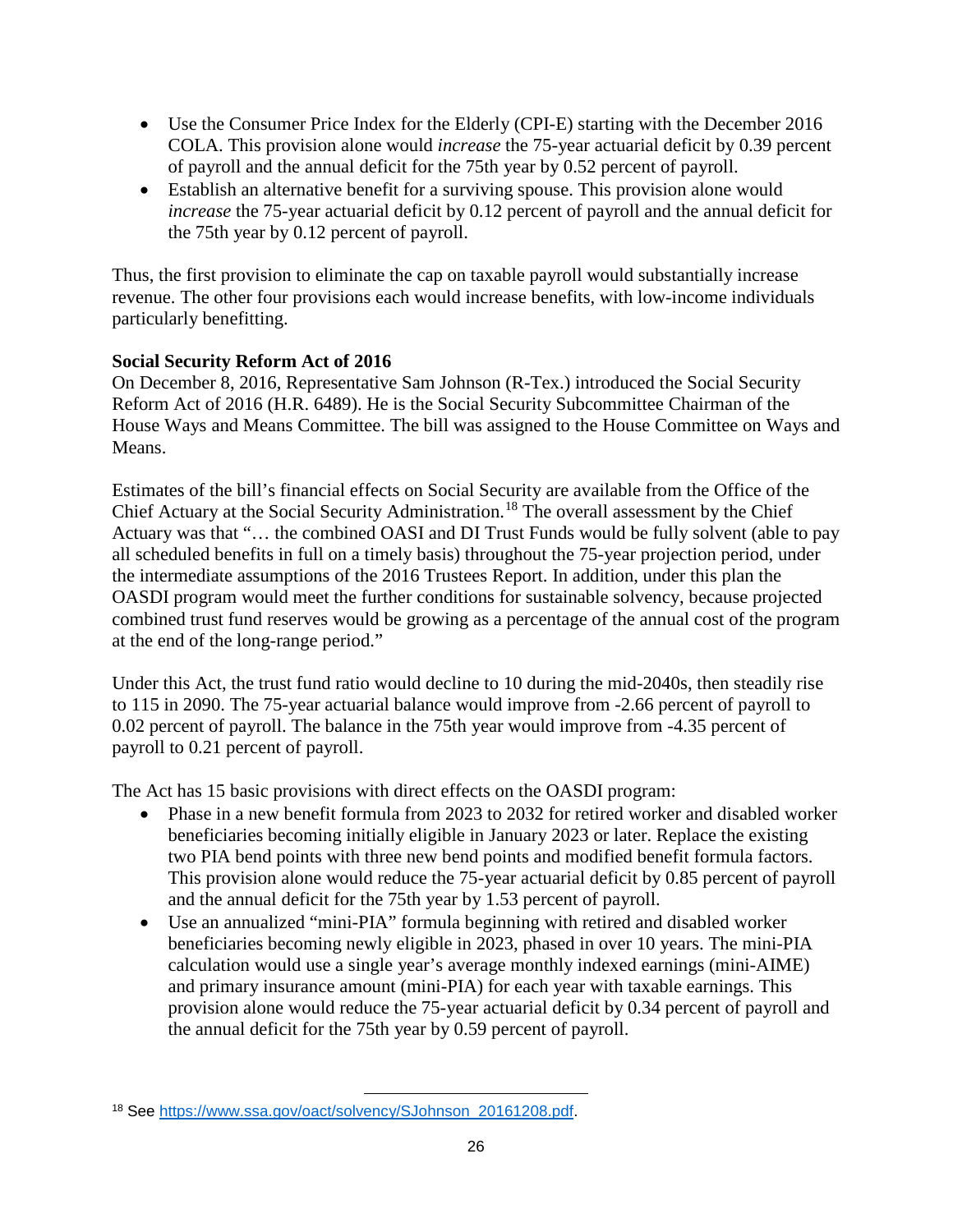- Replace the current-law windfall elimination provision with a new calculation for most OASI and DI benefits based on covered and non-covered earnings, phased in for beneficiaries becoming newly eligible in 2023 through 2032. This provision alone would reduce the 75-year actuarial deficit by 0.03 percent of payroll and the annual deficit for the 75th year by 0.05 percent of payroll.
- Increase the retirement age. After the normal retirement age reaches 67 for those attaining age 62 in 2022, increase the NRA by 3 months per year starting for those attaining age 62 in 2023 until it reaches 69 for those attaining age 62 in 2030. Increase the age up to which delayed retirement credits may be earned from 70 to 72 on the same schedule. This provision alone would reduce the 75-year actuarial deficit by 0.84 percent of payroll and the annual deficit for the 75th year by 1.33 percent of payroll.
- Provide no COLA for those with modified adjusted gross income above specific thresholds and compute the COLA using the chain-weighted version of the CPI-U for all other beneficiaries, beginning with the December 2018 COLA. This provision alone would reduce the 75-year actuarial deficit by 1.25 percent of payroll and the annual deficit for the 75th year by 2.31 percent of payroll.
- Limit the auxiliary benefit for spouses and children of retired workers and disabled workers becoming newly eligible beginning in 2023, and phased in for 2023 through 2032, to the amount based on one-half of the PIA of a hypothetical worker with earnings equal to the national average wage index each year up to his or her eligibility year, and who has the same eligibility year as the worker. This provision alone would reduce the 75-year actuarial deficit by 0.07 percent of payroll and the annual deficit for the 75th year by 0.11 percent of payroll.
- Require full-time school enrollment as a condition of eligibility for child benefits at age 15 up to 18, beginning in January 2019. This provision alone would reduce the 75-year actuarial deficit by 0.01 percent of payroll and the annual deficit for the 75th year by 0.01 percent of payroll.
- Provide a new minimum benefit for workers with more than 10 years of covered earnings above a specified level, phased in for retired and disabled worker beneficiaries becoming newly eligible in 2023 through 2032. This provision alone would *increase* the 75-year actuarial deficit by 0.23 percent of payroll and the annual deficit for the 75th year by 0.41 percent of payroll.
- Eliminate the retirement earnings test for all beneficiaries under the NRA, beginning in January 2019. This provision alone would reduce the 75-year actuarial deficit by 0.01 percent of payroll and the annual deficit for the 75th year by 0.12 percent of payroll.
- Eliminate federal income taxation of OASDI benefits that is credited to the OASI and DI Trust Funds for 2054 and later, phased in from 2045 to 2053. This provision alone would *increase* the 75-year actuarial deficit by 0.40 percent of payroll and the annual deficit for the 75th year by 0.96 percent of payroll.
- Provide an option to split the 8 percent delayed retirement credit (DRC) to offer a lump sum benefit at initial entitlement equivalent to 2 of the 8 percent DRC earned, and a 6 percent DRC on subsequent monthly benefits, effective for workers attaining age 62 in 2023 and later. This provision alone would have a negligible effect on the 75-year actuarial deficit and the annual deficit for the 75th year.
- Provide an addition to monthly benefits for all beneficiaries who have been eligible for at least 20 years, beginning in January 2023. The additional amount is calculated based on 5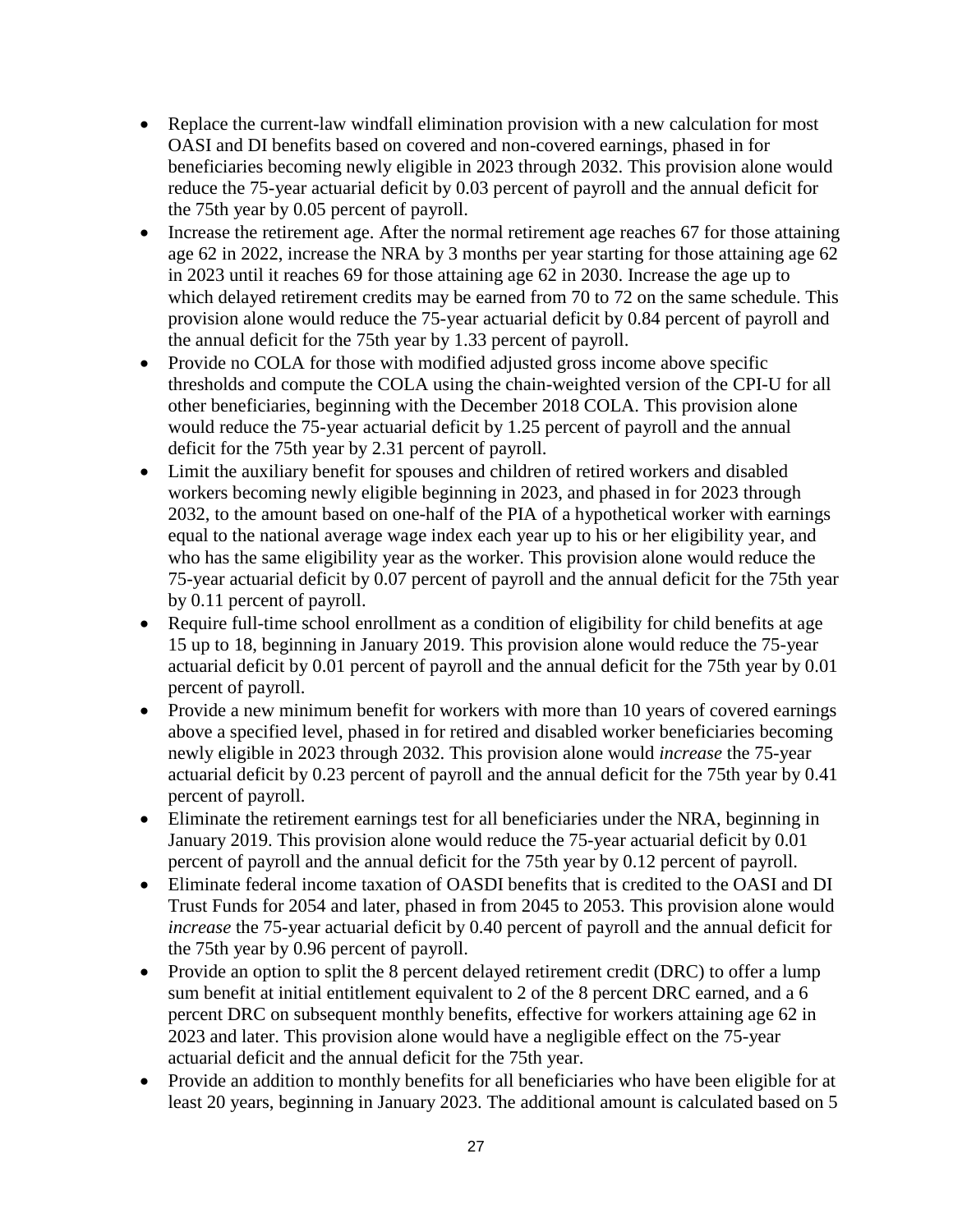percent of the PIA for a hypothetical worker with earnings equal to the national average wage index each year. This provision alone would *increase* the 75-year actuarial deficit by 0.07 percent of payroll and the annual deficit for the 75th year by 0.07 percent of payroll.

- Change the requirement for new and current disabled widow(er) beneficiaries that disability must occur no later than 7 years after the worker's death, or after surviving spouse with child-in-care benefits were last payable, to no later than 10 years, beginning in January 2023. This provision alone would have a negligible effect on the 75-year actuarial deficit and the annual deficit for the 75th year.
- Eliminate the requirement for new and current disabled surviving spouse beneficiaries to be age 50 or older for receipt of benefits, beginning in January 2023. This provision alone would have a negligible effect on the 75-year actuarial deficit and the annual deficit for the 75th year.
- Waive the two-year duration of divorce requirement for divorced spouse benefit eligibility in cases where the worker (former spouse) remarries someone other than the claimant before the two-year period has elapsed, for new and current beneficiaries beginning in January 2023. This provision alone would have a negligible effect on the 75-year actuarial deficit and the annual deficit for the 75th year.

Thus, all of the provisions affect benefits directly or indirectly; one of the provisions consists of a *reduction* in revenue. Three provisions — modification to the benefit formula, increasing the retirement age, and changing the cost-of-living adjustment — are responsible for all of the improvement in the fund reserves. The other provisions are a mix of increasing and reducing benefits, with a net effect of slightly reducing the fund reserves, primarily due to the elimination of income taxation of OASDI benefits.

## **Other Comprehensive Plans**

The Committee for a Responsible Federal Budget has recommended considering four plans, including the SOS Act described above.<sup>[19](#page-29-0)</sup> The other plans were developed by

- The National Commission on Fiscal Responsibility (the "Simpson-Bowles" plan)<sup>[20](#page-29-1)</sup>
- The Bipartisan Policy Center (the "Conrad-Lockhart" plan)<sup>[21](#page-29-2)</sup>

 $\overline{\phantom{a}}$ 

• The American Enterprise Institute<sup>[22](#page-29-3)</sup>

In addition to these four plans, the Committee for a Responsible Federal Budget urges consideration of establishing a commission, as was used in 1983 to reform Social Security at a

<span id="page-29-0"></span><sup>19</sup> Committee for a Responsible Federal Budget, Mark Goldwein, *Five Social Security Plans That Really Would Help Make America Great Again*, August 2016, [http://crfb.org/blogs/marc-goldwein-five-social](http://crfb.org/blogs/marc-goldwein-five-social-security-plans-really-would-help-make-america-great-again)[security-plans-really-would-help-make-america-great-again.](http://crfb.org/blogs/marc-goldwein-five-social-security-plans-really-would-help-make-america-great-again)

<span id="page-29-1"></span><sup>20</sup> The National Commission on Fiscal Responsibility and Reform, *The Moment of Truth*, December 2010, [http://momentoftruthproject.org/sites/default/files/TheMomentofTruth12\\_1\\_2010.pdf.](http://momentoftruthproject.org/sites/default/files/TheMomentofTruth12_1_2010.pdf)

<span id="page-29-2"></span><sup>21</sup> Bipartisan Policy Center, *Securing Our Financial Future: Report of the Commission on Retirement Security and Personal Savings*, "Chapter VI: Strengthen Social Security's Finances and Modernize the Program," June 2016, [http://cdn.bipartisanpolicy.org/wp-content/uploads/2016/06/BPC-Retirement-](http://cdn.bipartisanpolicy.org/wp-content/uploads/2016/06/BPC-Retirement-Security-Report.pdf)[Security-Report.pdf.](http://cdn.bipartisanpolicy.org/wp-content/uploads/2016/06/BPC-Retirement-Security-Report.pdf)

<span id="page-29-3"></span><sup>22</sup> American Enterprise Institute, *Increasing the Effectiveness and Sustainability of the Nation's Entitlement Programs*, June 2016, [https://www.aei.org/wp-content/uploads/2016/06/Increasing-the-](https://www.aei.org/wp-content/uploads/2016/06/Increasing-the-Effectiveness.pdf)[Effectiveness.pdf.](https://www.aei.org/wp-content/uploads/2016/06/Increasing-the-Effectiveness.pdf)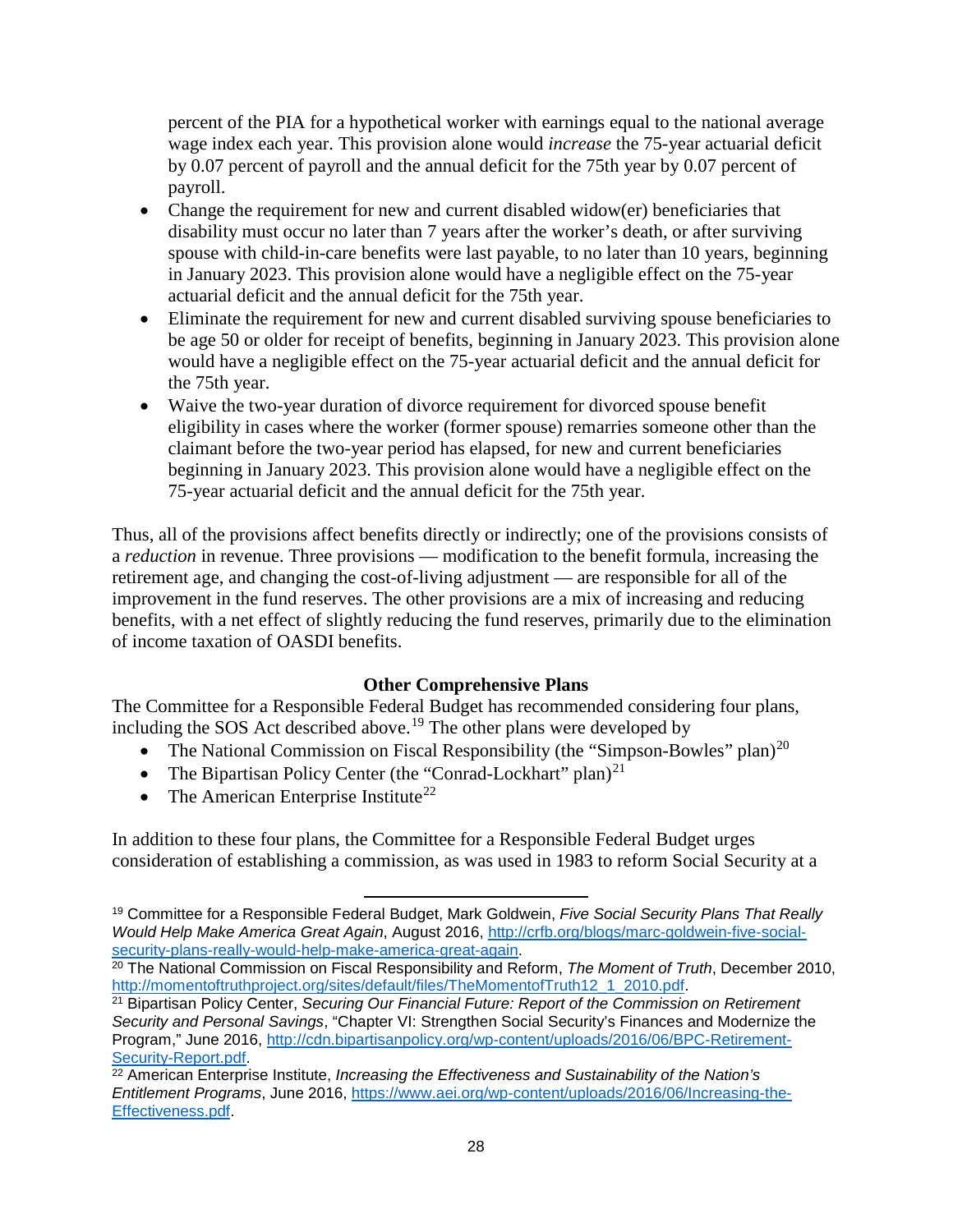time when it was facing depletion of its reserves. A bill to create such a commission has been introduced in recent years by Rep. John Delaney (D-Md.) and Rep. Tom Cole (R-Okla). They suggest a commission of 13 members, with three appointed by each party leader in the House and Senate and a chair appointed by the president. The commission would be given one year to pass a plan with at least nine votes that would be expedited by Congress, which would be restricted to an up-or-down vote.

### **"Simpson-Bowles" Plan**

This plan was released in December 2010. It addresses a number of aspects of the federal fiscal situation, not just Social Security, but only the Social Security proposals are discussed here. Of the 10 Social Security recommendations, five reduce the magnitude of the projected deficit. As projected in 2010 by the Office of the Chief Actuary at the Social Security Commission, this plan resulted in solvency in the Social Security trust funds throughout the 75-year period. In addition, the OASDI program would meet the further conditions for sustainable solvency, because projected combined trust fund reserves would be growing as a percentage of the annual cost of the program at the end of the long-range period.<sup>[23](#page-30-0)</sup>

According to the Chief Actuary and based on the 2010 Trustees report, under this plan the trust fund ratio would decline to 140 during the mid-2040s, then steadily rise to 290 in 2090. The 75 year actuarial balance would improve from -1.92 percent of payroll to 0.23 percent of payroll. The balance in the 75th year would improve from -4.12 percent of payroll to 0.08 percent of payroll.

The deficit-reducing recommendations follow:

- Phase in changes to the benefit formula gradually through 2050, adding a bend point about halfway between the existing first and second bend points and modifying the factors from the current 90/32/15 to 90/30/10/5. This would result in the benefit structure becoming more progressive. This provision alone would reduce the 75-year actuarial deficit by 0.86 percent of payroll and the annual deficit for the 75th year by 2.12 percent of payroll.
- Increase the taxable maximum gradually, covering 90 percent of earnings by 2050. This provision alone would reduce the 75-year actuarial deficit by 0.67 percent of taxable payroll and the annual deficit for the 75th year by 0.90 percent of payroll.
- Use the chained CPI for the COLA. This provision alone would reduce the 75-year actuarial deficit by 0.50 percent of payroll and the annual deficit for the 75th year by 0.70 percent of payroll.
- Index the NRA and the EEA to longevity so that they grow about one month every two years. The NRA would reach 69 and the EEA 64 in about 2075. This provision alone would reduce the 75-year actuarial deficit by 0.34 percent of payroll and the annual deficit for the 75th year by 1.22 percent of payroll.
- Cover newly hired state and local government workers after 2020. This provision alone would reduce the 75-year actuarial deficit by 0.16 percent of payroll but would *increase* the annual deficit for the 75th year by 0.12 percent of payroll.

<span id="page-30-0"></span>l <sup>23</sup> Social Security Administration, Actuarial Response to Simpson-Bowles Plan, December 2010, [https://www.ssa.gov/oact/solvency/FiscalCommission\\_20101201.pdf.](https://www.ssa.gov/oact/solvency/FiscalCommission_20101201.pdf)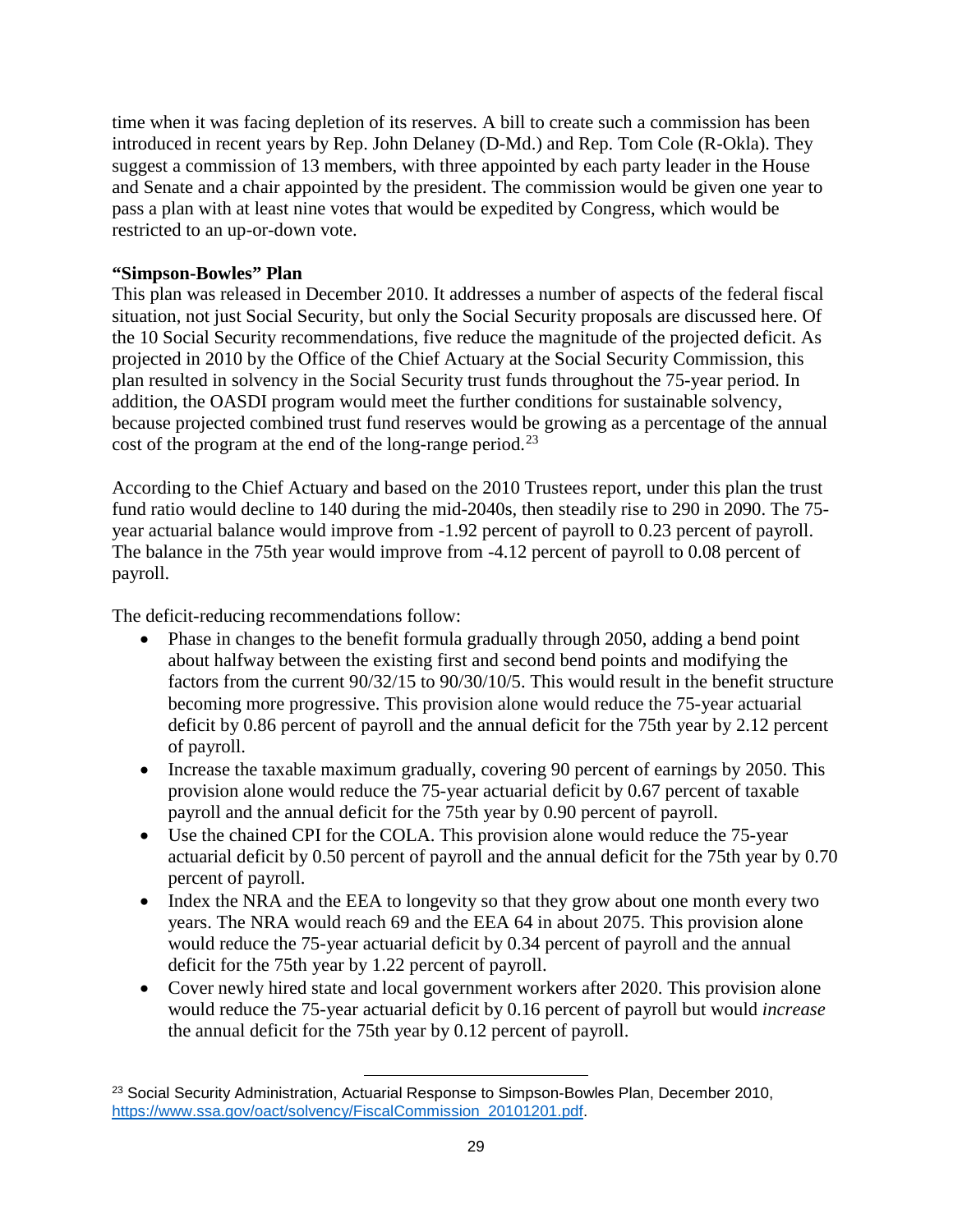Other than putting Social Security on a sustainable financial path, the other goal of the plan is to reduce poverty among the very poor and the very old. The other five recommendations have either no effect on the projected deficit or are expected to increase the size of the deficit:

- Create a minimum benefit equal to 125 percent of the poverty level and index this benefit to wage growth, for individuals who have worked at least 25 years. The minimum benefit would phase down proportionately for those with fewer years of work (down to the existing minimum of 10 years). This provision alone would *increase* the 75-year actuarial deficit by 0.15 percent of payroll and the annual deficit for the 75th year by 0.26 percent of payroll.
- Provide a benefit enhancement equal to 5 percent of the average benefit, phased in over five years, for individuals who have been eligible for benefits for 20 years. This proposal is intended to ensure that the very old and those who have been disabled for at least 20 years do not outlive their personal retirement resources. This provision alone would *increase* the 75-year actuarial deficit by 0.15 percent of payroll and the annual deficit for the 75th year by 0.23 percent of payroll.
- Add flexibility in claiming retirement benefits by allowing retirees to claim half of their benefits at one time, as early as age 62, with applicable actuarial reduction. Also add a hardship exemption for those unable to work beyond 62 but who do not qualify for disability benefits.
- Direct the Social Security Administration to improve information on retirement choices, better inform future beneficiaries on the implications of early retirement, and promote greater retirement savings.
- Begin a broad dialogue on the importance of personal retirement savings.

Each of four recommendations would have a moderate effect on the solvency of the trust funds; combined, they account for all of the improvement: changing the benefit formula, increasing the taxable maximum, using the chained CPI for the COLA, and indexing the NRA and the EEA to longevity.

While the plan does not address the DI program, the Commission recommends a comprehensive redesign of the program to modernize the program objectives and the eligibility criteria.

# **"Conrad-Lockhart" Plan**

The focus of this report, which was issued in June 2016, was broader than Social Security, encompassing retirement security and personal savings. One chapter was specific to Social Security. It includes 13 recommendations to improve Social Security.

The overall assessment by the Chief Actuary was that "… the combined OASI and DI Trust Funds would be fully solvent throughout the 75-year projection period, under the intermediate assumptions of the 2016 Trustees Report. In addition, under this plan the OASDI program would meet the further conditions for sustainable solvency, because projected combined trust fund reserves would be growing as a percentage of the annual cost of the program at the end of the long-range period."<sup>[24](#page-31-0)</sup>

<span id="page-31-0"></span>l <sup>24</sup> Social Security Administration, Actuarial Response to Conrad-Lockhart Plan, October 2016, [https://www.ssa.gov/oact/solvency/BPCCRSPS\\_20161011.pdf.](https://www.ssa.gov/oact/solvency/BPCCRSPS_20161011.pdf)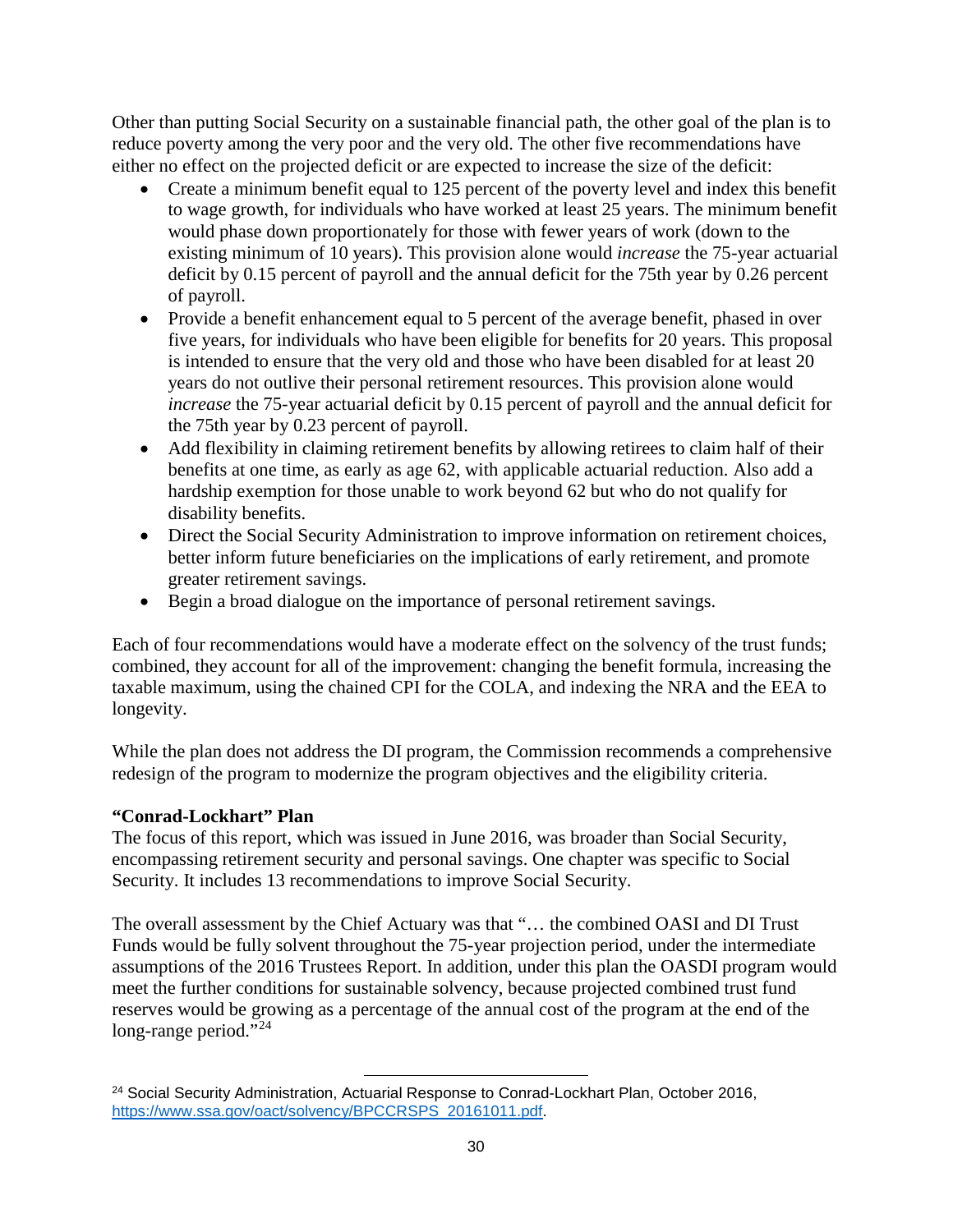Based on the 2016 Trustees report, the trust fund ratio would decline to 156 between 2046 and 2051, then rise to 181 in 2090 under this plan. The 75-year actuarial balance would improve from -2.66 percent of payroll to 0.11 percent of payroll. The balance in the 75th year would improve from -4.35 percent of payroll to -0.20 percent of payroll.

Nine of the recommendations have the effect of reducing the projected deficit:

- Increase the progressivity of the benefit formula. Over 10 years, phase in changes to the benefit formula, adding a bend point about halfway between the existing first and second bend points and modifying the factors from the current 90/32/15 to 95/32/15/5. This provision alone would reduce the 75-year actuarial deficit by 0.04 percent of payroll and the annual deficit for the 75th year by 0.10 percent of payroll.
- Apply the benefit formula annually to earnings to more evenly reward continued work. In this option, a PIA would be calculated for each year of earnings, with the overall PIA calculated as the average of the annual PIAs. Currently, average earnings is calculated first, then the PIA formula is applied. This provision alone would reduce the 75-year actuarial deficit by 0.23 percent of payroll and the annual deficit for the 75th year by 0.38 percent of payroll.
- Index the retirement age to longevity to reflect ongoing increases in life expectancy. Starting in 2022, the NRA would increase by one month every two years for 48 years until it reached age 69. The maximum benefit age would rise to 72. The EEA would remain unchanged, but the benefit reduction for early retirement would increase. This provision alone would reduce the 75-year actuarial deficit by 0.50 percent of payroll and the annual deficit for the 75th year by 1.34 percent of payroll.
- Change the COLA to use the chained CPI-U starting in 2017. This provision alone would reduce the 75-year actuarial deficit by 0.47 percent of payroll and the annual deficit for the 75th year by 0.61 percent of payroll.
- Cap and reindex the spousal benefit. With most women now working, the current provisions largely benefit affluent households who could afford to have only one earner. This provision alone would reduce the 75-year actuarial deficit by 0.11 percent of payroll and the annual deficit for the 75th year by 0.21 percent of payroll.
- Raise the maximum taxable earnings level to \$195,000 in 2020, covering about 85.6 percent of aggregate earnings. Thereafter, the maximum would rise by average wage growth plus 0.5 percentage points. This provision alone would reduce the 75-year actuarial deficit by 0.56 percent of payroll and the annual deficit for the 75th year by 0.63 percent of payroll.
- Raise the payroll tax rate from 12.4 percent to 13.4 percent in 2026. This provision alone would reduce the 75-year actuarial deficit by 0.88 percent of payroll and the annual deficit for the 75th year by 1.00 percent of payroll.
- Increase taxes on benefits for high-income beneficiaries. Starting in 2022, all benefits received by those with adjusted gross incomes of \$250,000 (\$500,000 for couples) would be taxed. This provision alone would reduce the 75-year actuarial deficit by 0.01 percent of payroll and the annual deficit for the 75th year by 0.01 percent of payroll.
- Replace the windfall elimination provision and government pension offset with a prorated benefit for workers with noncovered earnings based on the share of lifetime total earnings that were covered by Social Security. This provision alone would reduce the 75-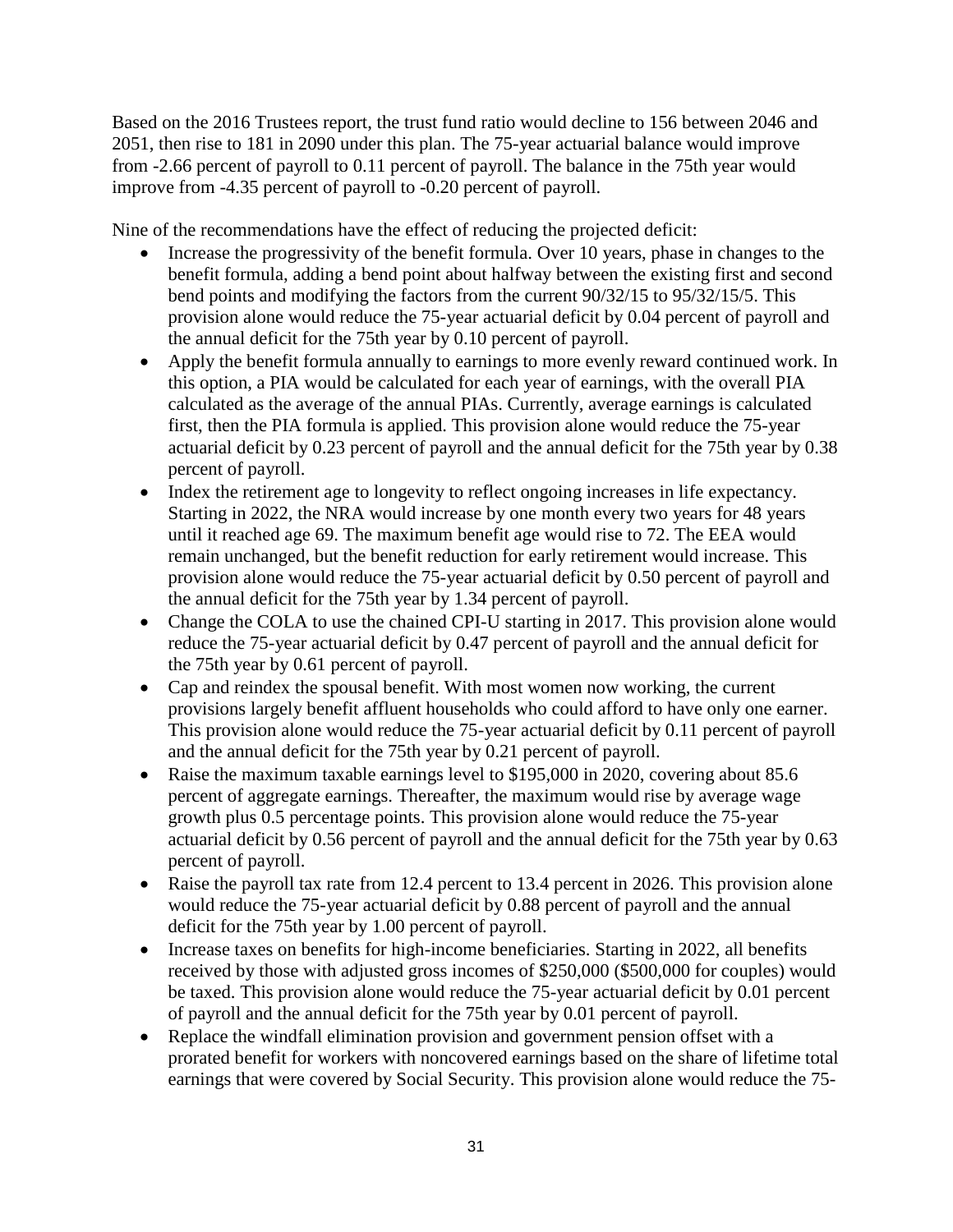year actuarial deficit by 0.06 percent of payroll and the annual deficit for the 75th year by 0.09 percent of payroll.

Other than putting Social Security on a sustainable financial path, the other goal of the plan is to improve retirement security for lower-income beneficiaries. The other four recommendations follow:

- Establish a basic minimum benefit to enhance Social Security for beneficiaries with low incomes. This provision would effectively replace Supplemental Security income. This provision alone would *increase* the 75-year actuarial deficit by 0.19 percent of payroll and the annual deficit for the 75th year by 0.24 percent of payroll, but reduce general fund costs.
- Enhance the survivors' benefit to help widows and widowers maintain their standard of living. Two-earner couples can experience a decline in benefits of up to half when one of them dies, a greater loss of income than for souses in one-earner families. This provision alone would reduce the 75-year actuarial deficit by 0.02 percent of payroll but would *increase* the annual deficit for the 75th year by 0.21 percent of payroll.
- Reinstate benefits for college-aged children of deceased beneficiaries and certain other beneficiaries. This provision alone would *increase* the 75-year actuarial deficit by 0.06 percent of payroll and the annual deficit for the 75th year by 0.06 percent of payroll.
- Improve the DI program and address the depletion of its trust fund.

Most of the improvement in the solvency of the trust funds results from four recommendations: raising the payroll tax rate, increasing the taxable maximum, using the chained CPI for the COLA, and raising the NRA and the maximum retirement age.

#### **American Enterprise Institute Plan**

As with the two prior plans, the AEI plan, released in June 2016, is broader than the Social Security program. Its recommendations related to Social Security are substantially different from those of the other plans. Estimates of the effect on the projected deficit are not provided.

The main feature of the AEI plan is to transition to a flat benefit structure, setting the benefit high enough to eliminate old-age poverty. The plan would immediately provide every new retiree who has legally lived in the country for at least 40 years a guaranteed benefit at the normal retirement age that is set equal to the poverty threshold of a single person 65 or older (about \$950 per month). Those who have been legal residents for between 10 and 40 years would receive a benefit on a graduated scale. This is similar to Canada's system.

Unlike the current Social Security requirement for an individual to have worked for at least 10 years in order to receive benefits, under the AEI plan the benefits would be provided regardless of how much time a person worked. In future years, the minimum benefit would rise with wage growth; over time, this likely would raise the minimum benefit to above the poverty level, which is adjusted for inflation, not wage growth.

This higher and rising minimum benefit would be offset by declining benefits for all other retirees. This would be accomplished by gradually reducing the 90/32/15 PIA factors to zero by 2075. According to the AEI, "The phase-out of the traditional formula would be calibrated so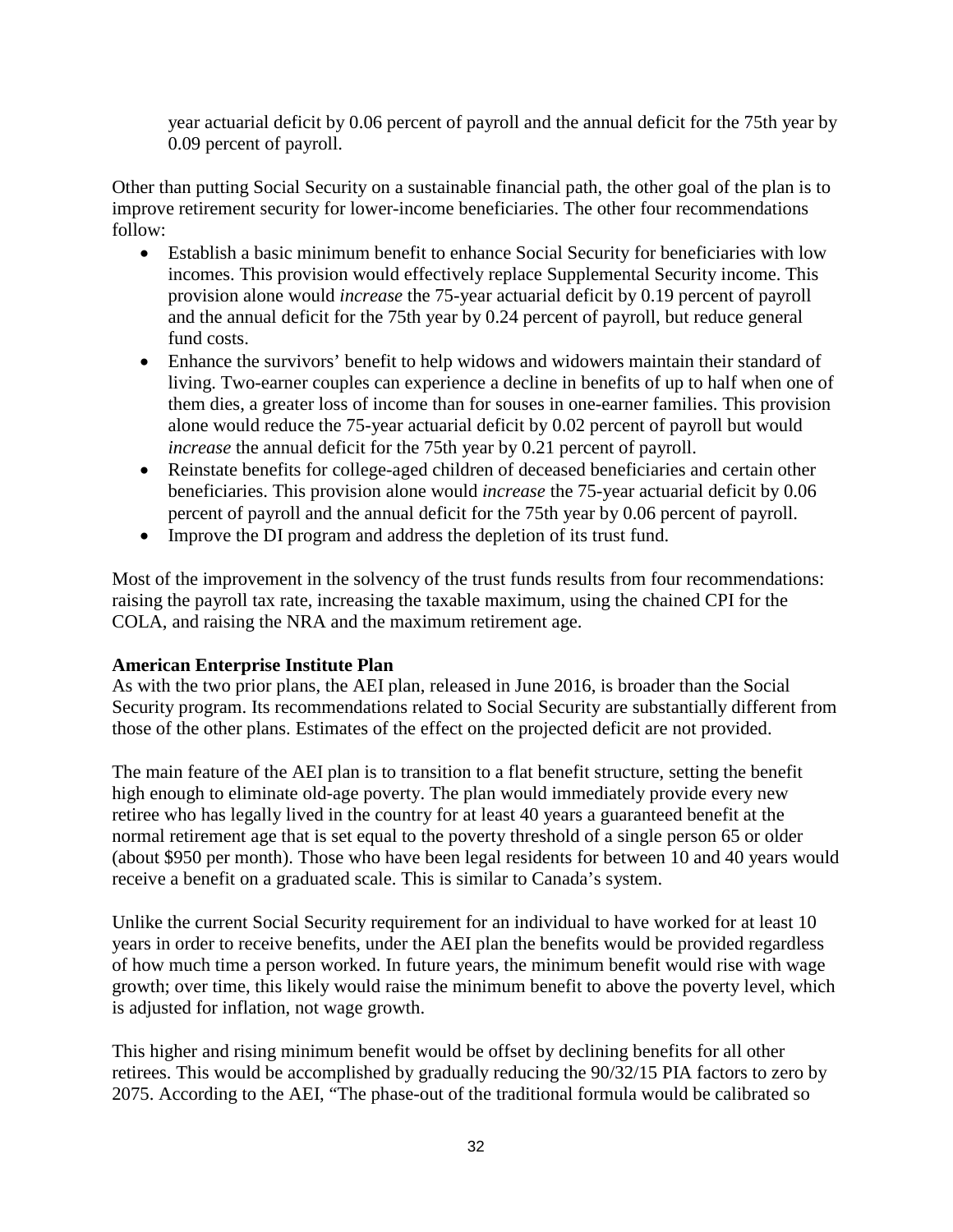that, to an approximation at least, Social Security would honor the benefits that participants have already accrued under the current benefit formula. The goal is for this reform to not cut benefits that participants already have earned and paid for, but instead alter the terms under which participants earn new benefits."

After a period of several decades, all beneficiaries would receive the same benefit. Thus, the importance of private retirement savings would increase substantially.

The AEI's plan includes several other provisions:

- Make workers no longer subject to the 12.4 percent payroll tax once they reach age 62. This would encourage individuals to delay retirement and would make older workers more attractive to employers.
- Progressively boost benefits for current retirees. Since current retirees would not receive the guaranteed minimum benefit, current retirees with benefits below the poverty level would be switched to a COLA based on the experimental CPI for the elderly, which is based on purchasing habits of those over 65; the CPI-E tends to measure a slightly higher inflation rate than the CPI-W. Those with relatively low, but above poverty, benefits would continue to have a COLA based on the CPI-W measure, while those with higher benefits would be switched to a chained CPI that on average measures slightly less inflation.
- Raise the early retirement age gradually to 65. The normal retirement age would not be changed.
- Enroll newly hired state and local government workers.
- Reform disability benefits. The reforms should tighten eligibility criteria, increase incentives for employers to accommodate workers with disabilities, and raise the earned income tax credit.

## **Summary of the Plans**

The provisions of each of the four plans cited by the Committee for A Responsible Federal Budget plus the more-recent Social Security Reform Act introduced in Congress are shown in Table 7. The "other provisions" section of the table lists proposals that would either worsen the finances of the trust funds or have an unclear, mixed, or minor effect on finances.

Five provisions that would narrow the deficit have widespread support (proposed in at least three of the five plans):

- Raise the maximum taxable earnings figure.
- Alter the annual cost-of-living adjustment to use a chained CPI.
- Increase the normal retirement age and/or early eligibility age and link further adjustments of the ages to changes in longevity.
- Increase the progressivity of the benefits by changing the 90/32/15 PIA factors and/or the bend points.
- Redesign the disability insurance program.

In addition, there is widespread support to boost the benefits of those with the lowest earnings and those of advanced age, proposals that would increase program costs.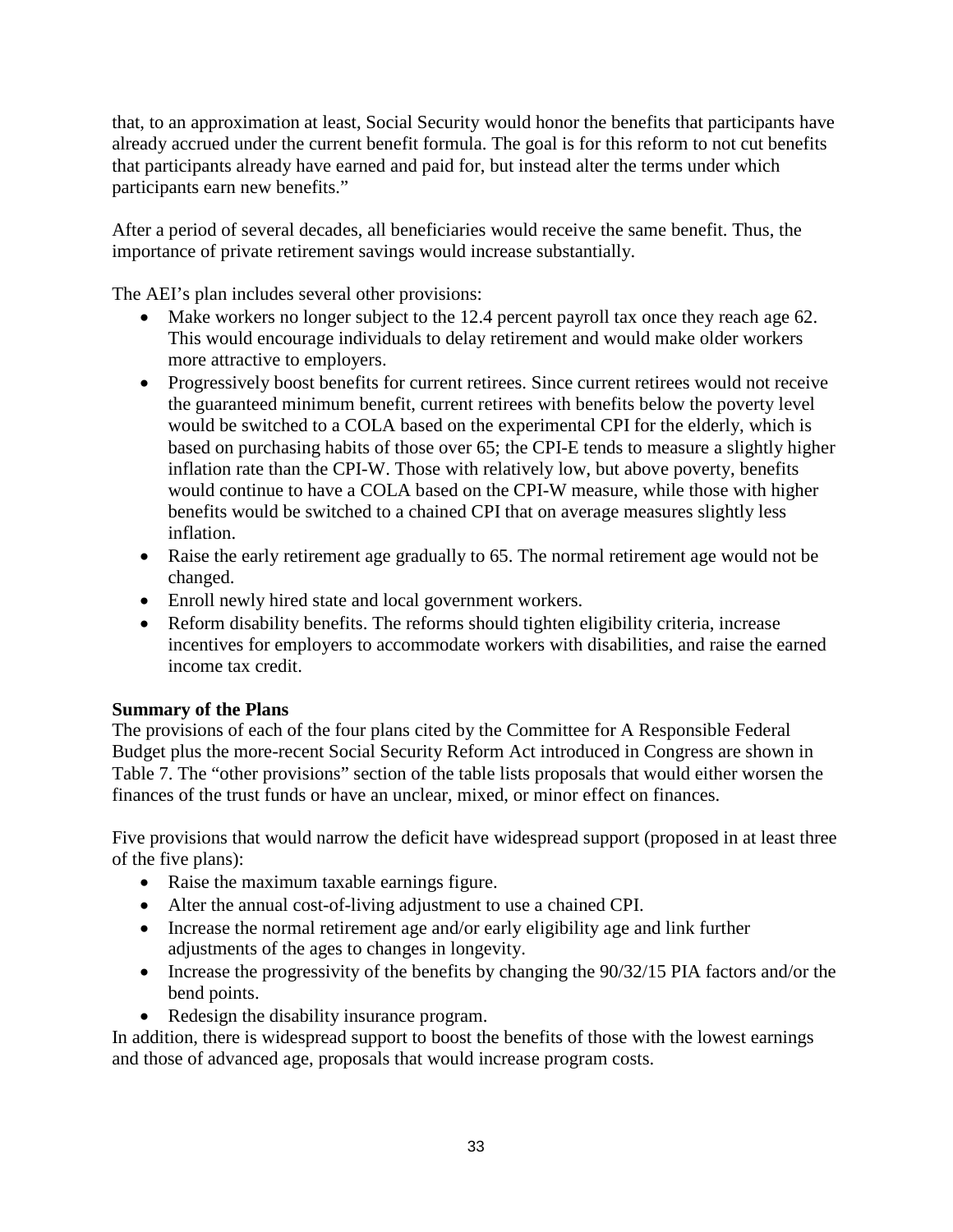Of the five plans, four (excluding the American Enterprise Institute plan) were evaluated by the Office of the Chief Actuary of the Social Security Administration. Each of the four provides for the OASDI trust funds to be fully solvent throughout the 75-year projection period. Three of the plans (excluding the SOS plan) would be sustainably solvent after the 75-year period.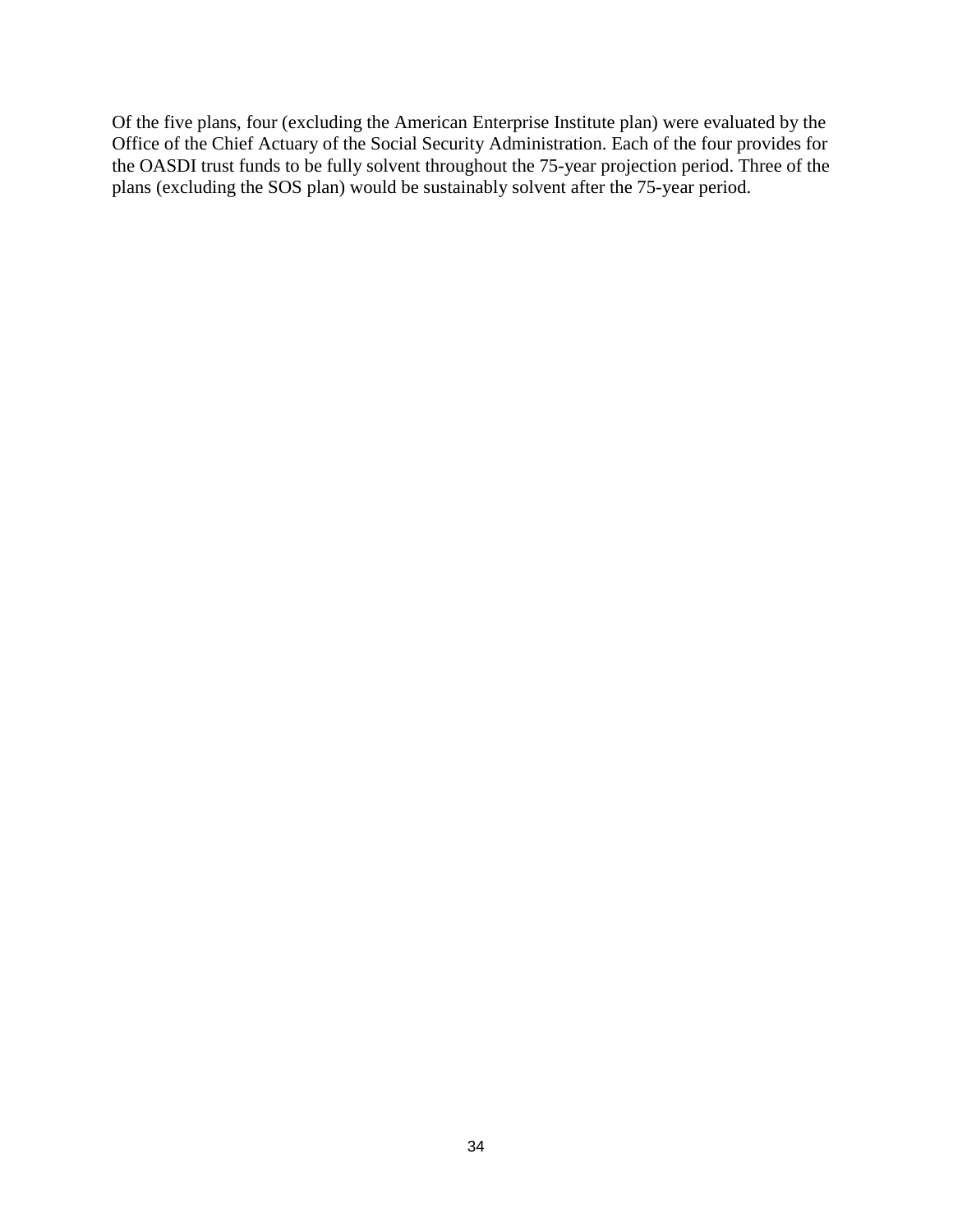## **TABLE 7 PROVISIONS OF FIVE PLANS TO REFORM SOCIAL SECURITY**

|                                                                                                | SOS*                      | $S-B**$      | $C-L^{\wedge}$ | AEI <sup>M</sup> | $SJ -$       |
|------------------------------------------------------------------------------------------------|---------------------------|--------------|----------------|------------------|--------------|
| REVENUE PROVISIONS THAT WOULD NARROW THE DEFICIT                                               |                           |              |                |                  |              |
| Raise the Maximum Taxable Earnings Level                                                       | X                         | x            | x              |                  |              |
| Increase the Payroll Tax Rate                                                                  |                           |              | X              |                  |              |
| Increase Taxes on Benefits for High-Income Earners                                             |                           |              | x              |                  |              |
| BENEFIT PROVISIONS THAT WOULD NARROW THE DEFICIT                                               |                           |              |                |                  |              |
| Change the Cost-of-Living Adjustment to Use a Chained CPI                                      | X                         | x            | x              |                  | X            |
| Increase the Normal Retirement Age and/or Early Eligibility Age and Link the Ages to Longevity | X                         | $\mathsf{x}$ | X              | $\mathsf{x}$     | X            |
| Increase the Progressivity of the Benefits by Changing the PIA Factors and/or the Bend Points  | $\mathsf{x}$              | $\mathsf{x}$ | X              |                  | X            |
| Apply the Benefit Formula to Annual Earnings                                                   |                           |              | X              |                  | X            |
| Cap and Reindex Spousal Benefits                                                               |                           |              | X              |                  | $\mathsf{x}$ |
| Reduce the Number of Drop-Out Years                                                            | X                         |              |                |                  |              |
| Adopt a Flat Benefit Plan                                                                      |                           |              |                | X                |              |
| Require Full-Time School Enrollment for Those 15-to-18 Years of Age to Receive Benefits        |                           |              |                |                  | $\mathsf{x}$ |
| Redesign the Disability Insurance Program                                                      |                           | X            | X              | X                |              |
| <b>OTHER PROVISIONS</b>                                                                        |                           |              |                |                  |              |
| Increase the Benefits for Retirees With Low Incomes                                            | $\boldsymbol{\mathsf{x}}$ | x            | X              | $\mathsf{x}$     | X            |
| Increase the PIA for Those With at Least 20 Years of Membership Eligibility                    | X                         | X            |                |                  | X            |
| Add Flexibility to the Claiming of Benefits and Provide a Hardship Exemption                   |                           | X            |                |                  | $\mathsf{x}$ |
| Drop the Payroll Tax at Age 62                                                                 |                           |              |                | X                |              |
| <b>Enhance Survivors Benefits</b>                                                              |                           |              | x              |                  |              |
| Reinstate Benefits for Certain Beneficiaries                                                   |                           |              | x              |                  |              |
| Replace the Windfall Elimination Provision and the Government Pension Offset                   |                           |              | x              |                  | X            |
| Cover Newly Hired State and Local Government Employees                                         |                           | X            |                | X                |              |
| <b>Eliminate Retirement Earnings Test</b>                                                      |                           |              |                |                  | X            |
| <b>Gradually Eliminate Taxation of Benefits</b>                                                |                           |              |                |                  | X            |
| Change Disability Requirements for Widow(er)s                                                  |                           |              |                |                  | X            |
| <b>Change Requirement for Divorced Spouse</b>                                                  |                           |              |                |                  | X            |
| Better Inform Future Beneficiaries on Options                                                  |                           | X            |                |                  |              |
| Begin a Dialogue on the Importance of Personal Retirement Savings                              |                           | x            |                |                  |              |

\* SOS: Save Our Social Security, [https://www.ssa.gov/oact/solvency/RRibble\\_20160713.pdf.](https://www.ssa.gov/oact/solvency/RRibble_20160713.pdf)

\*\* S-B: Simpson-Bowles, [http://momentoftruthproject.org/sites/default/files/TheMomentofTruth12\\_1\\_2010.pdf.](http://momentoftruthproject.org/sites/default/files/TheMomentofTruth12_1_2010.pdf)

^ C-L: Conrad-Lockhart, [http://cdn.bipartisanpolicy.org/wp-content/uploads/2016/06/BPC-Retirement-Security-Report.pdf.](http://cdn.bipartisanpolicy.org/wp-content/uploads/2016/06/BPC-Retirement-Security-Report.pdf)

^^ AEI: American Enterprise Institute, [https://www.aei.org/wp-content/uploads/2016/06/Increasing-the-Effectiveness.pdf.](https://www.aei.org/wp-content/uploads/2016/06/Increasing-the-Effectiveness.pdf)

~ SJ: Social Security Reform Act of 2016 introduced by Rep. Sam Johnson, [https://www.ssa.gov/oact/solvency/SJohnson\\_20161208.pdf.](https://www.ssa.gov/oact/solvency/SJohnson_20161208.pdf)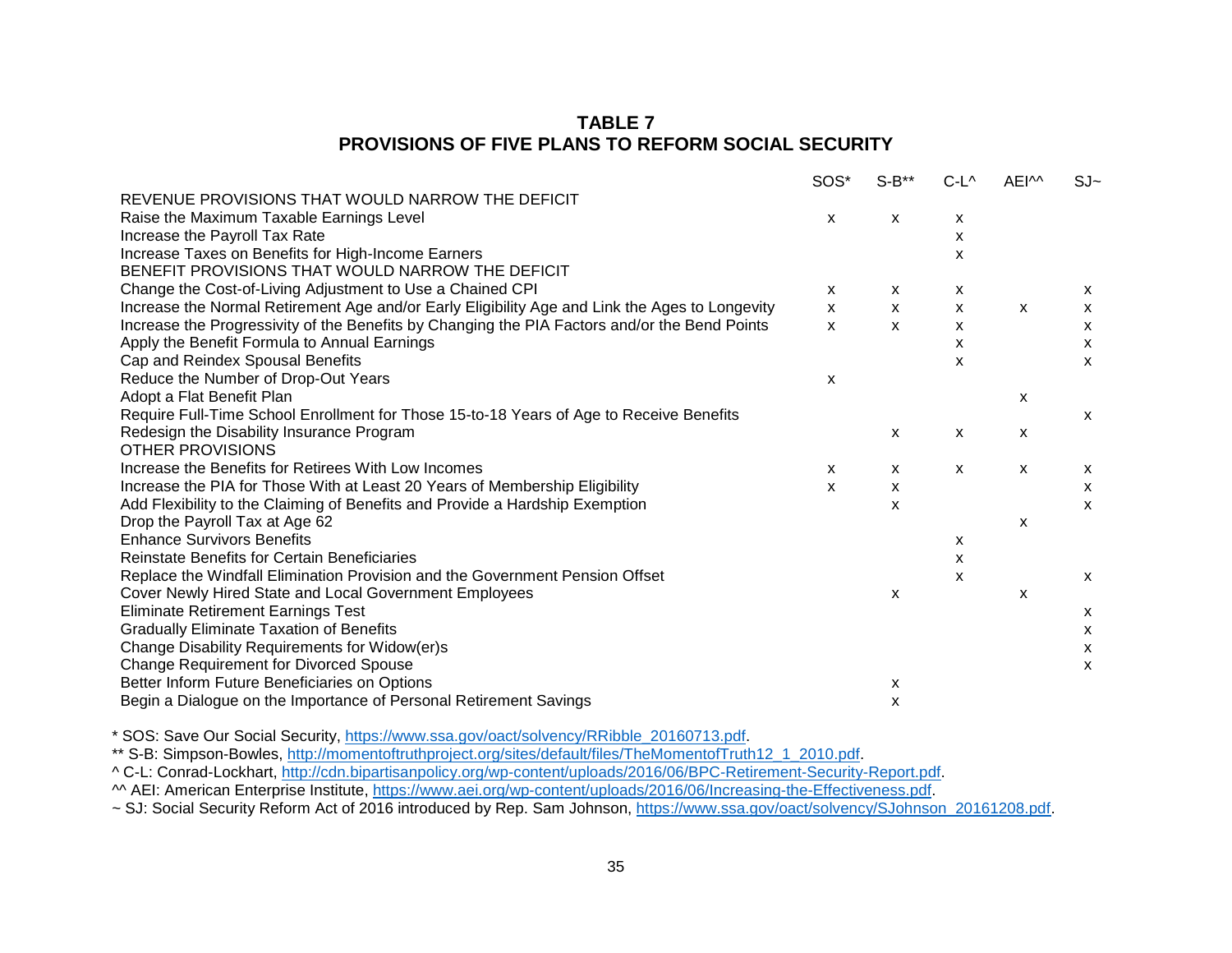#### **MEDICARE OPTIONS**

Medicare's issues are more complex than those of Social Security due to rapid changes in health care, including substantial increases in health care costs at rates faster than GDP growth.<sup>[25](#page-37-0)</sup> Whereas the solution to the Social Security deficit essentially is some combination of increasing revenues and decreasing benefits, controlling costs per beneficiary is an important component of the financial sustainability of Medicare.

Moreover, many of Medicare's issues are intertwined with those of other federal health care functions. While Medicare is the largest portion of the federal government's involvement in health care, the federal government also provides Medicaid and the Children's Health Insurance Program (CHIP), and subsidizes insurance purchased under the Patient Protection and Affordable Care Act (PPACA) — commonly called the Affordable Care Act (ACA) and nicknamed "Obamacare." The ACA is a federal statute enacted on March 23, 2010. It has numerous provisions that affect the operation of Medicare. The changes were designed to improve benefits, slow the growth in spending, and improve the quality and delivery of care.

Another difficulty in summarizing Medicare options is that most of the literature, particularly comprehensive plans to modify Medicare, date from 2013 or earlier. Provisions of the ACA continued to be phased in after 2013 and other statutory changes to Medicare and other federal healthcare programs have been made since then — in particular, the Medicare Access and CHIP Reauthorization Act of 2015 (H.R. 2), which became law on April 16, 2015. Thus, some of the options discussed in this section may be partially or wholly out of date.

H.R. 2 can be divided into four pieces:

- The Sustainable Growth Rate (SGR) formula that was designed for Medicare to pay physicians was replaced. Instead of a payment decrease as scheduled under the SGR, the new law would increase payments by small annual percentages. Over the first 11 years, CMS estimated that this provision would increase Medicare costs by \$150.5 billion (by \$20.7 billion in 2025).
- The CHIP program was temporarily extended.

l

- Premiums for Medicare Parts B and D were increased for those with income above a certain level. More beneficiaries will pay the higher premium amounts.
- Numerous other changes were made to Medicare and Medicaid. In particular, payment rate increases for various providers would be limited. The CMS estimated that the combined effect of the changes to Medicare, including the increase in premiums discussed in the prior bullet, was a savings of \$62.2 billion over 11 years (\$10.5 billion in 2025).

The CMS estimated the long-range impacts of H.R. 2 on Medicare, using the 2014 report of the Board of Trustees. It found that H.R. 2 would extend by one year the period before which the HI trust fund would be depleted. The 75-year actuarial deficit would be reduced from 0.87 to 0.84.

<span id="page-37-0"></span><sup>&</sup>lt;sup>25</sup> In 2013, health care expenditures by all parties in the United States amounted to 16.4 percent of GDP. The next-highest share was 11.1 percent in the Netherlands and Switzerland.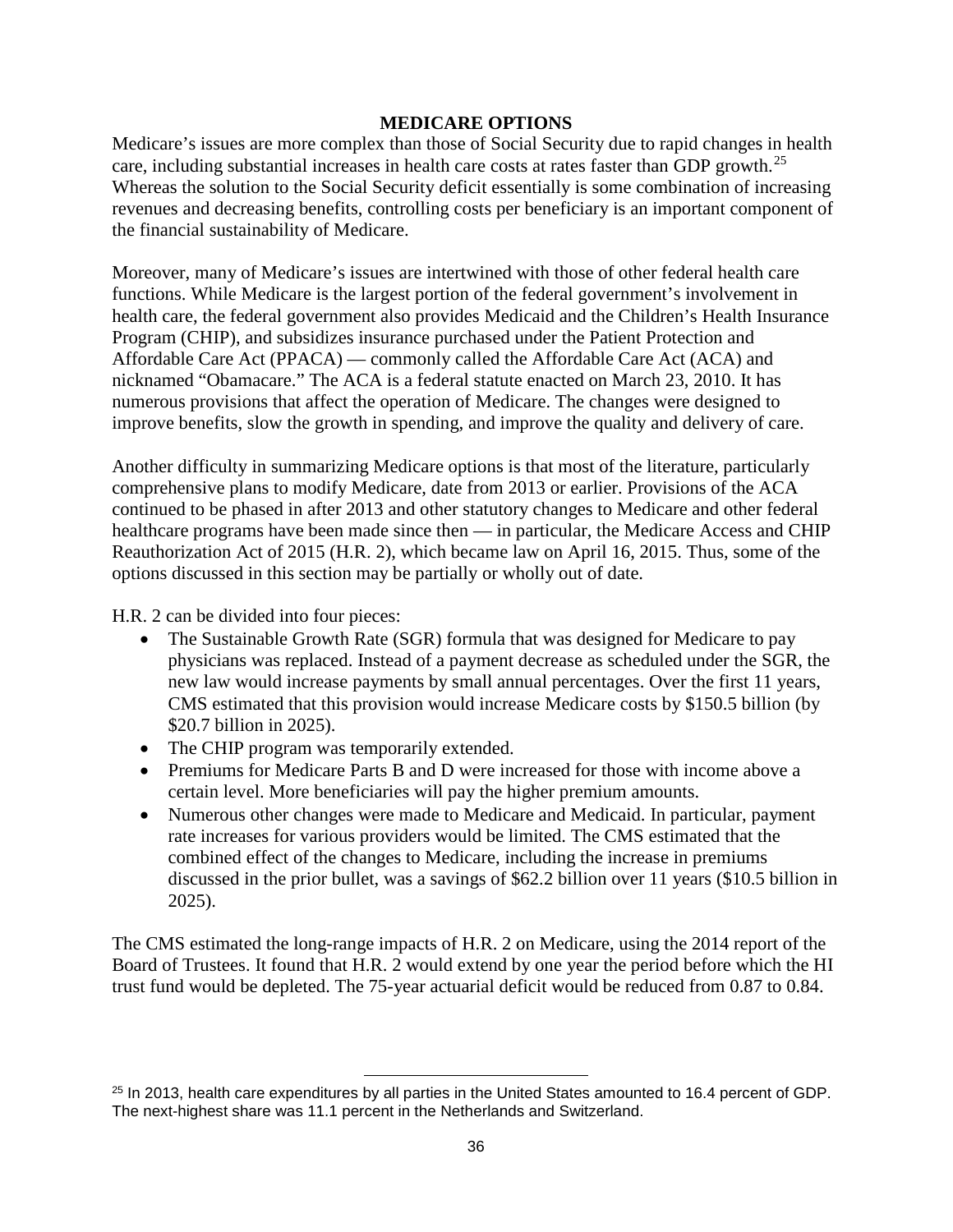In order to understand some of the options, various terms need to be understood. Payments for health care made by beneficiaries — for those with Medicare or other health insurance coverage — fall into two categories:

- Premiums: a fixed, recurring amount paid in advance for an insurance policy.
- Cost sharing: out-of-pocket payments made when health care is received. Three elements determine the cost-sharing obligations of enrollees:
	- o Deductible: an initial amount of spending paid entirely by the enrollee, typically per year.
	- o Catastrophic cap: a limit on out-of-pocket spending, typically per year.
	- o The share of costs paid between the deductible and the cap. The portion of the cost borne by the enrollee may be determined as a percentage of the total cost (called coinsurance) or as a fixed amount for each service (called a copayment).

Unlike Social Security, in which options to reduce the financial imbalances can easily be classified as either revenue raising or benefit reducing, many of the Medicare proposals are difficult to classify as revenue raising, benefit reducing, or cost saving. For example, should an increase in the premium paid by an enrollee be classified as an increase in revenue or as a reduction in benefits? Similarly, is raising a copayment only a means to increase revenue, or does it have the effect of reducing demand and thereby controlling costs?

Due to the complexities in the health care system, there is little certainty about the magnitude of budget savings that could be realized from the many possible reforms in Medicare. According to the Chief Actuary of the CMS, "Projections of health care spending are necessarily uncertain. Reasonable estimates can vary significantly from each other, especially when applied over many years."[26](#page-38-0)

In general, neither the CBO nor the CMS have made long-term projections of the financial effects of various proposals to modify Medicare — the H.R. 2 analysis was an exception. Projections of the short-term effects also are limited. The CBO has made 10-year projections for certain proposals, primarily those to raise revenue.<sup>[27](#page-38-1)</sup> In general, it is a challenge to estimate effects on the HI trust fund (Part A) since so many of the proposals apply to Medicare in general and some proposals combine Parts A and B (and perhaps D).

## **Options to Reduce Financial Imbalances**

- Increase the payroll tax rate for Medicare. If the current rate of 2.9 percent was raised to 3.9 percent in January 2017, the CBO estimates that the revenue gain over 10 years would be \$823.2 billion, including an increase of \$100.5 billion in the 10th year (2026).
- Raise the Medicare eligibility age. Most proposals link the Medicare eligibility age to that of Social Security's normal retirement age. This age is 67 for those born in 1960 and later. As discussed earlier, there are various proposals to raise the NRA and/or tie it to changes in longevity. Most proposals would change the Medicare eligibility age in step

 $\overline{\phantom{a}}$ 

<span id="page-38-0"></span><sup>26</sup> CMS Office of the Actuary, *Estimated Financial Effects of the Medicare Access and CHIP Reauthorization Act of 2015 (H.R. 2)*, April 9, 2015, [https://www.cms.gov/Research-Statistics-Data-and-](https://www.cms.gov/Research-Statistics-Data-and-Systems/Research/ActuarialStudies/2015-HR2.html)[Systems/Research/ActuarialStudies/2015-HR2.html.](https://www.cms.gov/Research-Statistics-Data-and-Systems/Research/ActuarialStudies/2015-HR2.html)

<span id="page-38-1"></span><sup>27</sup> Congressional Budget Office, *Options for Reducing the Deficit: 2017 to 2026*, December 2016, [https://www.cbo.gov/sites/default/files/114th-congress-2015-2016/reports/52142-budgetoptions2.pdf.](https://www.cbo.gov/sites/default/files/114th-congress-2015-2016/reports/52142-budgetoptions2.pdf)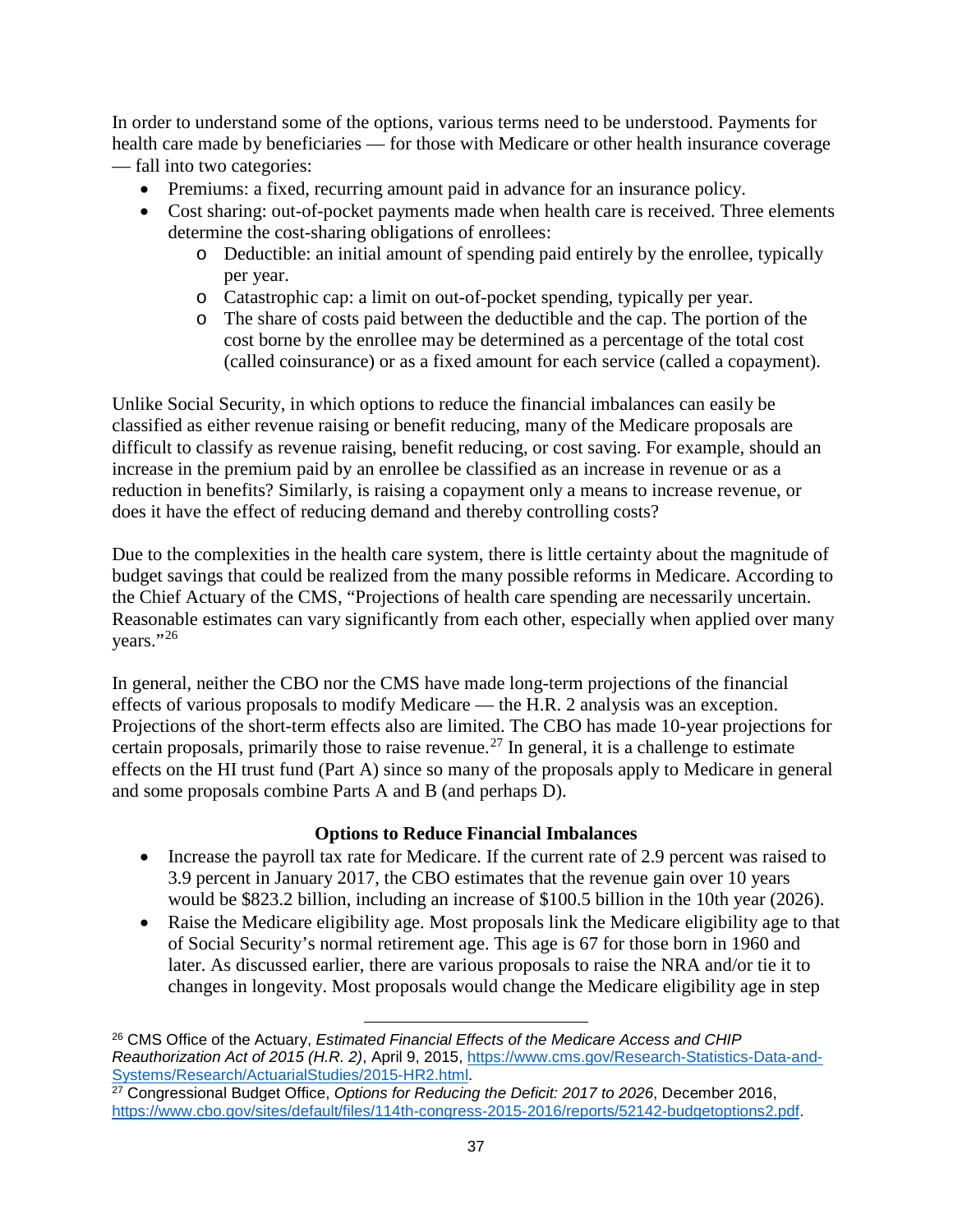with Social Security. If the eligibility age started to increase in January 2020 by two months per year, it would reach 67 for those born in 1966 and becoming eligible for benefits in 2033. The CBO estimates a savings of \$55.2 billion through 2026 (\$15.2 billion in 2026).

- Raise premiums paid by Medicare beneficiaries. Currently, the premiums for Parts B and D each cover about one-fourth of the costs of those programs. The CBO estimates that raising the premiums so that they would cover 35 percent of the costs, phased in over five years beginning in January 2018, would reduce Medicare outlays by \$318 billion through 2026 (by \$59 billion in 2026). When Part B began in 1966, the premium was intended to cover 50 percent of the costs.
- Raise premiums only for those with higher incomes. This would an extension of the means testing that is already used for premiums.
- Establish a temporary Part A premium, to be applied in any year in which an annual deficit is projected in the HI trust fund.
- Combine Parts A and B to increase efficiency and realize cost savings. Currently, the deductible and copayment schedule is different in the two parts; these would be standardized in this option. The new structure could be set so that beneficiaries paid more of the total cost of services. Some proposals include Part D in the new combined structure.
- Require drug companies to give rebates or discounts for low-income Part D enrollees. This provision currently applies to Medicaid beneficiaries. The CBO estimates that if implemented in January 2019, this would reduce federal outlays by \$145 billion through 2026 (by \$26 billion in 2026).
- Allow faster market access to generic versions of biologic drugs. Manufacturers currently receive 12 years of exclusive market access for medications made from living organisms. Proposals have been made to lower this to seven years.
- Prohibit pay-for-delay agreements between brand-name pharmaceutical companies and generic competitors.
- Negotiate drug prices with pharmaceutical companies, which is currently prohibited.
- Institute cost sharing for such services as home health care, the first 20 days in a skilled nursing facility, and laboratory services.
- Reduce Medicare payments for medical education, e.g. teaching hospitals.
- Reduce Medicare payments for a variety of services, including skilled nursing facilities, home health care, laboratory services, and some physician fees.
- Stop paying more for Medicare Advantage plans than traditional Medicare.
- Increase the cost to beneficiaries of supplemental private health insurance. According to the CBO, establishing uniform cost sharing for Medicare in January 2020 would reduce federal outlays by \$18.6 billion through 2026 (by \$2.4 billion in 2026).
- Increase the cost to beneficiaries of Medigap plans that cover all costs so that beneficiaries have no out-of-pocket costs ("first-dollar coverage"). According to the CBO, if implemented in January 2020, this would reduce federal outlays by \$44.5 billion through 2026 (by \$6.7 billion in 2026).
- Introduce minimum out-of-pocket requirements under TRICARE for Life, a supplement to Medicare for military retirees and their Medicare-eligible family members. According to the CBO, if implemented in January 2020, this would reduce federal outlays by \$8.7 billion through 2026 (by \$1.5 billion in 2026).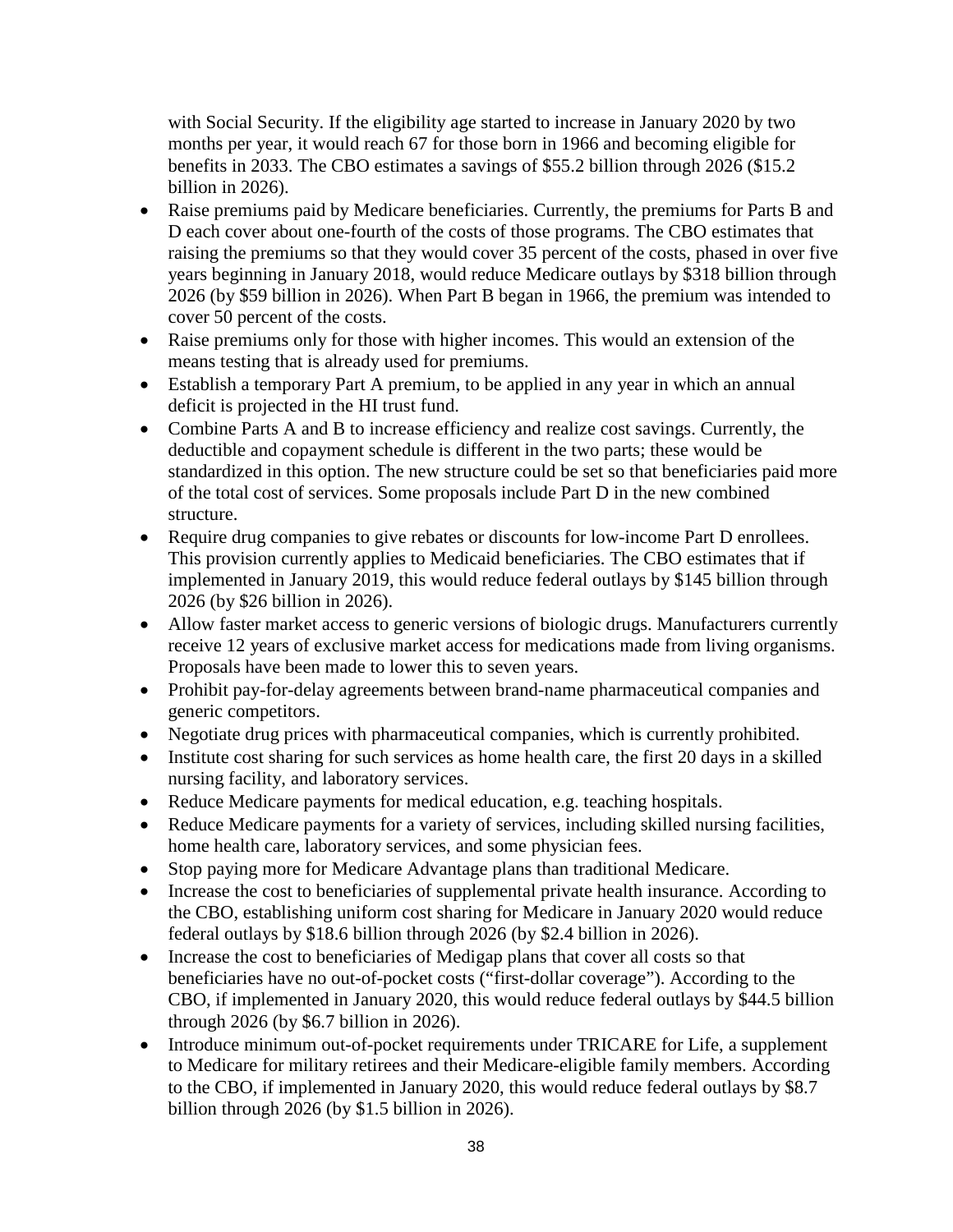- Increase penalties for fraud, which may amount to tens of billions of dollars per year.
- Reduce coverage of bad debt, defined as uncollected out-of-pocket payments from patients. Currently, Medicare reimburses eligible facilities, such as hospitals and skilled nursing facilities, for 65 percent of the allowable bad debt. The CBO estimates that reducing this percentage to 45, beginning in October 2017, would reduce federal outlays by \$15.3 billion through 2026 (by \$2.5 billion in 2026). A reduction to 25 percent would have twice the effect.
- Reduce the use of medical procedures and tests by implementing tort reform.
- Enroll beneficiaries covered by both Medicare and Medicaid in managed care. The two programs have different coverage rules and provider access, contributing to higher costs and to challenges providing health care to this group of "dual eligible" beneficiaries.
- Accelerate the ACA's payment and delivery system reforms.

Among the eight Medicare options for which the CBO provided 10-year estimates of cost savings or revenue increases in 2016, by far the largest effect comes from raising the HI payroll tax by 1 percentage point (employee and employer combined). Increasing premiums for Parts B and D also has a large effect. The next-largest effect comes from requiring drug companies to give rebates to low-income Part D beneficiaries.

### **Other Suggested Modifications**

- Change the fee-for-service system of paying providers to a system that incorporates the quality of care, as promoted in the ACA. This comprehensive care includes "patientcentered medical homes" (PCMH) and "accountable care organizations" (ACO) in which comprehensive care is provided by teams of professionals from different medical disciplines. ACOs are included in the ACA. Groups of hospitals, physicians, and other care providers currently can voluntarily create an ACO to treat Medicare patients. The ACO can share in any cost savings realized by Medicare.
- Ensure that all enrollees have catastrophic coverage that is, a cap on out-of-pocket expenditures.
- Modify the Independent Payment Advisory Board (IPAB). This board consists of 15 health experts, largely appointed by the President with Senate approval, who are to recommend ways to hold down Medicare spending growth if the growth exceeds a certain limit. It has the authority to reduce payments to some Medicare providers, including hospitals and doctors, but cannot raise beneficiary premiums or reduce benefits. Some proposals would give the IPAB authority to reduce benefits, others would lower the limit on spending growth, while other proposals would eliminate the IPAB.
- Reduce the age of Medicare eligibility. Under this proposal, the average per enrollee need and cost of those with Medicare coverage would decrease.
- Allow enrollees to contract with any physician without financial punishment to the physician.

A number of other specific suggestions have been made. See the section on "Selected Plans to Modify Medicare" for examples.

#### **Fundamental Changes to the Program**

The primary suggestion to change fundamentally the Medicare program is to transition it to a premium support plan. Newly eligible Medicare beneficiaries would receive their health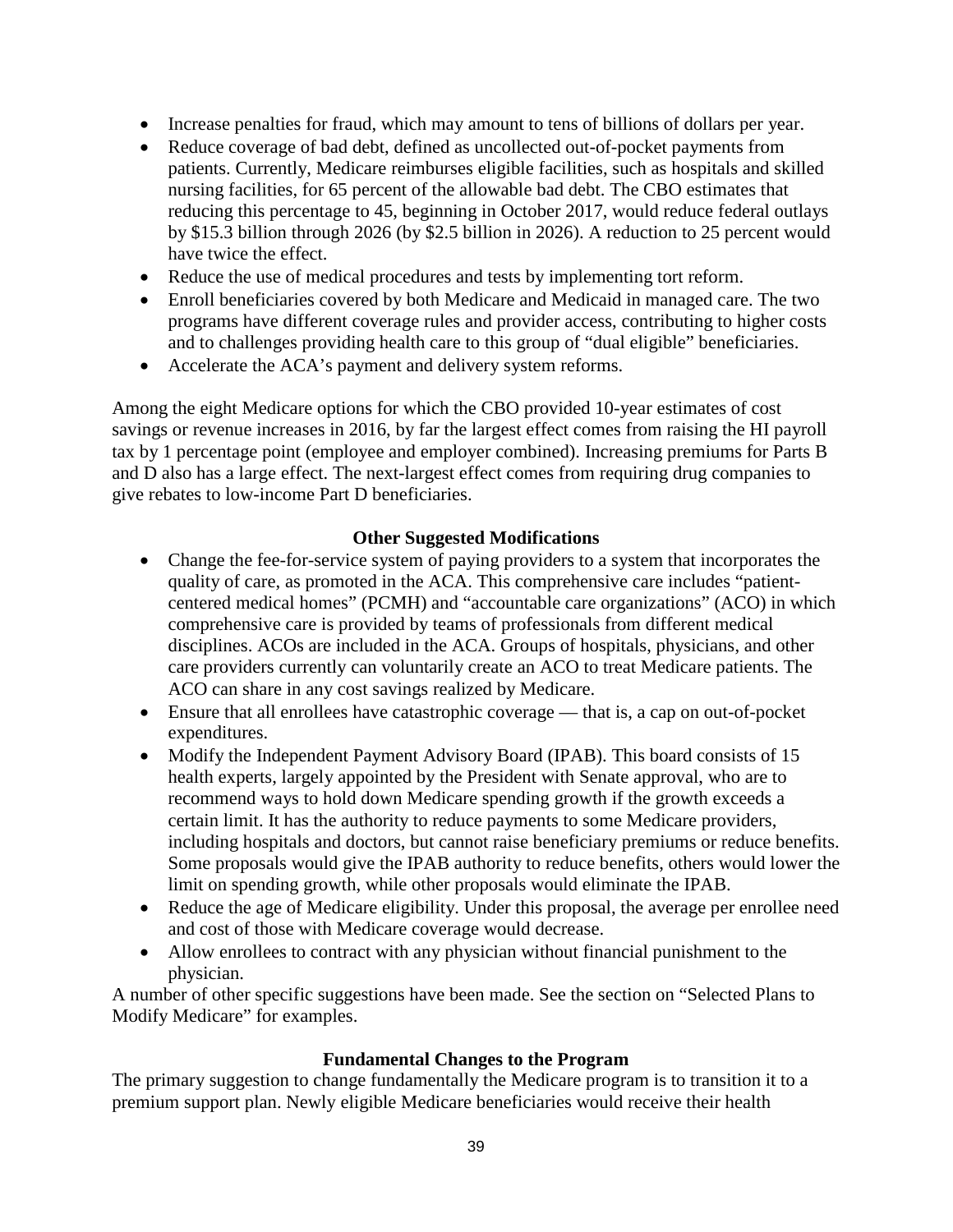coverage through private insurance plans. Beneficiaries would choose among competing plans, likely including traditional fee-for-service Medicare, with the federal government contributing a fixed amount toward the premium cost of the plan.

Numerous proposals to establish a premium support system have been made over the last two decades. The proposals have differed in many respects, including the means by which the federal distribution would be set and how the federal contribution would change over time.

In 2013, the CBO analyzed two premium support alternatives.<sup>[28](#page-41-0)</sup> These options differ largely in terms of the formula by which the federal contribution would be determined. In each alternative, the nation would be divided into regions within which private insurers would submit bids to provide Part A and Part B Medicare benefits to a beneficiary of average health. The fee-forservice program would be part of the system as a competing plan. The cost to the beneficiary would vary with the cost of the plan they selected.

In both alternatives, combined spending by the federal government and beneficiaries would be less than if the current law remained in place. Under the "second-lowest-bid option," the benchmark used to set the federal contribution would be the lower of a pair of bids: the region's second-lowest bid submitted by a private insurer and Medicare's fee-for-service bid. Net federal spending would decline 11 percent, but payments by beneficiaries would increase 11 percent. The total cost borne by the federal government and the beneficiaries combined would decrease 5 percent.

Under the "average-bid option," the benchmark in a region would be the weighted average of all bids, including the fee-for-service bid. Each bid would be weighted by the proportion of the beneficiaries enrolled in that plan in the preceding year. Net federal spending would decline 4 percent and payments by beneficiaries would decrease 6 percent. The total cost borne by the federal government and the beneficiaries combined would drop 4 percent.

Under both options, effects on premiums and total payments for some beneficiaries would differ greatly from the national average. In particular, in most regions, the premiums and total payments of beneficiaries enrolled in the fee-for-service program would be higher than under current law.

The CBO assumed that the premium support system would be implemented in 2018. They estimated that in 2020, the second-lowest-bid option would save the federal government \$45 billion (6 percent) and the average-bid option would save \$15 billion (2 percent). During the 2020s, the rate of growth in Medicare spending would be similar under the two premium support options to the rate under current law. Thus, the savings in percentage terms would remain the same as in 2020, though the CBO notes that this estimate is subject to considerable uncertainty. After the 2020s, the CBO estimates that the percentage savings from the two premium support options would rise slightly, but the CBO made no effort to quantify the amounts due to the even larger uncertainties. Thus, the CBO's analysis did not attempt to evaluate the premium-support

<span id="page-41-0"></span> $\overline{\phantom{a}}$ <sup>28</sup> Congressional Budget Office, *A Premium Support System for Medicare: Analysis of Illustrative Options*, September 2013, [https://www.cbo.gov/sites/default/files/113th-congress-2013-2014/reports/09-18-](https://www.cbo.gov/sites/default/files/113th-congress-2013-2014/reports/09-18-PremiumSupport.pdf) [PremiumSupport.pdf.](https://www.cbo.gov/sites/default/files/113th-congress-2013-2014/reports/09-18-PremiumSupport.pdf)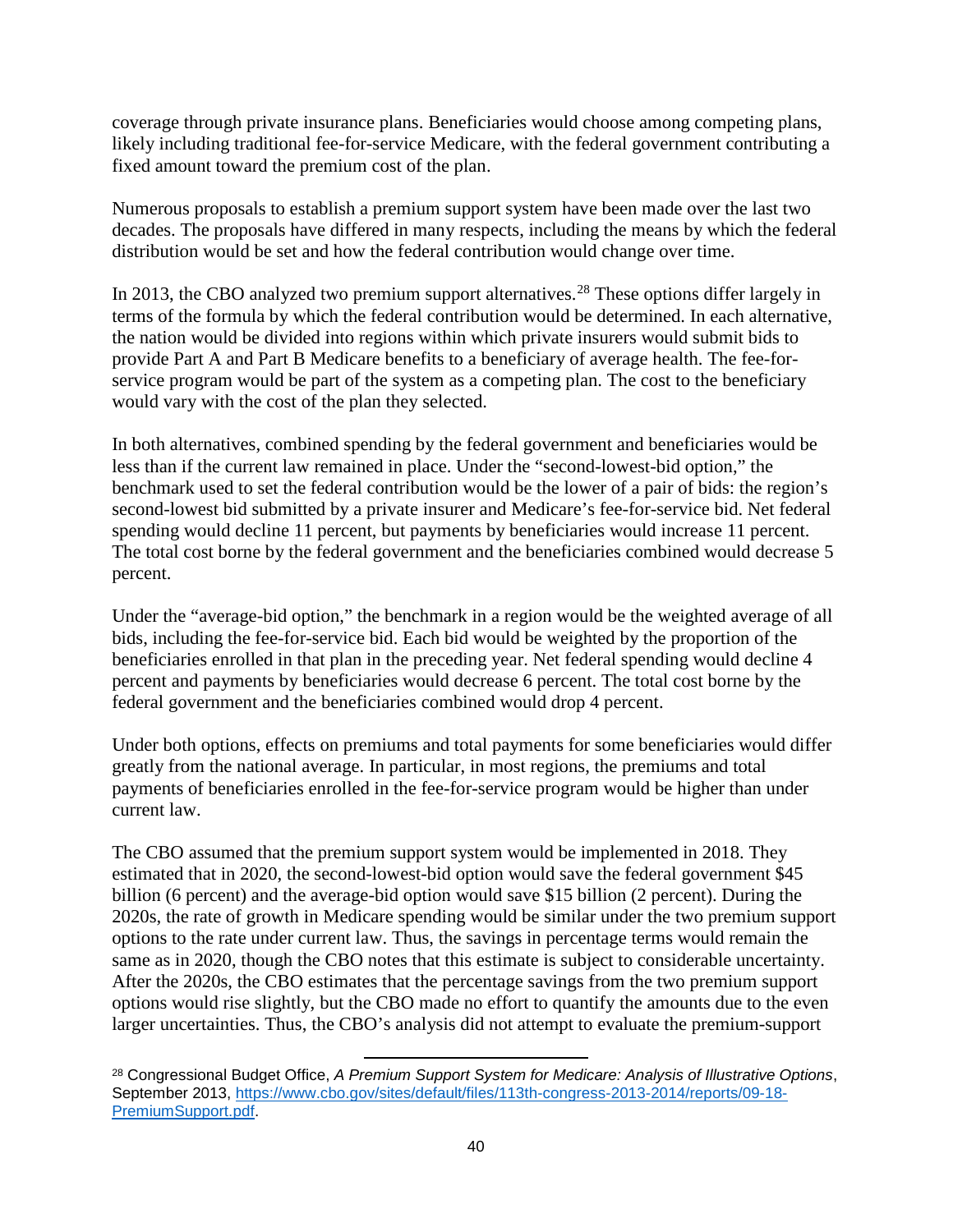options on a long-term, actuarial basis. However, savings of the magnitude projected by the CBO would not preclude the depletion of the HI trust fund in the foreseeable future.

# **Selected Plans to Modify Medicare**

Plans to address the Medicare program typically come within broader healthcare plans. Medicare-specific recommendations from six plans are summarized below. Since five of these plans were released in 2013 or earlier, they are out of date in some ways. For example, modifications to the Medicare Sustainable Growth Rate (SGR) were adopted in 2015 (H.R. 2) and some of the reforms phased in through the ACA have now been essentially completed (relative to earlier proposals to accelerate the phase-in period). Moreover, the dollar estimates of the effects of the proposals that are included in three of the plans need to be updated.

# **Simpson-Bowles Plan**

The comprehensive 2010 plan from the National Commission on Fiscal Responsibility and Reform included a chapter on health care. The 10-year cost savings cited below were included in the Commission's report, but no information was provided as to how these figures were estimated.

There were six major health care recommendations; those related to Medicare follow:

- Reform the Medicare Sustainable Growth Rate.
- Reduce the costs of Medicare. Seven methods were proposed:
	- o Reduce Medicare fraud by providing the CMS greater statutory authority and increased resources. Savings in the first 10 years were estimated at \$9 billion.
	- o Reform Medicare cost-sharing rules. Establish a combined deductible for Parts A and B along with uniform 20 percent coinsurance on amounts above the deductible. Reduce the coinsurance rates to 5 percent after costs exceed \$5,500 and cap total cost sharing at \$7,500. Savings in the first 10 years were estimated at \$110 billion.
	- o Restrict first-dollar coverage in Medicare supplementary insurance. Prohibit Medigap plans from covering the first \$500 of an enrollee's cost sharing and limit coverage to 50 percent of the next \$5,000 in cost sharing. Without such out-ofpocket charges, enrollees tend to overuse health services. This recommendation includes TRICARE for Life. Savings in the first 10 years were estimated at \$38 billion.
	- o Extend the Medicaid drug rebate to dual eligible beneficiaries who receive prescriptions through Part D. Savings in the first 10 years were estimated at \$49 billion.
	- o Reduce excess payments to hospitals for medical education provided by Medicare. Savings in the first 10 years were estimated at \$60 billion.
	- o Reduce Medicare payments for bad debt. A gradual end to this practice is recommended. Savings in the first 10 years were estimated at \$23 billion.
	- o Accelerate the changes included in the ACA regarding reimbursements to home health providers. Savings in the first 10 years were estimated at \$9 billion.
- Aggressively implement and expand payment reform pilots. The ACA requires the CMS to conduct a variety of pilot and demonstration projects in Medicare.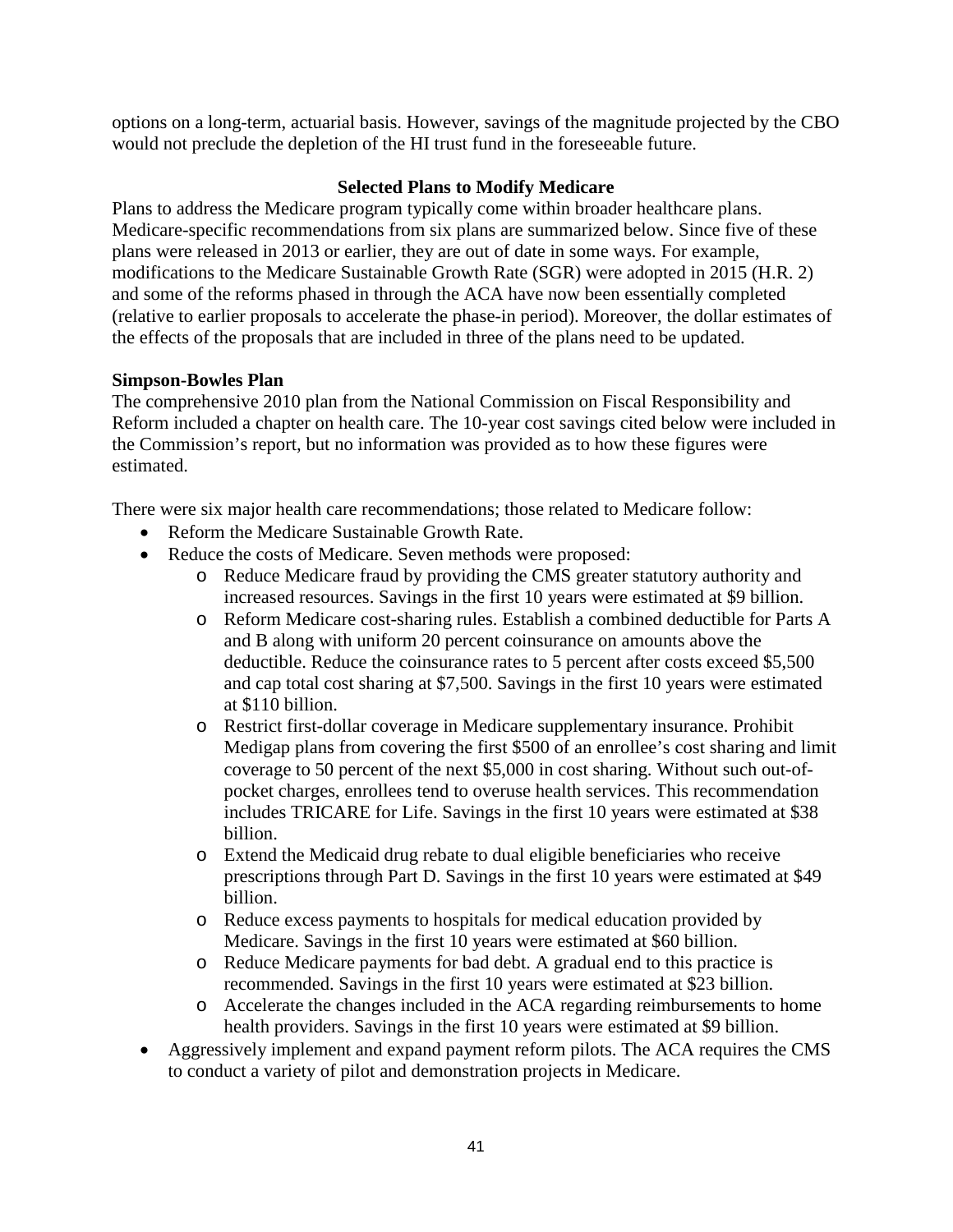• Eliminate provider carve-outs from the IPAB. The ACA exempted certain provider groups, particularly hospitals, from short-term changes from IPAB's authority.

Of the various planks of this plan, cost-sharing reform was estimated as producing the greatest cost savings. Reducing payments to hospitals for medical education ranked second.

# **Bipartisan Policy Center Plan**

This 2013 plan also was broader than Medicare.<sup>[29](#page-43-0)</sup> A number of Medicare proposals were included in three categories:

- Preserve and Improve Medicare Care Delivery and Payment Systems
	- o Develop an improved version of Accountable Care Organizations. In doing so, replace the SGR formula and offer all Medicare providers financial incentives to participate in new payment models.
	- o Implement modifications to Medicare Advantage plans. Establish a standardized minimum benefit, a cost-sharing limit to protect against catastrophic expenses, and slightly lower cost sharing. Require all plans to include prescription drug coverage.
	- o Expand the voluntary bundled payments demonstration into a standard Medicare payment method.
	- o Implement a fallback spending limit no sooner than 2020 that would restrain annual age-adjusted per beneficiary spending growth to per capita GDP growth plus 0.5 percent, calculated as a five-year moving average.
- Strengthen and Modernize the Medicare Benefit
	- o Implement a new benefit structure for Parts A and B that maintains current aggregate cost sharing for beneficiaries and provides a cost-sharing limit (to protect from catastrophic medical costs). The existing deductibles would be combined; coinsurance for most services would be replaced by a copayment; preventive care would be maintained with no cost sharing; and physician visits would be exempted from the combined deductible.
	- o Require all supplemental coverage from Medigap and employer-provided plans to include a deductible of at least \$250 and an out-of-pocket maximum no lower than \$2,500. These policies could cover no more than half of beneficiary copayments and coinsurance.
	- o Expand assistance to low-income beneficiaries up to 150 percent of the federal poverty level.
	- o Establish lower thresholds so that about 17 percent of beneficiaries would pay income-related premiums.
- Make Medicare and Related System Reforms That Improve Care and Lower Cost Growth
	- o Implement durable medical equipment competitive bidding program.
	- o Equalize payment rates for office visits to the rate in the lowest-cost setting.
	- o End the CMS demonstration related to Medicare Advantage star ratings.
	- o Encourage use of high-quality, low-cost drugs, in part by addressing anticompetitive settlements between brand and generic manufacturers.

<span id="page-43-0"></span>l <sup>29</sup> Bipartisan Policy Center, *A Bipartisan Rx for Patient-Centered Care and System-Wide Cost Containment*, April 2013, [http://bipartisanpolicy.org/library/health-care-cost-containment/.](http://bipartisanpolicy.org/library/health-care-cost-containment/)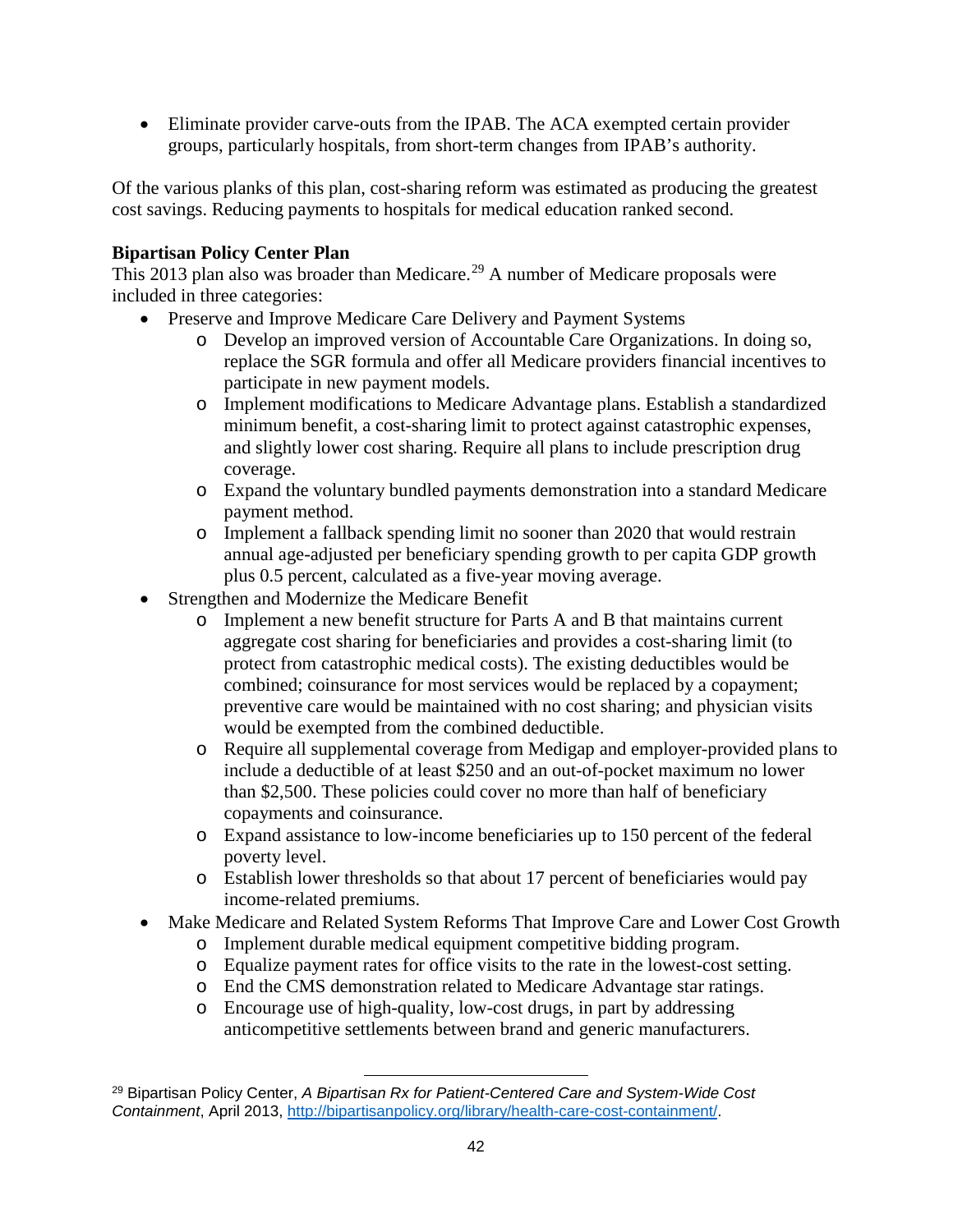- o Limit the in-office exception to the physician self-referral law, which precludes a physician from referring a patient to a medical facility in which he has a financial interest, be it ownership, investment, or a structured compensation arrangement.
- o Institute changes to graduate medical education.
- o Prioritize electronic sharing of information among providers.

# **Engelberg Center Plan**

In 2013, the Engelberg Center released a plan for reforming health care.<sup>[30](#page-44-0)</sup> The Medicare portion of the plan had four main planks:

- Transition to Comprehensive Care. Collaborations of providers would receive a globally capitated, comprehensive payment for their attributed beneficiaries. They would have to meet a set of care quality and outcome performance measures for full payment. The organization of providers could consist of an integrated system or networks of providers working together. The comprehensive payment initially would be set to current beneficiary spending; this would increase over time at the rate of per capita GDP.
- Reform Benefits to Support Comprehensive Care and Lower Costs. A maximum would be set for out-of-pocket costs, with reforms to copayments and deductibles. First-dollar coverage would be eliminated from Medigap coverage.
- Reform Medicare Advantage to Promote High-Value Health Plan Competition. Payment updates also would be limited to the rate of growth of per capita GDP.
- Use the savings from reforms to support the transition to comprehensive care. As part of this, the SGR would be replaced by an alternative payment system.

## **Urban Institute**

The Urban Institute proposed a plan specific to Medicare in March 2013 that they estimated would have produced about \$600 billion in net savings over a 10-year period.<sup>[31](#page-44-1)</sup> Their estimates of the dollar impacts generally were based on estimated savings of similar reforms that had been made by the CBO or the Medicare Payment Advisory Commission, or from estimates made in earlier Urban Institute studies, but in some cases information on which to base the estimates were limited. Thus, the estimated savings should be considered to be rough estimates.

The plan had multiple parts, grouped into three categories:

l

- Restructure Beneficiary Obligations
	- o Raise Medicare eligibility to age 67 but create a Medicare buy-in option for those 65 or 66 years old. The buy in would consist of actuarially fair premiums. Lowincome individuals would receive a subsidy through the ACA. The 10-year savings was estimated at \$90 billion, based on a CBO estimate of the savings from increasing the age and a "ballpark estimate" of the cost of the buy-in.

<span id="page-44-0"></span><sup>30</sup> Engelberg Center for Health Care Reform at Brookings, *Bending the Curve: Person-Centered Health Care Reform – A Framework for Improving Care and Slowing Health Care Cost Growth*, April 2013, [https://www.brookings.edu/research/bending-the-curve-person-centered-health-care-reform-a-framework](https://www.brookings.edu/research/bending-the-curve-person-centered-health-care-reform-a-framework-for-improving-care-and-slowing-health-care-cost-growth/)[for-improving-care-and-slowing-health-care-cost-growth/.](https://www.brookings.edu/research/bending-the-curve-person-centered-health-care-reform-a-framework-for-improving-care-and-slowing-health-care-cost-growth/)

<span id="page-44-1"></span><sup>31</sup> Urban Institute, *Can Medicare Be Preserved While Reducing the Deficit?*, March 2013, [http://www.urban.org/sites/default/files/alfresco/publication-pdfs/412759-Can-Medicare-Be-Preserved-](http://www.urban.org/sites/default/files/alfresco/publication-pdfs/412759-Can-Medicare-Be-Preserved-While-Reducing-the-Deficit-.PDF)[While-Reducing-the-Deficit-.PDF.](http://www.urban.org/sites/default/files/alfresco/publication-pdfs/412759-Can-Medicare-Be-Preserved-While-Reducing-the-Deficit-.PDF)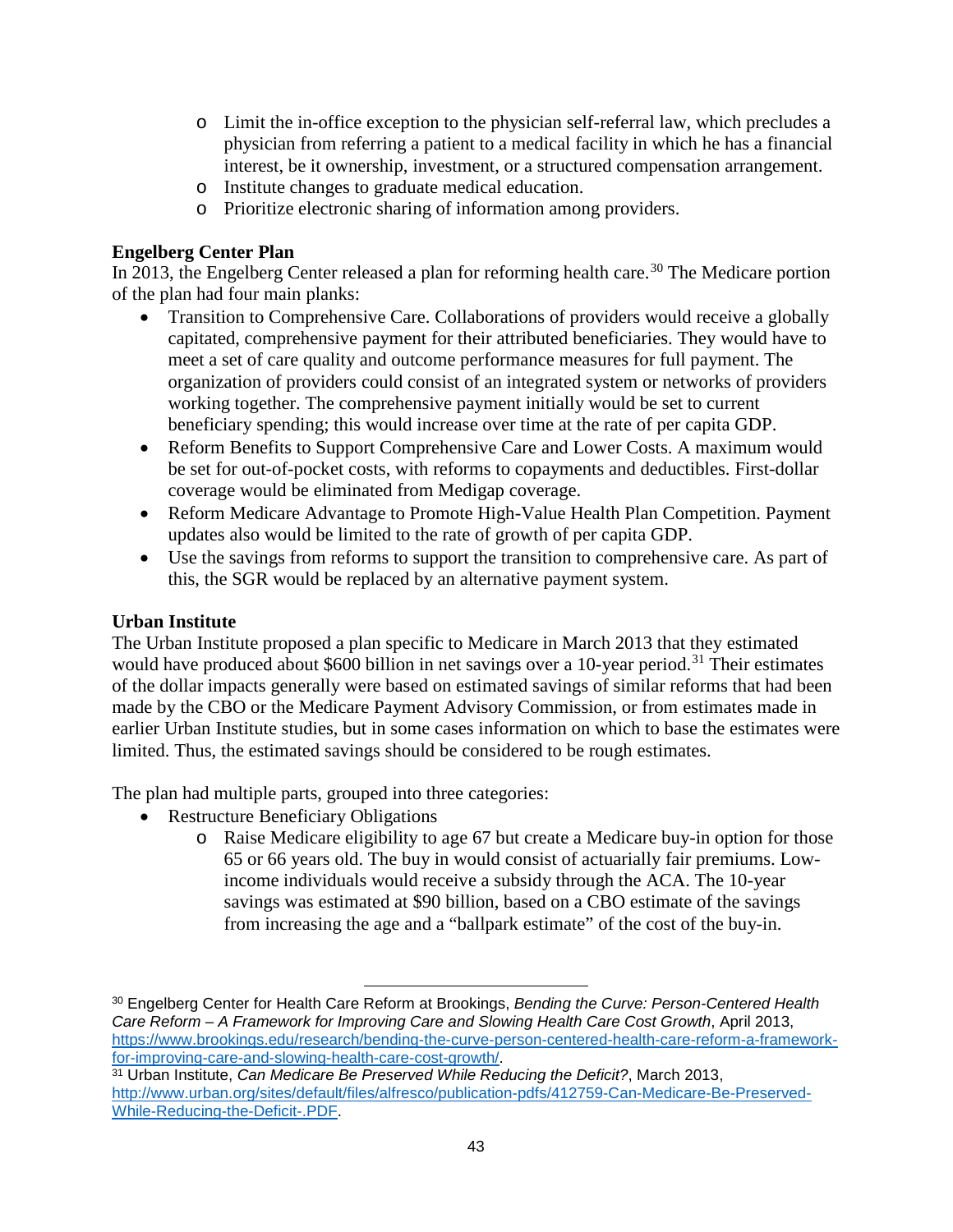- o Restructure premiums, cost sharing, and Medigap. There are four interrelated components: (1) institute a unified deductible for Parts A and B that varies with income; (2) raise premiums so that they cover 40 percent of expenses while limiting premium contributions for those with lower incomes; (3) institute an outof-pocket cap for combined Parts A, B and D cost sharing; and (4) limit Medigap coverage by requiring deductibles and copayments, again making provisions for those with low incomes. The 10-year savings was estimated at \$150 billion, based on a CBO estimate of the savings from applying a uniform deductible with a cap on out-of-pocket expenses, a CBO estimate of the savings from increasing the premiums to cover 35 percent of the costs, a CBO estimate on limits to first-dollar coverage, and an earlier Urban Institute estimate of the cost of subsidies for those with low incomes.
- Adjusting Payments to Plans and Providers
	- o Reform Medicare Advantage payments. According to the Urban Institute, "Medicare Advantage plans have paid above-per capita costs for equivalent beneficiaries in traditional Medicare and have used these payments to provide extra benefits to attract more than a quarter of Medicare beneficiaries into private health plans." This policy attracts enrollment in private plans rather than encourages efficiency and Medicare cost savings. The proposal is to accelerate the reduction of overpayment to Medicare Advantage plans that is in the ACA and to further reduce benchmarks used in plan bids. The 10-year savings was estimated at \$30 billion, based on an earlier Urban Institute estimate.
	- o Restore drug rebates for dual eligible beneficiaries. The 10-year savings was estimated by the CBO at \$137 billion.
	- o Promote the use of generics by dual eligible beneficiaries by changing the cost sharing. The 10-year savings was estimated by the CBO at \$17 billion, from a MedPAC estimate.
	- o Reduce teaching hospital payments and provide targeted incentives. The 10-year savings was estimated at \$50 billion, based on an adjustment to a CBO estimate.
	- o Eliminate excessive skilled nursing facility and home health payments. The 10 year savings was estimated at \$35 billion, based on an extension of a five-year MedPAC estimate.
	- o Reduce overpayments for clinical laboratory services. The 10-year savings was estimated at \$10 billion; no formal study has been made.
	- o Revise the physician fee schedule to reduce rates for overpriced tests and procedures and to increase rates for primary care providers. This proposal assumed a permanent fix to the SGR. The net 10-year savings was estimated at \$15 billion, based on an adjustment to a MedPAC estimate.
	- o Repeal the SGR. The 10-year cost was estimated at \$138 billion based on a CBO estimate to eliminate the SGR and institute a 10-year freeze on rates.
- Increase revenue. The payroll tax would rise by 0.5 percent, starting in fifth year of the plan. This was expected to raise \$200 billion, based on a CBO estimate of a 1 percentagepoint increase.

Four of the proposals provide significant cost savings or additional revenue: increasing the payroll tax, restoring drug rebates, restructuring premiums, and raising the eligibility age.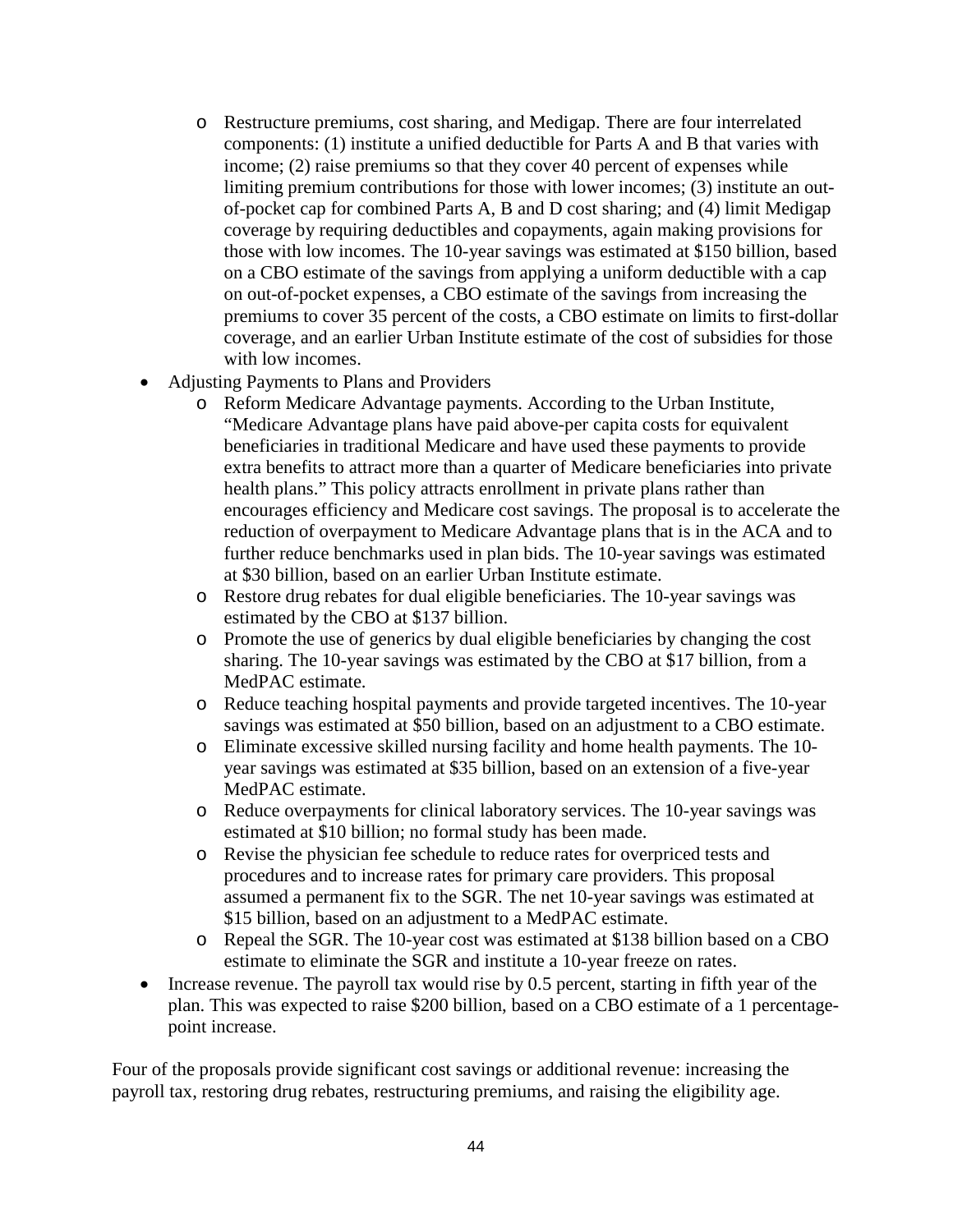## **A Roadmap to Medicare Sustainability**

The authors of this publication — Denis Cortese, Natalie Landman, and Robert Smoldt — specifically focused on Medicare.<sup>[32](#page-46-0)</sup> Their plan has two provisions to reduce federal costs — by an estimated net \$618 billion over 10 years — achieved by reducing the number of beneficiaries and reducing the cost per beneficiary:

- Raise Medicare eligibility to age 69 but create a Medicare buy-in option for those between 65 and 68 years old. The buy in would consist of actuarially fair premiums. The age would increase by two months every six months until age 69. Thereafter, the age would be indexed to life expectancy. The 10-year savings was estimated at \$375 billion, based on a CBO analysis of the effect of raising the eligibility age to 67.
- Transition to a premium support model with a national insurance exchange that includes a variety of insurance products. This would be similar to the approach used in the Federal Employees Health Benefits Plan. The amount of premium support would be adjusted by income. The 10-year savings was estimated at \$274 billion, based on a Bipartisan Policy Center estimate.

The plan consists of two additional provisions intended to ensure affordability:

- Establish true pay-for-value reforms. This would start by changing how fee-for-service Medicare pays for hospitalization by expanded Diagnosis Related Groups (DRGs). This proposal would encourage healthcare provider integration and improve the coordination of healthcare services for patients. It is included in the plan since it will take time to phase out Medicare.
- Reduce the use of medical procedures and tests by implementing tort reform.

#### **A Better Way**

In June 2016, Republicans in the U.S. House of Representatives, led by Speaker Paul Ryan, released a document on health care, including a section on Medicare.<sup>[33](#page-46-1)</sup>

The 13 recommendations related to Medicare are organized into three categories:

- Immediate Relief From "Obamacare"
	- o Strengthen Medicare Advantage. Three changes are proposed: (1) repeal the benchmark cap on payments to providers; (2) limit the ability to negatively adjust MA payments based on accurate coding; and (3) restore an open enrollment period.
	- o Repeal the IPAB.
	- o Repeal the Center for Medicare and Medicaid Innovation on January 1, 2020.
	- o Repeal the ban on physician-owned hospitals.

 $\overline{\phantom{a}}$ 

- o Repeal the changes to the hospital wage-index system.
- Structural Reforms
	- o Allow for value-based insurance design through Medicare Advantage. This would give insurers more flexibility in designing plans.

<span id="page-46-0"></span><sup>32</sup> Arizona State University, Healthcare Delivery and Policy Program, *A Roadmap to Medicare Sustainability*, February 2013,

<span id="page-46-1"></span>[http://healthcaretransformationinstitute.org/sites/default/files/RMS\\_022713.pdf.](http://healthcaretransformationinstitute.org/sites/default/files/RMS_022713.pdf) <sup>33</sup> A Better Way, June 22, 2016, [http://abetterway.speaker.gov/\\_assets/pdf/ABetterWay-HealthCare-](http://abetterway.speaker.gov/_assets/pdf/ABetterWay-HealthCare-PolicyPaper.pdf)[PolicyPaper.pdf.](http://abetterway.speaker.gov/_assets/pdf/ABetterWay-HealthCare-PolicyPaper.pdf)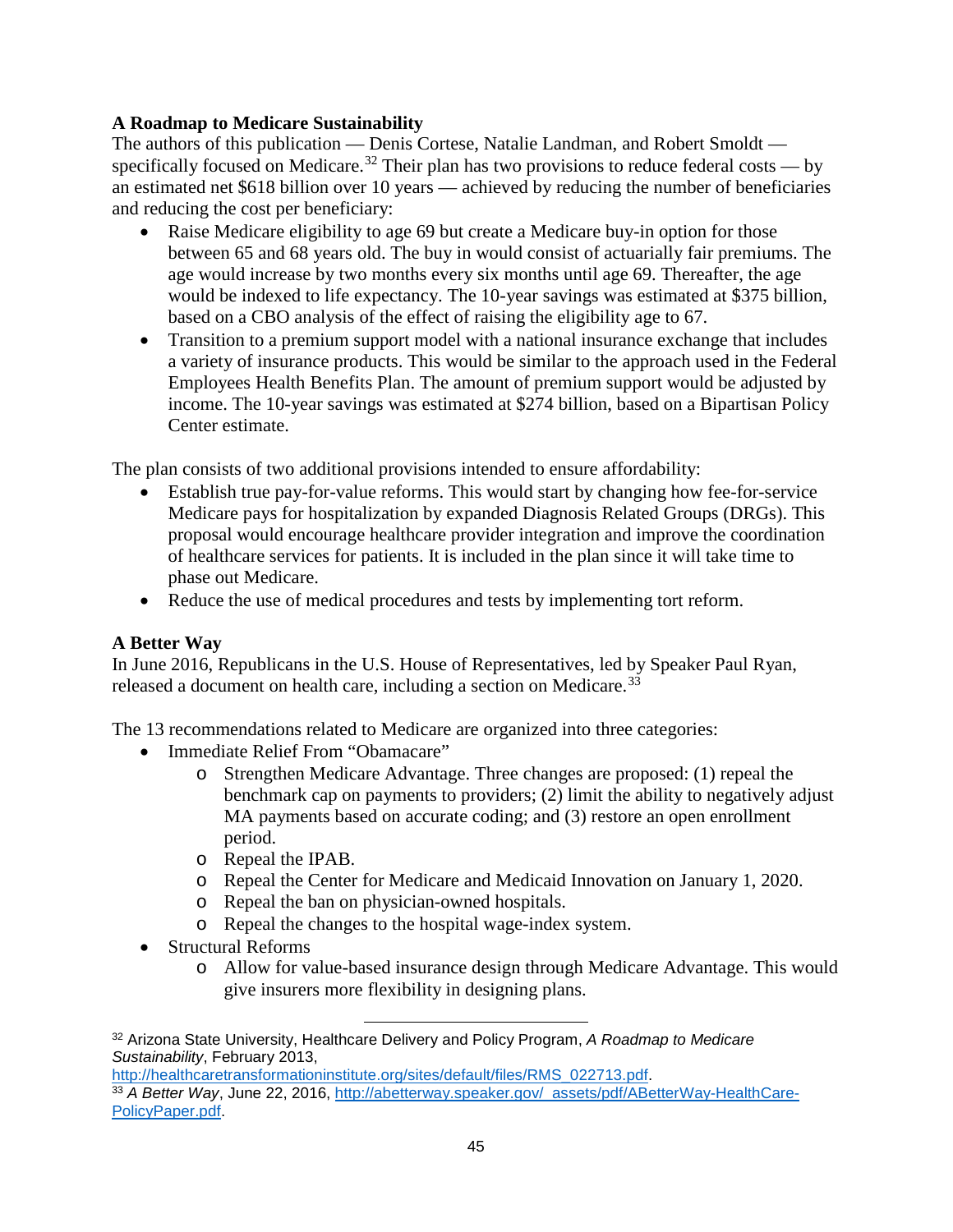- o Restrict Medigap plans, beginning in 2020.
- o Combine Medicare Parts A and B. There are four parts to this proposal: (1) create a single deductible; (2) institute an annual out-of-pocket maximum; (3) implement a standard 20 percent cost-sharing requirement for all services; and (4) streamline the three assistance programs known as Medicare Savings Programs into one program, requiring states to use one uniform asset test for qualification in the program.
- o Protect the doctor-patient relationship by easing the regulatory requirements on doctors.
- o Reform the disproportionate share hospital (DSH) payments. These payments through Medicare and Medicaid — support care for low-income patients. This proposal has two parts: (1) repeal the fiscal year 2018 and 2019 Medicare DSH cuts (and Medicaid cuts); and (2) beginning in FY 2021, create one combined national pool of uncompensated care funds and make the distribution of funds based on certain federally collected data.
- o Create a website that compares the performance of Medicare Advantage and traditional fee-for-service plans. The website would provide data on a core set of quality measures by metropolitan statistical area beginning in 2020.
- o Increase the Medicare eligibility age. The age would be gradually raised to correspond with Social Security.
- Preserving Medicare for Future Generations
	- o Implement Premium Support. Beginning in 2024, Medicare beneficiaries would be given a choice of private plans competing with traditional fee-for-service Medicare. The premium support payment would be paid by Medicare directly to the plan or fee-for-service program. The premium support program would operate similarly to the Federal Employees Health Benefits program. The support payment would be greater for those with low incomes and those who are very sick. The private plans would be required to provide insurance to all Medicare beneficiaries.

#### **Summary of the Plans**

The provisions of each of the six plans are shown in Table 8. Five proposals to control costs were mentioned in at least three of the plans: combining Medicare Parts A and B; increasing the age of Medicare eligibility; placing limitations on Medigap policies, particularly those providing first-dollar coverage; reforming Medicare Advantage, including reducing payments; and reducing payments for medical education. In addition, there was support for creating out-ofpocket caps for all enrollees.

Unlike the plans to address issues with Social Security, none of the plans to address Medicare issues have been evaluated to determine whether the HI trust fund will remain solvent over the long term. Three of the six plans provide no financial estimates and the other three plans estimate cost savings only over a 10-year period.